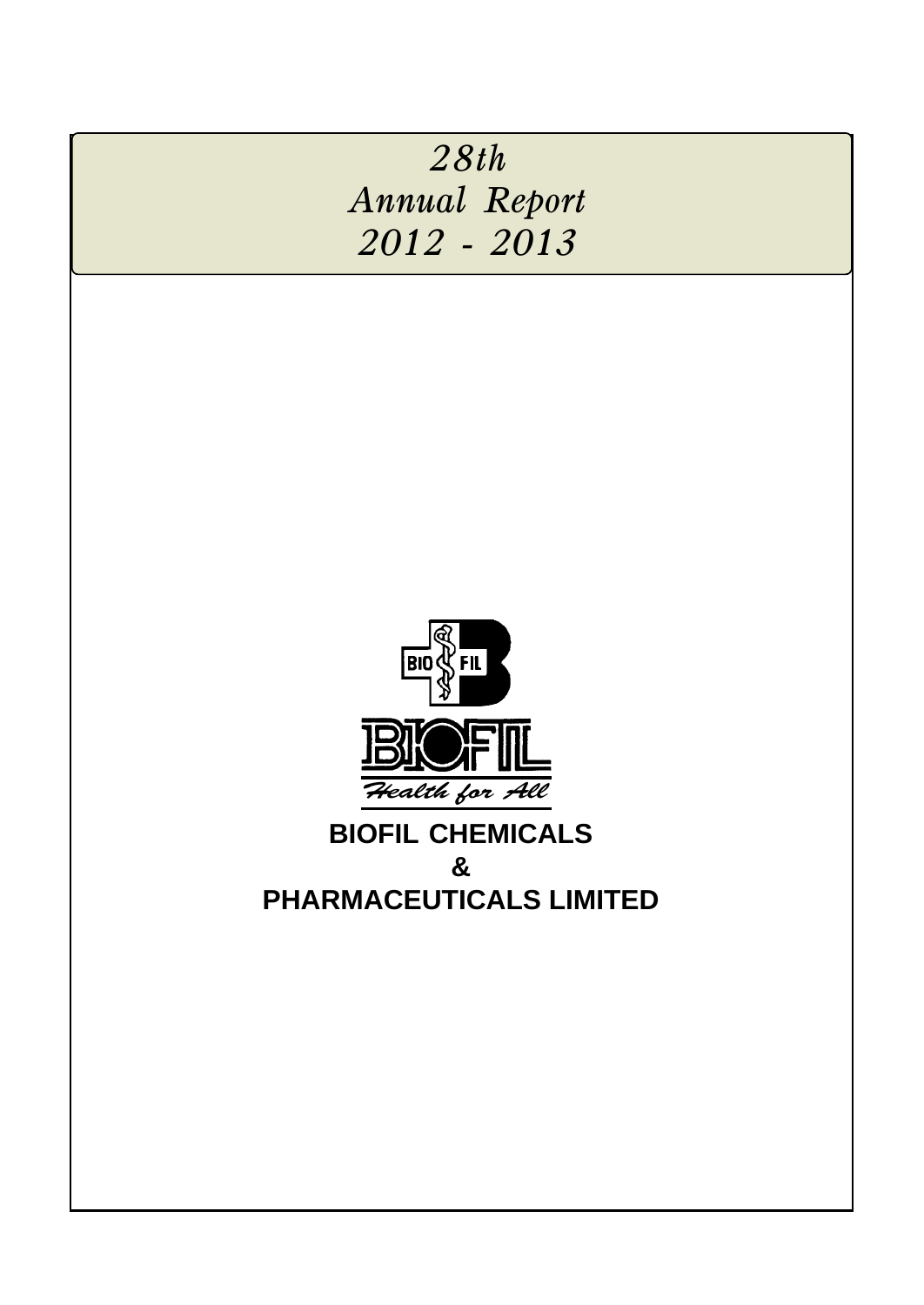

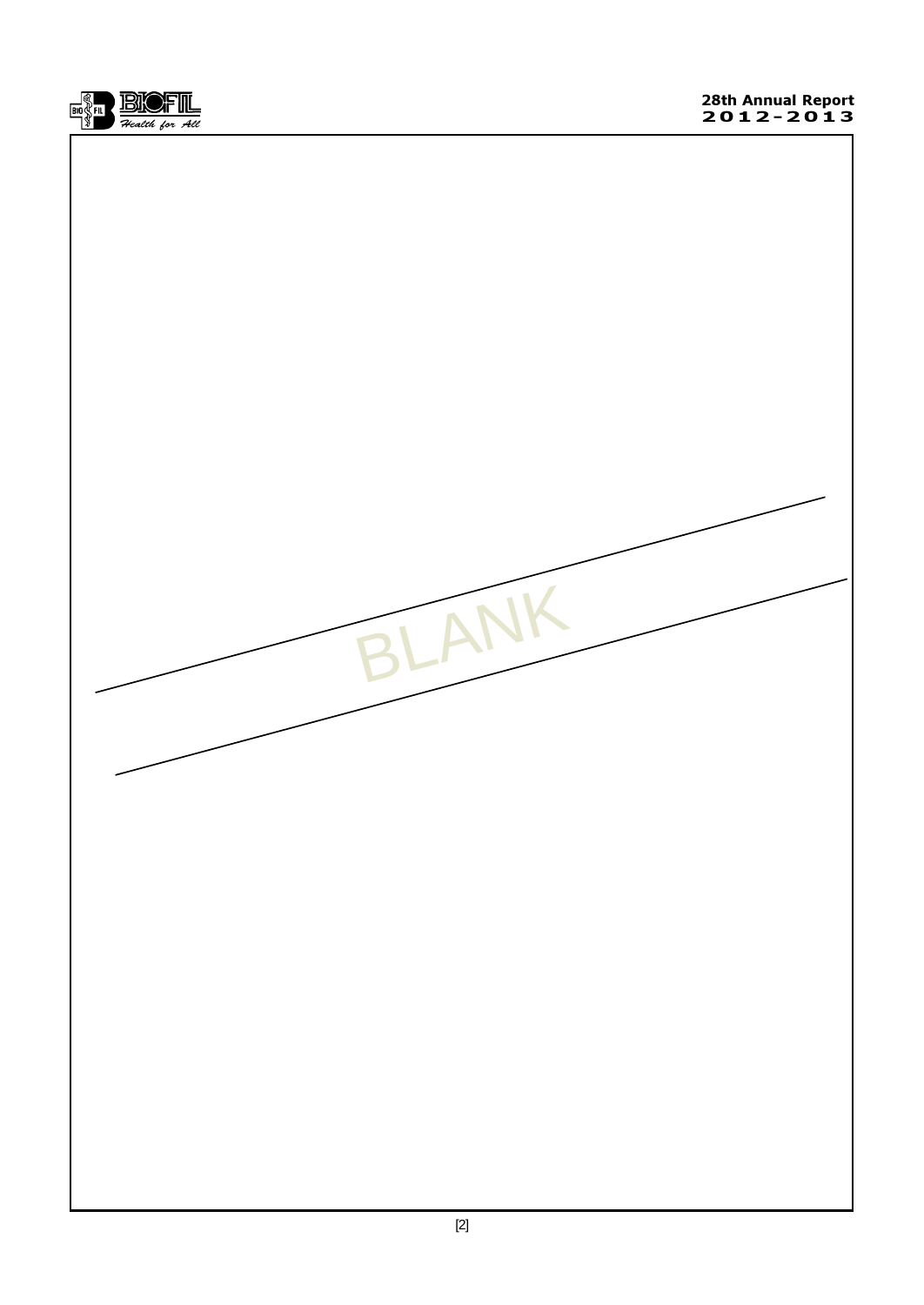



## **Board of Directors :**

Shri Ramesh Shah, Chairman & Managing Director. Shri Ramesh Chimanlal Shah, Director Shri Romil Shah, Director Shri Navneet Bagree, Director Ms. Shaila Jain, Director

#### **Bankers :**

State Bank of India, Industrial estate Branch, Indore.

IDBI Bank Ltd., Ratlam Kothi Branch, Indore.

## **Auditors :**

S.N. Gadiya & Co., Chartered Accountants 241, Apollo Towers 2, M.G. Road, Indore M.P.

#### **Registered Office :**

11/12, Sector "E" Sanwer Road, Industrial Area, INDORE - 452 015 (M.P.) E-mail : biofilchemicals@yahoo.com Website : www.biofilgroup.com

#### **Share Transfer Agent**

Ankit Consultancy Private Limited Plot No. 60, Pardeshipura, Electronic Complex, Indore-452010 (M.P.) Phone: 0731-3198601-602 Fax: 0731-4065798 Email ID: ankit\_4321@yahoo.com

| Contents                | Page |
|-------------------------|------|
| Notice ……………………………………   | 4    |
| Director's Report       | 6    |
|                         |      |
|                         |      |
|                         |      |
|                         |      |
| Cash Flow Statement  33 |      |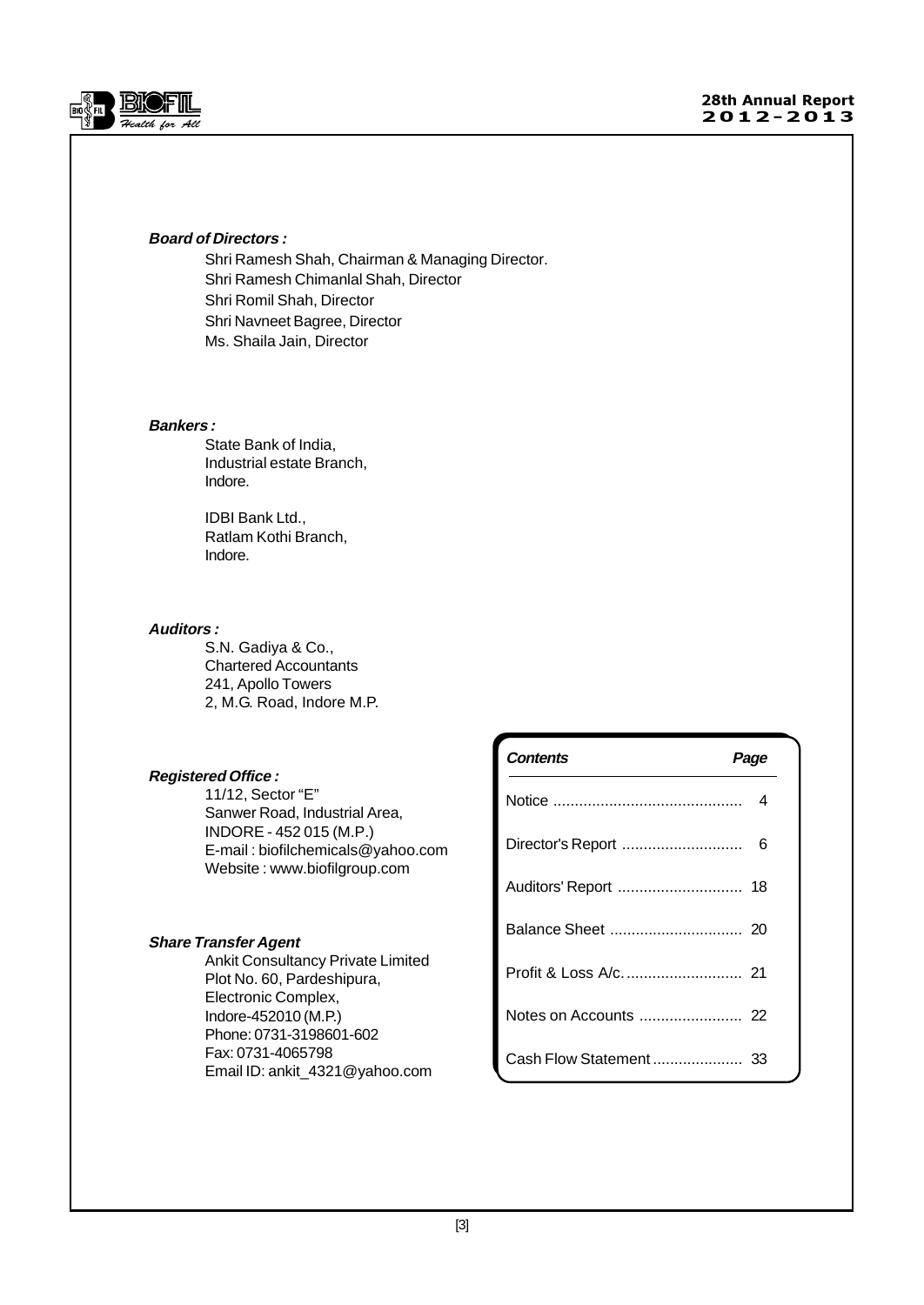

## **NOTICE OF 28TH ANNUAL GENERAL MEETING**

Notice is hereby given that the **28th Annual General Meeting** of the members of **BIOFIL CHEMICALS AND PHARMACEUTICALS LTD.** will be held on **Saturday, 28th September, 2013** At 2.00 P.M. at 11/12, Sector E, Sanwer Road, Industrial Area, Indore M.P.

#### **ORDINARY BUSINESSES:**

- 1. To receive, consider and adopt the Audited Balance Sheet as at 31st March, 2013 and the profit & Loss Account for the year ended on same date and the Reports of Board of Directors & Auditors thereon.
- 2. To appoint Director in place of Shri Ramesh Chimanlal Shah, who retires by rotation and being eligible offer himself for re-appointment.
- 3. To appoint Auditors of the Company and to fix their remuneration.

#### **SPECIAL BUSINESS:**

- **4. To consider and if, thought fit, to pass with or without modification(s) the following resolution as special resolution: "RESOLVED THAT** pursuant to the provisions of Section 198, 269, 309 and other applicable provisions, if any, and in terms of Schedule XIII of the Companies Act, 1956 as amended up to date, Shri Ramesh Shah, be and is hereby reappointed as Managing Director of the Company for a period of further 5 years with effect from 1st October, 2013 to 30th September, 2018 on the following terms, conditions, salary and perquisites:
	- **a. Salary :** Rs.25,000/- (Rupees Twenty Five Thousand only) per month.
	- **b.** Commission: a commission based on the net profit of the company as may be determined by the Board, subject to overall ceiling laid down in section 198 and 309 of the Companies Act, 1956 and provided, however, the commission will be paid on pro-rata basis in the event of earlier cessation or termination of appointment.
	- **c. Perquisites:** In addition to the above salary Shri Ramesh Shah , Managing Director shall also be entitled to the perquisites (evaluated as per Income Tax Rule wherever applicable and at actual cost to the Company in other cases) like benefits of furnished accommodation/House Rent Allowance with gardener and security guard, gas, electricity, water and furnishings, chauffeur driven car and telephone at residence, medical reimbursement, personal accident insurance, leave and leave travel concession, club fees, provident fund, Superannuation fund, exgratia & gratuity in accordance with the scheme(s) and rule(s) applicable to the members of the staff or any modification(s) that may be made in any scheme/rule for the aforesaid benefits. However, perquisites shall be restricted to an amount 25% of annual salary."

**"RESOLVED FURTHER THAT** where in any financial year the Company has no profits during the term of office of Shri Ramesh shah in that case no remuneration shall be paid to Shri Ramesh Shah."

**"RESOLVED FURTHER THAT** the Board of Directors be and are hereby authorized to vary, alter, increase or enhance/ change from time to time, the terms and conditions of appointment and remuneration of Shri Ramesh Shah subject to the limit laid down under the applicable provisions of the Companies Act, 1956 and subject to the requisite approvals, if any, being obtained"

**"RESOLVED FURTHER THAT** for this purpose of giving effect to this resolution, the board of directors be and is hereby authorized to do all such acts, deeds, matters and things as may in their absolute discretion deem necessary, expedient, usual and proper."

> By Order of the Board. **For Biofil Chemicals & Pharmaceuticals Ltd.** Sd/- (Ramesh Shah) Managing Director

Place : Indore Date : 13/08/2013

**NOTES :**

- **A MEMBER ENTITLED TO ATTEND AND VOTE AT THE MEETING IS ENTITLED TO APPOINT A PROXY TO ATTEND AND VOTE INSTEAD OF HIMSELF AND SUCH A PROXY NEED NOT BE A MEMBER OF THE COMPANY. THE PROXIES IN ORDER TO VALID MUST BE DEPOSITED AT THE REGISTERED OFFICE OF THE COMPANY NOT LESS THAN 48 HOURS BEFORE THE COMMENCEMENT OF THE MEETING.**
- **•** In case of joint holders attending the Meeting, only such joint holder who is higher in the order of names will be entitled to vote.
- **•** Corporate Members are requested to forward a Certified Copy of Board Resolution authorizing their representatives to attend and vote at the Annual General Meeting.
- **•** The Explanatory Statement pursuant to section 173(2) of the Companies Act, 1956 in respect of the special business set out in the Notice is annexed hereto.
- **•** Register of the members and share transfer books of the company will be remain closed from Monday 23rd Day of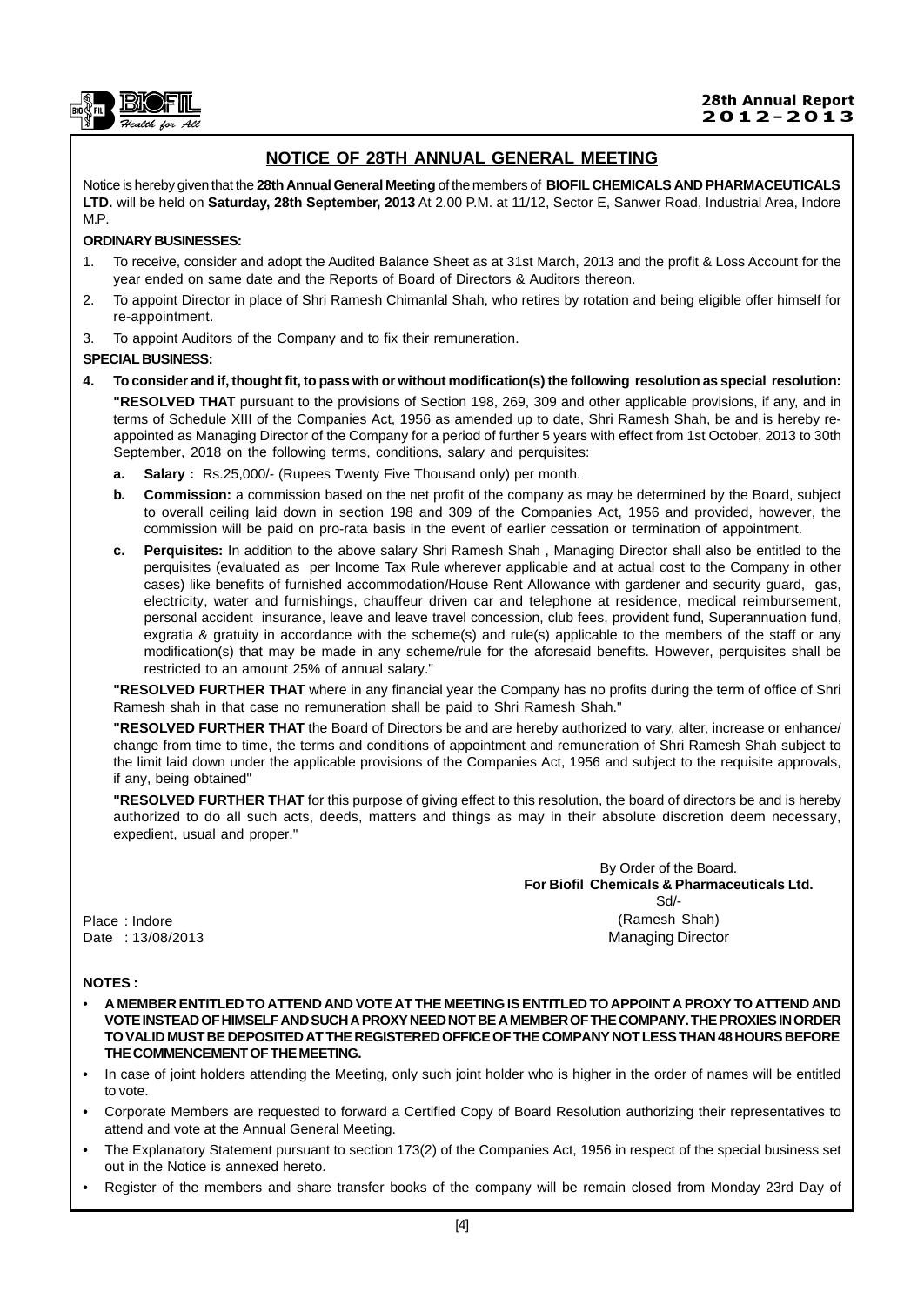

September 2013 to Saturday, 28th Day of September, 2013 (both days inclusive) in terms of section 154 of the Companies Act, 1956.

- **•** Details under clause 49 of the Listing Agreement with the Stock Exchange in respect of Directors seeking re-appointment at the Annual General Meeting is given in corporate governance report forming part of this annual report.
- **•** Members are requested to send their queries, if any at least 10 days in advance so that the information can be made available at the meeting and to bring their copies of the Annual Report at the time of attending the Annual General Meeting.
- **•** The Company has designated an exclusive email ID biofil@sancharnet.in, which would enable the members to post their grievances and monitor its redressed. Any member having any grievance may post the same to the said Email address for its quick redressal.
- **•** Members are requested to contact the Registrar and Share Transfer Agent for all matter connected with Company's shares at Ankit Consultancy Private Limited, 60 Pardeshipura, Electronic Complex, Indore -452010 M.P.
- **•** SEBI have made it mandatory for every participant in the securities/ capital market to furnish the detail of Income Tax Permanent Account Number (PAN). Accordingly, all shareholders holding shares in the physical form are requested to submit details of PAN along with a photocopy of both the sides of the PAN Card, duly attested, to the Registrar and Share Transfer Agent.
- **•** Pursuant to Section 109A of the Companies Act, 1956, shareholders are entitled to make nomination in respect of shares held by them in physical form Shareholders desirous of making nominations are requested to fill and send form 2B (Copy of which will be made available on request).
- **•** In all correspondence with the Company, members are requested to quote their Account/Folio numbers and in case their shares are held in dematerialized form, they must quote their client ID number and their DP ID number.
- **•** Members who wish to dematerialize the shares or seek any information regarding transfer of shares are requested to contact the Company Registrar and Share Transfer Agent.
- **•** The Ministry of Corporate Affairs ('MCA') has taken a "Green Initiative in the Corporate Governance" by allowing paperless compliance by companies and has issued Circular No. 17/2011 dated April 21, 2011 and 18/2011 dated April 29, 2011. The Company proposes to send the documents to its Members like notices, annual report, etc. in electronic form. Members are requested to provide their email ID to the depositories who are holding their shares in demat form and the members who are holding their shares in physical form may send the duly filed form to our Registrar Ankit Consultancy Private Limited, 60, Electronics Complex, Pardeshi Pura Indore-452010 M.P. for sending the document in electronic form. The form is enclosed with Annual Report.

Place : Indore Date : 13/08/2013

By Order of the Board. **For Biofil Chemicals & Pharmaceuticals Ltd.** (Ramesh Shah) Managing Director

#### **Explanatory Statement**

Pursuant to section 173(2) of the Companies Act,1956

Shri Ramesh Shah is associated with Company since from incorporation and he is founder of the company. Shri Ramesh Shah, who in addition to being a B-Pharma has rich and diversified experience especially in Pharmaceuticals line. Further to comply the requirement of section 269 of Companies Act, 1956 and looking in to his wide experience and contribution made by him, it is proposed to re-appoint as Managing Director of the Company for the period from 1st October, 2013 to 30th September, 2018 on remuneration as mentioned in said resolution.

Except proposed appointee and Shri Romil Shah no other Director is concerned or interested in the proposed resolution. The contents of resolution along with explanatory statement and details contains therein shall be deemed to be abstract of the terms and conditions of re-appointment of Shri Ramesh Shah under section 302 of the Companies Act, 1956 and memorandum of interest in that behalf.

Place : Indore Date : 13/08/2013

By Order of the Board. **For Biofil Chemicals & Pharmaceuticals Ltd.** (Ramesh Shah) Managing Director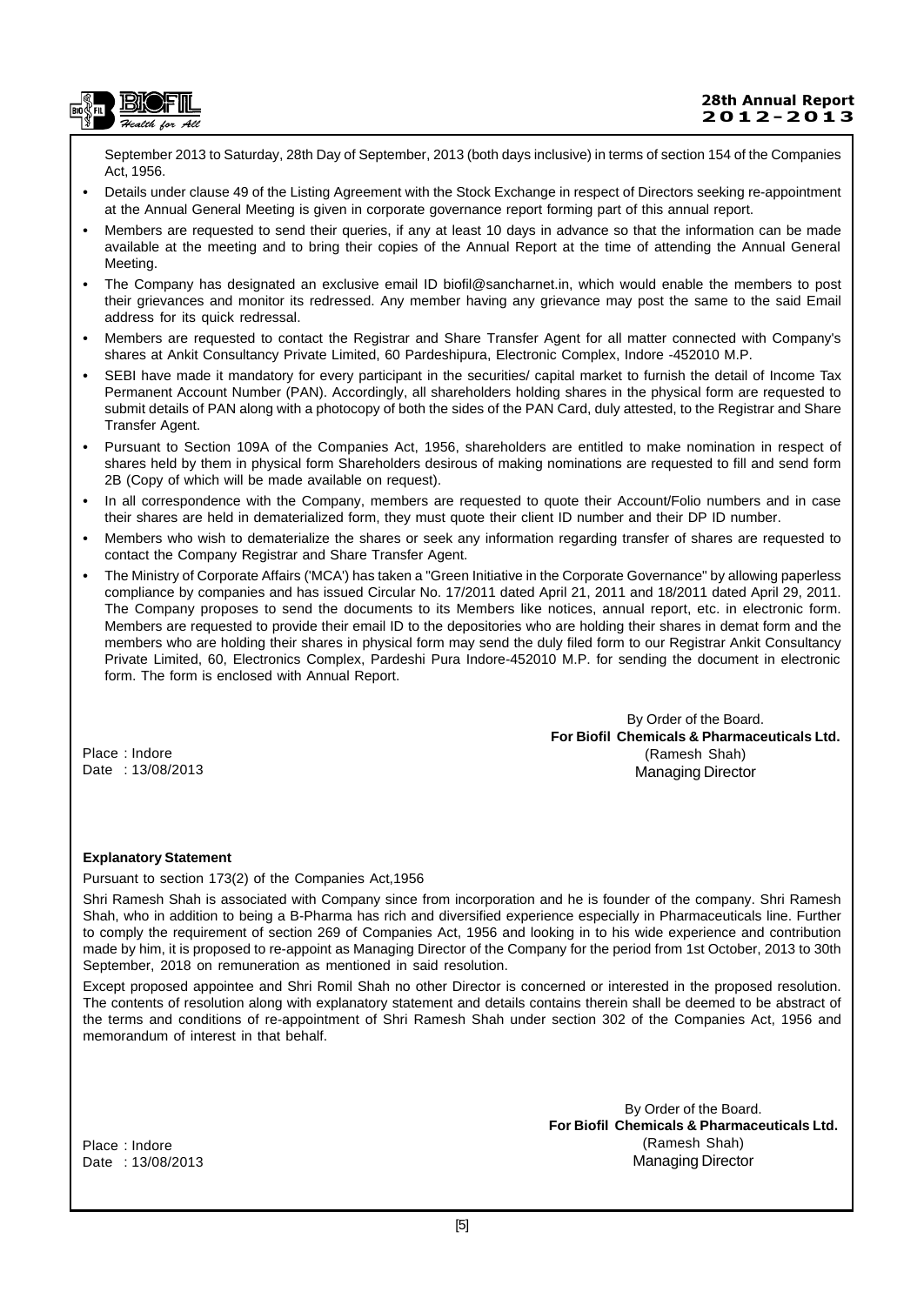

## **DIRECTOR'S REPORT**

#### **To**

## **The Members of**

#### **Biofil Chemicals and Pharmaceutical Limited**

Your Directors have pleasure in presenting the 28th Annual Report of your company together with the Audited statements Accounts for the year ended on 31st March, 2013. The Financial Results of the company in the year under review are as under:

#### **FINANCIAL AND OPERATIONAL PERFORMANCE RS. In Lacs**

| <b>PARTICULARS</b>              | Year ended | Year ended |
|---------------------------------|------------|------------|
|                                 | 31/03/2013 | 31/03/2012 |
| Total Income                    | 607.28     | 631.61     |
| <b>Total Expenditure</b>        | 540.27     | 615.52     |
| <b>Profit/Loss Before Tax</b>   | 67.01      | 16.09      |
| Provision for taxation          |            |            |
| $\bullet$ Income Tax            | 12.77      | 1.04       |
| • Deferred Tax Assets/Liability | 0.00       | 0.00       |
| Profit/Loss after tax           | 54.24      | 15.05      |
| Paid up Equity Share Capital    | 1627.38    | 1627.38    |
| Earning per Share               | 0.33       | 0.09       |

During the financial year your company has turnover of Rs. 607.28 Lacs in comparison to previous year's turnover of Rs. 631.61 Lac and net profit of the company is Rs. 54.24 lacs in comparison to previous net profit of Rs. 15.05 lacs.

In 2012-2013 company has received Job Work Income while in previous year income was from trading of goods, therefore company has earned more profit in comparision to previous year.

#### **DIVIDEND**

To conserve the resources of profit and accumulated losses, your directors not recommended any dividend for the year under review.

#### **DIRECTORS**

In accordance with the provisions of the Companies Act, 1956 and as per Articles of Association of the Company Shri Ramesh Chimanlal Shah, retires by rotation at the forthcoming Annual General Meeting, and being eligible, offer himself for re-appointment.

## **PUBLIC DEPOSITS**

Your Company has not accepted any Public deposit within the meaning of section 58A of the Companies Act 1956, read with the Companies (Acceptance of Deposit) Rules, 1975

#### **REISSUE OF FORFEITED SHARES**

The members are aware that during the financial year 2010-2011 Board of the directors have reissued the 5712500 forfeited equity shares to promoters and non promoters with the permission of the members. The company has made the application to stock exchanges but listing confirmation for above said shares are still pending with the stock exchanges.

#### **DIRECTOR'S RESPONSIBILITIES STATEMENT.**

Pursuant to the requirement under Section 217(2AA) of the Companies Act, 1956, with respect to Director's Responsibility statement, it is hereby confirmed:

- i) That in the preparation of the annual accounts for financial year ended 31st March, 2013; the applicable accounting standards have been followed along with proper explanation relating to material departure;
- ii) that the Directors have selected such accounting policies and applied them consistently and made judgments and estimates that are reasonable and prudent so as to give a true and fair view of the state of affairs of the Company at the end of financial year and of the profit of the Company for the year and review.
- iii) that the Directors have taken proper and sufficient care of the maintenance of adequate accounting records in accordance with the provisions of this Act for safeguarding the assets of the Company and for preventing and detecting fraud and other irregularities;

iv) that the Directors have prepared the annual accounts on a going concern basis.

#### **AUDITORS:**

M/s S. N. Gadiya & Co., auditors of the company, retires as the auditors at the ensuing Annual General Meeting and being eligible, offers them for reappointment.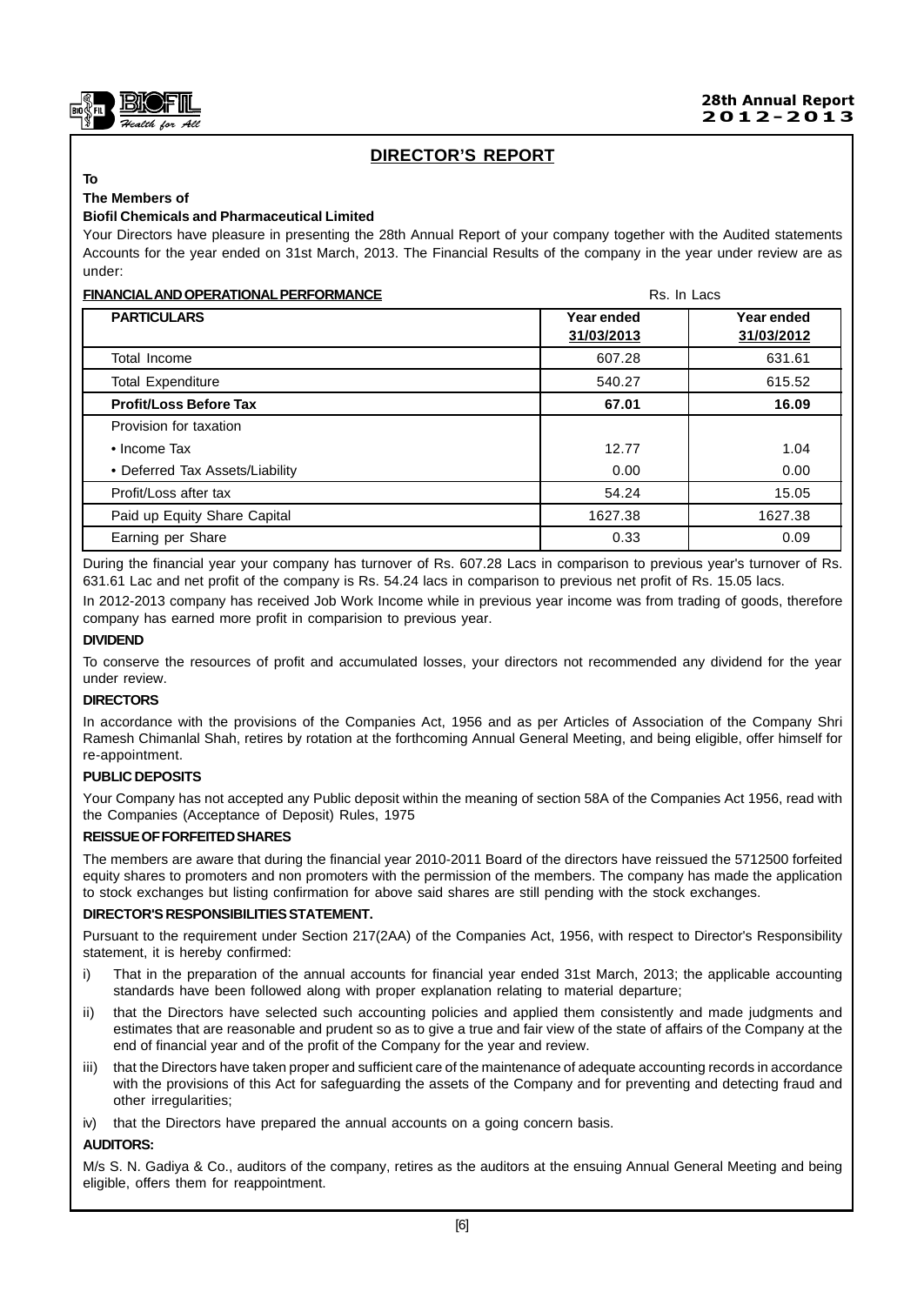

## **AUDITORS REPORT**

The Report of Auditors of the Company for the year under reference is self-explanatory and do not call for any comments from the Directors.

#### **CONSERVATION OF ENERGY, TECHNOLOGY ABSORPTION AND FOREIGN EXCHANGE EARNINGS & OUTGO**

Pursuant to Section 217(1) (e) of the Companies Act, 1956 read with the Companies (Disclosures of particulars in the Report of Board of Directors) Rules 1988, the Poultry is exempted. Further the Company's operations do not involve substantial consumption of energy in comparison to cost of production, However possible energy conservation measures have been implemented with a view to conserve and optimize the use of energy.

#### **TECHNOLOGY ABSORPTION:**

The Company has neither purchased within India nor imported any technology.

| Foreign Exchange Earnings and Outgo | Rs. Nil |
|-------------------------------------|---------|
| Total foreign exchange earned       | Rs. Nil |
| Total foreign exchange used         | Rs. Nil |

#### **COST AUDITORS**

As per the requirements of the Central Government and pursuant to the provisions of Section 233B of the Companies Act, 1956 the audit of the Cost Accounting record maintained by the company for product and services covered under MCA cost Audit order. The Company has appointed Shri. Vijay P. Joshi, Cost Auditor, Indore to audit the cost accounts for the year 2012-13 commencing from 1st April, 2012 to 31st March, 2013 for which approval from the Central Government is granted. The Cost Audit Report in respect of financial year 2012-13 will be filled on or before the due date.

#### **PARTICULARS OF EMPLOYEES**

The Company did not have any employee, during the year drawing remuneration attracting the provision of section 217 (2A) of the Companies Act, 1956 read with the Companies (particulars of employees) Rule 1975.The company continued to have cordial and harmonious relations with employees. In totality our employees have shown a high degree of maturity and responsibility in responding to the changing environment, economic and the market condition.

#### **CORPORATE GOVERNANCE**

A separate section titled "Corporate Governance" including a certificate from the Auditors of the Company confirming compliance of the conditions of the Corporate Governance as stipulated under clause 49 of the Listing Agreement and also the Management Discussion and Analysis Report and CEO certification are annexed hereto and form part of the report.

#### **AUDIT COMMITTEE**

Under the provisions of Companies Act, 1956 and Listing Agreement with the Stock Exchanges a Audit Committee Comprises of Shri Ramesh C. Shah, Smt. Shaila Jain, and Shri Navneet Bagree.

#### **CODE OF CONDUCT**

The Company has laid down a code of conduct for all Board members and senior management of the Company. All the Board members and senior management personnel have affirmed compliance with the code of conduct.

#### **DEPOSITORY SYSTEM**

Your Company's shares are tradable compulsorily in electronic form and your Company has connectivity with both the Depositaries i.e. National Securities Depository Limited (NSDL) and Central Depository Service (India) Limited (CDSL). In view of the numerous advantage offered by the Depository System, members are requested to avail of the facility of Dematerialization of the Company's shares on either of the Depositories mentioned as aforesaid.

## **INSURANCE**

The Company's assets are adequately insured against the loss of fire and other risk, as considered necessary by the Management from time to time .The Company has also taken insurance cover for any claims /losses arising out of its core business of security broking.

#### **ACKNOWLEDGMENT:**

Your director wish to place on record their appreciation for the contribution made by employees at all levels and only due to their hard work, solidarity and Support Company is on again growth path. Your directors also wish to thank the customers, dealers, agents. Suppliers, investors, banks and other stakeholders for their continued support and faith respond in the Company. We look forward to their continued support in the future.

#### **For and on behalf of the Board**

Date : 30/05/2013

**Sd/- Sd/- Ramesh S. Shah Romil Shah** Place : Indore<br> **Managing Director Director Director Director**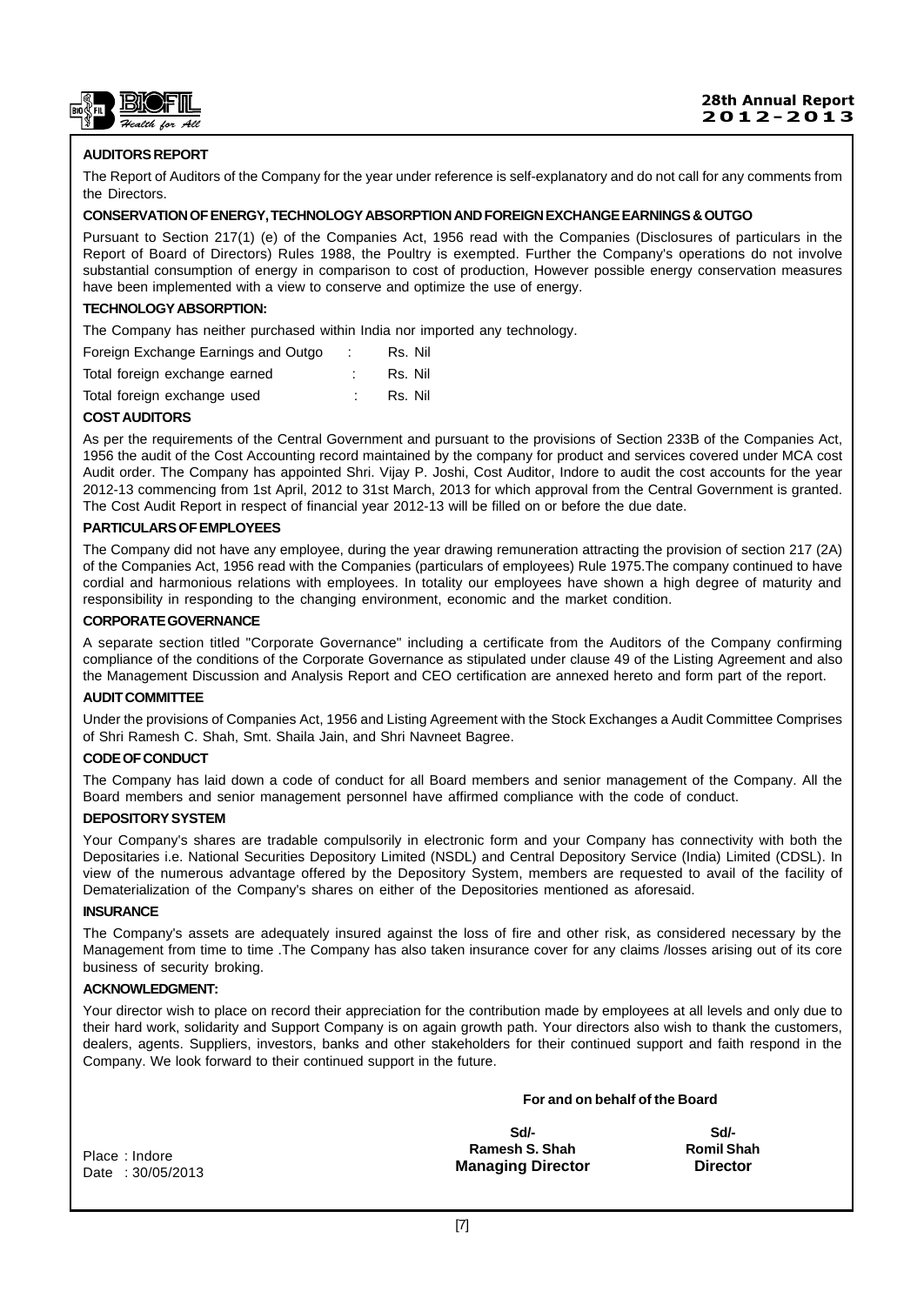

#### **MANAGEMENT DISCUSSION AND ANALYSIS REPORT**

#### **ECONOMIC SCENARIO**

The problems stalking the global economy are multiple and interconnected. The rapidly cooling economy is both a cause and an effect of the debt crises and fiscal problems. India's economic growth rate this fiscal went sharply lower at 5 percent, lowest in decade on account of poor performance of manufacturing, agriculture and service sector. Rupee depreciation has been contributing to increasing inflationary pressures. Monetary and liquidity conditions have eased so far in 2012-13 after the Reserve Bank of India slashed its policy rates. The economy is expected to continue mending gradually, Indian economy is projected to grow by 5.7 percent in 2013 and 6.2 percent in next year as against world output growth of 3.3 percent and 4 percent respectively during period under review ; but with old dangers remaining and new risks emerging.

#### **INDUSTRY SCENARIO**

The Indian Pharmaceutical industry has been witnessing phenomenal growth in recent years, driven by rising consumption levels in the country and strong demand from export markets. The Indian pharmaceuticals, particularly has been the front runner in a wide range of specialties involving complex drugs manufacture, development and technology. It ranks very high in the third world, in terms of technology, quality and range of medicines manufactures.

The domestic industry's long established position as a world leader in the production of high quality generic medicines is set to reap a significant new benefits as the patents on a number of blockbuster drugs are scheduled to expire over the next few years. In addition, more and more governments worldwide are seeking to curb their soaring prescription drug costs through greater use of generics. Pharma companies will continue to benefit from recovery in the domestic market and strong growth potential in generics market in developed countries though pricing policy would have near-term impact,

## **OPPOTUNITIES AND THREATS**

The pharmaceutical companies are increasingly under pressure due to a host of factors, including relatively dry pipeline for new drugs, higher R&D costs and increasing pressure from Governments for reduced healthcare costs. The industry is bracing itself for some fundamental changes in the market place and is looking at newer ways to drive growth. However with the right strategy, Indian companies are very well poised to take advantage of these changes and successfully navigate the future. Despite challenges, leading Indian players continue to exhibit strong profitability indicators (excluding impact of oneoffs like exclusivity-related positive aberrations or impact of exchange fluctuations) and business profile. The Indian pharmaceutical companies remains favorable as we believe companies will continue to benefit from recovery in the domestic market (though pricing policy would have near-term impact), strong growth potential in generics market in developed countries and increasing geographic footprint; overall, investments in R&D and manufacturing capabilities are likely to remain buoyant over the medium term.

#### **INTERNAL CONTROL SYSTEMS:**

The Companies Internal control/supervisory system is established to ensure that board and management are able to achieve their business objectives in a prudent manner, safeguarding the interest of Companies shareholders and other stakeholders whilst minimizing the key risk such as fraud, misleading financial statements, breach of legal and contractual obligation, unauthorized business activity.

#### **HUMAN RESOURCE:**

Your Company follows a strategy of attracting and retaining the best talent and keep employees engaged, motivated and innovative. The Company continues to have cordial relations with its employees and provide personnel development opportunities for all round exposure to them.

#### **FINANCIAL AND OPERATIONAL PERFORMANCE**

Financial and Operational performance forms part of the Annual Report and is presented elsewhere in the report.

#### **Cautionary Statement:**

**Some of the Statements in Management discussion and Analysis describing companies objective may be "forward looking statement" within the meaning of applicable Securities law and Regulations. Actual results may differ substantially or materially from those expressed or implied. Important factors that could influence companies operation include various global and domestic economic factors.**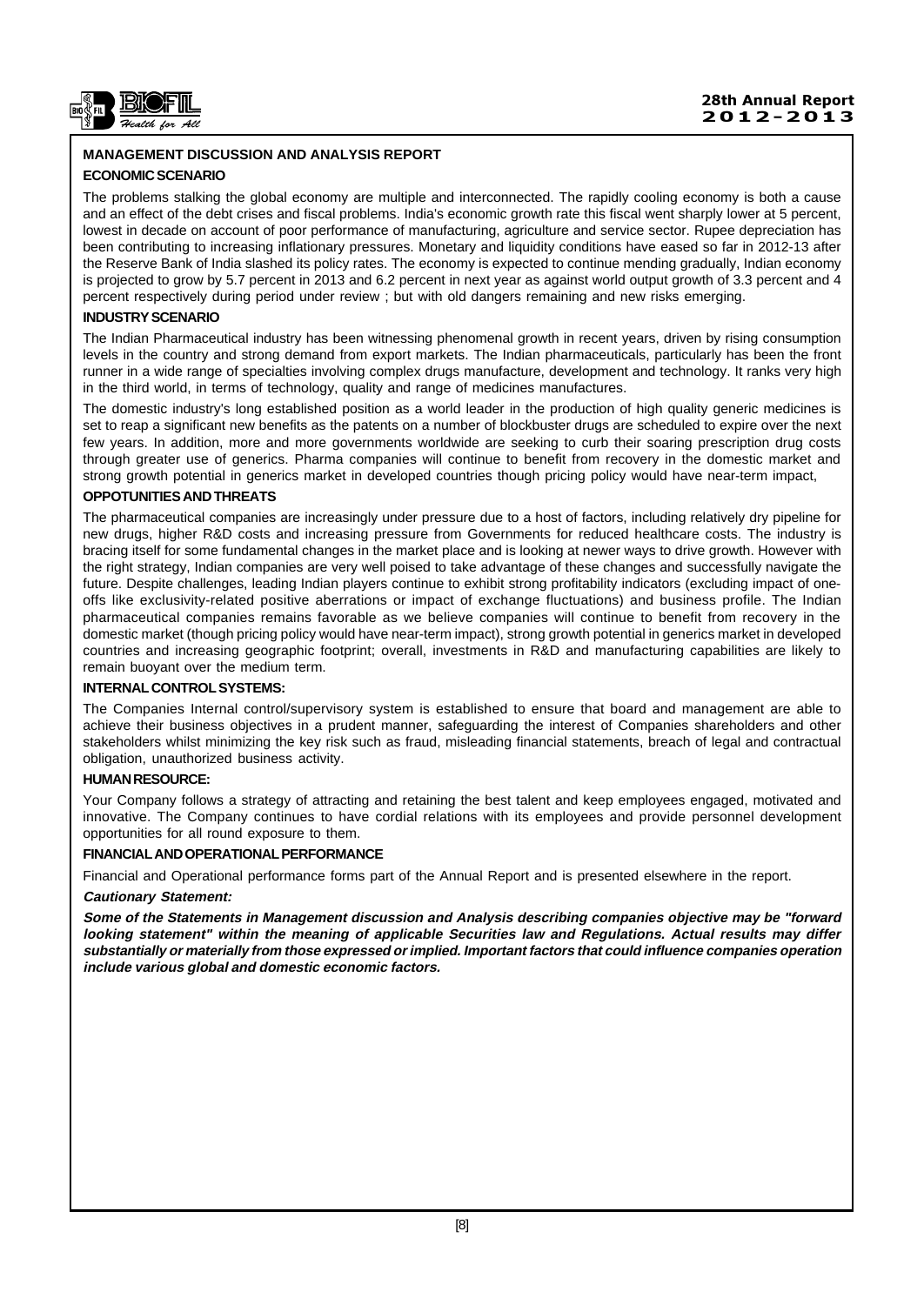

## **REPORT ON CORPORATE GOVERNANCE**

A report of the financial year ended 31st march, 2013 on the compliance by the company with the corporate governance requirement under clause 49 of the Listing agreement, is furnished below:

#### **1. COMPANY'S PHILOSOPHY ON CODE OF GOVERNANCE**

Corporate Governance is the combination of voluntary practices and compliance with laws and regulations leading to effective control and management of the organization. Good corporate governance leads to long term shareholders value and enhances interest of all stakeholders. It brings into focus the fiduciary and trusteeship role of the Board of align and direct the actions of the organization towards creating wealth and shareholder value.

The company's essential character is shaped by the value of transparency, customer satisfaction, integrity, professionalism and accountability. The Company continuously endeavors to improve on these aspects. The Board views corporate governance in its widest sense. The main objective is to create and adhere to corporate culture of integrity and consciousness, transparency and openness. Corporate governance is a journey for constantly improving sustainable value creation and is an upward moving target. The Company's philosophy on corporate governance is guided by the company's philosophy of knowledge, action and care.

#### **A. BOARD OF DIRECTORS**

**(i)** The Company's policy is to maintain an optimum combination of Executive and non Executive Independent directors. The Composition of your Company's Board, which comprises of 5 (five) directors, is given in the table below and is in conformity with clause 49 of the listing agreement and with stock exchange.

As will be seen from the following table , none of the directors hold directorship in more than 15 public limited company , nor is any of them a member of more than ten committees of the prescribed nature or holds chairmanship of more than five such committee across all public limited companies in which they are directors. The Board does not have any nominee director representing any institution.

| <b>Name of Directors</b>  | Category   | No. of                                     |            | <b>Other Directorship</b> | <b>Othetr Committee Position</b> |               | <b>Whether</b>                              |
|---------------------------|------------|--------------------------------------------|------------|---------------------------|----------------------------------|---------------|---------------------------------------------|
|                           |            | <b>Board</b><br><b>Meeting</b><br>Attended | Chairman   | <b>Member</b>             | Chairman                         | <b>Member</b> | lattended last<br>AGM held on<br>28.09.2012 |
| Mr. Ramesh Shah           | MD.        | 6                                          | <b>NIL</b> | <b>NIL</b>                | <b>NIL</b>                       | <b>NIL</b>    | Yes                                         |
| Ms. Shaila Jain           | ID         | 4                                          | <b>NIL</b> | <b>NIL</b>                | <b>NIL</b>                       | 3             | No.                                         |
| Mr. Navneet Bagree        | ID         | 4                                          | <b>NIL</b> | 2                         | <b>NIL</b>                       | 3             | No.                                         |
| Mr. Romil Shah            | <b>NED</b> | 6                                          | <b>NIL</b> | <b>NIL</b>                | <b>NIL</b>                       | <b>NIL</b>    | Yes                                         |
| Mr. Ramesh Chimanlal Shah | ID         | 4                                          | <b>NIL</b> | <b>NIL</b>                | 3                                | 3             | No.                                         |

MD = Managing Director, ID = Independent Director, NED = Non executive Director

**Note :** This includes directorship in public limited companies and subsidiary of public limited companies and excludes directorship in private Limited companies, overseas companies, companies under section 25 of the Companies Act, 1956 and alternate directorship.

During the year 2012-13 the Board met 6 (six) times on the following dates, namely:

| 29/05/2012 | 3/08/2012 | /2012<br>10/1 | 1/2013<br>31/01 | 2/02/2013<br>__ | 1004c<br>$31/0^{\circ}$<br>73/2015 |
|------------|-----------|---------------|-----------------|-----------------|------------------------------------|
|            |           |               |                 |                 |                                    |

#### **ii) Inter-se relationship among directors**

Mr. Romil Shah is Brother's son of Shri Ramesh Shah.

#### **iii) Role of Independent Director**

Independent Directors play a key role in the decision making process of the Board and in shaping various strategic initiatives of the Company. The Independent directors are committed to act in what they believe to be in the best interest of the Company and its stakeholders. The independent Directors are professionals, with expertise and experience in general corporate management, public policy, finance, financial services and other allied fields. The Company benefits immensely from their inputs in achieving its strategic direction.

#### **iv) Shareholding of Non-executive Director**

The Number of equity shares held by Non-Executive Directors as on 31.03.2013 were as under:

| Name of the Director      | No. of Shares |
|---------------------------|---------------|
| Ms. Shaila Jain           | Nil           |
| Mr. Navneet Bagree        | Nil           |
| Mr. Ramesh Chimanlal Shah | Nil           |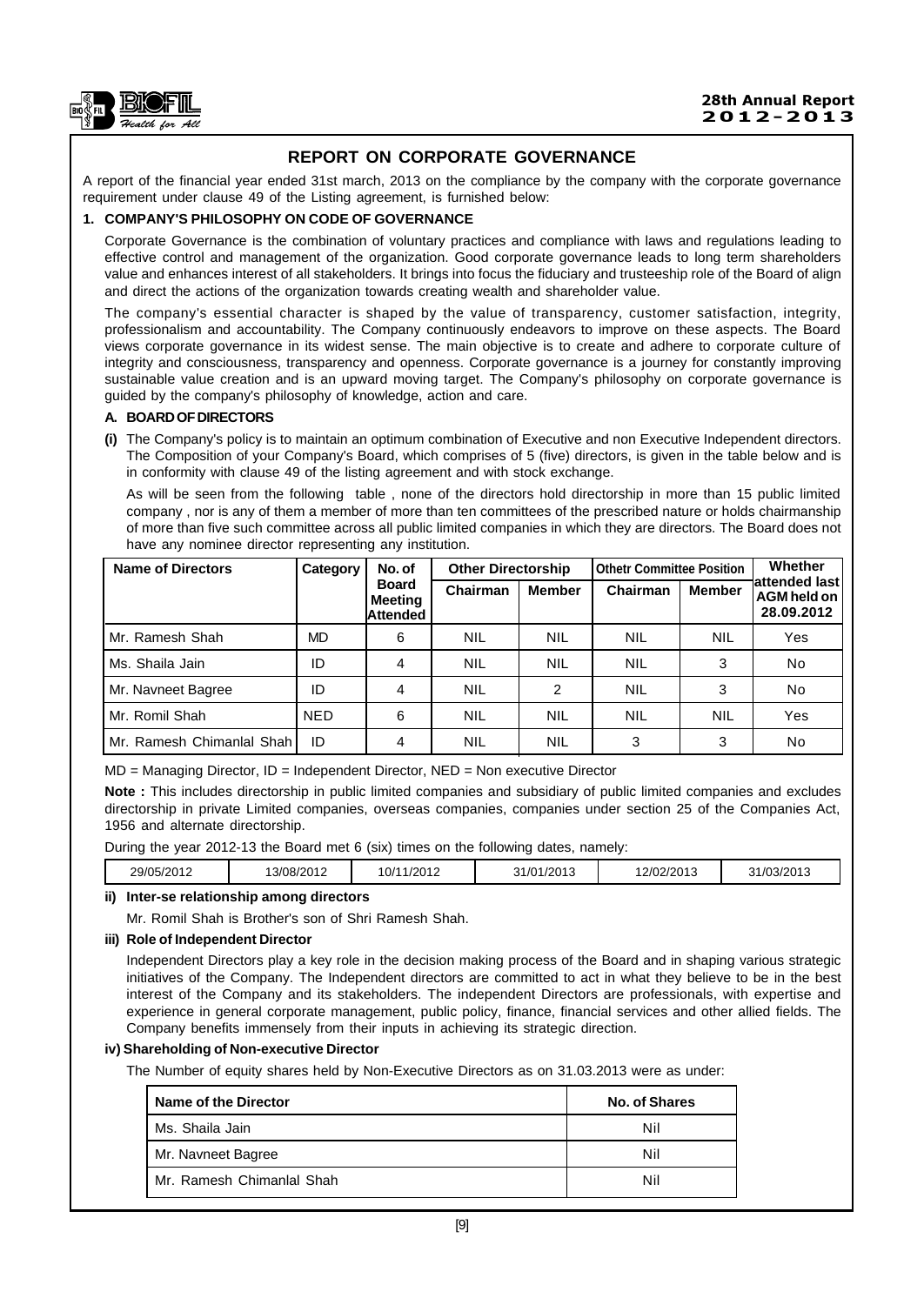

## **v) Details of the Directors seeking re-appointment at the forthcoming Annual General Meeting as per Clause 49(1) (A) of the Listing Agreement.**

| Name                                  | Mr. Ramesh Chimanlal Shah                                        |
|---------------------------------------|------------------------------------------------------------------|
| Date of Birth                         | 23/08/1936                                                       |
| Date of Appointment                   | 29/04/2006                                                       |
| Qualification                         | Graduate                                                         |
| Expertise in specific functional area | Technical                                                        |
| Directorship held in other Companies  | NIL                                                              |
| Number of shares held in the Company  | NIL                                                              |
| Relationship                          | There is no relationship with any other director of the Company. |
|                                       |                                                                  |

#### **B. Board Procedure**

A detailed agenda folder is sent to each Director in advance of Board and Committee meetings. To enable the Board to discharge its responsibilities effectively, the Managing Director briefs the Board at every meeting on the overall Company performance and compliance of the company wherever applicable.

#### **C. COMMITTEES OF THE BOARD**

#### **(I) Audit Committee (Mandatory Committee)**

The Company has constituted a qualified and independent Audit committee under section 292A of the Companies Act, 1956 read with clause 49 of the listing agreement. All the members of the committee, including committee chairman are independent director. All the members of the committee are financial literate.

#### **(i) Meeting and Composition**

The Composition of Audit Committee as on 31.03.2013 and attendance record of the members at the meetings held during the year was as under:

| Name of the Member                                                                             | Category                                     | <b>Status</b>    | <b>No. of Meetings Attended</b> |  |
|------------------------------------------------------------------------------------------------|----------------------------------------------|------------------|---------------------------------|--|
|                                                                                                |                                              |                  | Held during tenure Attended     |  |
| IMr. Ramesh Chimanlal Shah                                                                     | Non executive Independent Director           | <b>IChairman</b> |                                 |  |
| IMs. Shaila Jain                                                                               | Non executive Independent Director           | Member           |                                 |  |
| Mr. Navneet Bagree                                                                             | Member<br>Non executive Independent Director |                  |                                 |  |
| During the year the committee met on four occasions during the year on following dates namely: |                                              |                  |                                 |  |

29/05/2012 13/08/2012 10/11/2012 12/02/2013

As mandated by clause 49 of the Listing agreement

- 1. The representative of statutory auditor of the company are also invited in the audit committee meetings.
- 2. The gap between two audit committee meetings was not more than four months.

#### **Terms of reference of the Audit Committee**

The terms of reference of Audit Committee are as under:

- Overseeing the Company's financial reporting process and disclosure of financial information to ensure that the financial statement is correct, sufficient and credible.
- Recommending the appointment and removal of external auditor, fixation of audit fee and approval of payment of any other services:
- Reviewing with management, the annual financial statement before submission to the Board for approval, with particular reference to:
	- a. Matters required to be included in the Directors responsibility statement to be included in the boards report as per Section 217(2AA) of the Companies Act, 1956.
	- b. Changes in the Accounting policies and practices and the reasons for the same, major accounting entries and significant adjustments made in the financial statements arising out of audit findings.
	- c. Compliance with listing and other legal requirements relating to financial statements.
	- d. Disclosure of any related party transactions.
	- e. Qualifications in the draft audit report if any.
- Discussing with external auditors before the audit commences on the nature and scope of audit, as well as having post-audit discussion to ascertain any area of concern,
- Reviewing the management discussion and analysis of the financial conditions and results of operations.
- Reviewing with the management and the statutory auditors anticipated changes in the Accounting Standards.
- Reviewing the Company's financial and risk management policies;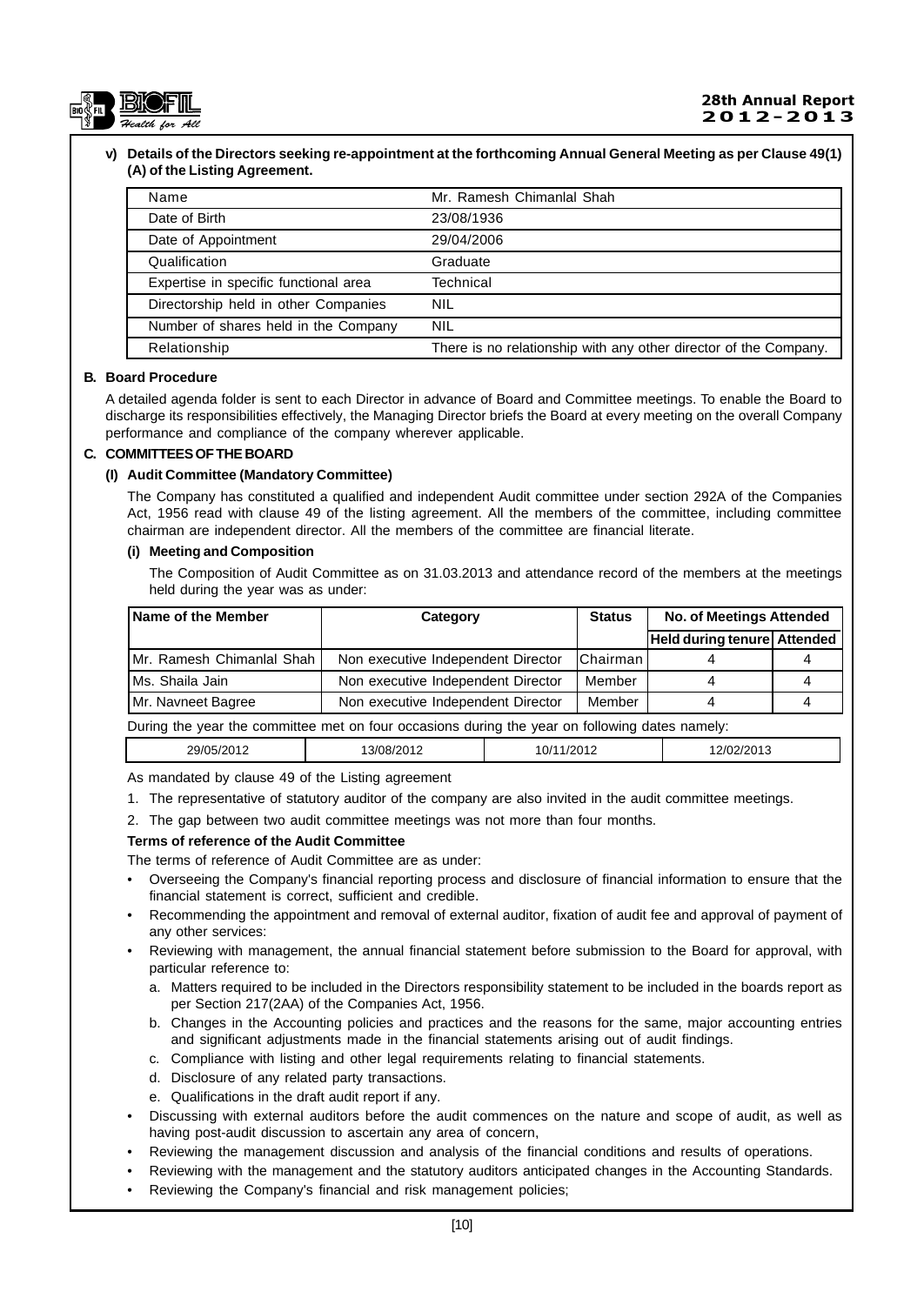

• Undertake such other functions as may be entrusted to it by the Board from time to time.

#### **(II) Shareholder / Investors Grievance Committee**

Pursuant to clause 49 of the listing agreement, the Company has constituted a Board Committee designated as shareholder's/investor's Grievance Committee under the Chairmanship of Non Executive independent director to specifically look in the redressal of shareholder's/investor's complaints like transfer of shares, non receipt of balance sheet, and other ancillary matters. Mr. Ramesh Shah is the compliance Officer of the company.

#### **(i) Meeting and Composition**

The Composition of Committee as on 31.03.2013 and attendance record of the members at the meetings held during the year was as under:

| <b>Name of the Member</b> | Category                           | <b>Status</b>    | <b>No. of Meetings Attended</b> |  |
|---------------------------|------------------------------------|------------------|---------------------------------|--|
|                           |                                    |                  | Held during tenure Attended     |  |
| Mr. Ramesh Chimanlal Shah | Non executive Independent Director | <b>IChairman</b> |                                 |  |
| IMs. Shaila Jain          | Non executive Independent Director | Member           |                                 |  |
| Mr. Navneet Bagree        | Non executive Independent Director | Member           |                                 |  |

The committee met one time during the year under review.

- **(ii)** During the year under review 1 (one) complaint was received from shareholder and the same was resolved to the satisfaction of the shareholder and there were no complaints pending unresolved as at the end of the year.
- **(iii)**Share transfer in physical form are registered by the Registrar and returned to respective Transferee / person within a period ranging from one to two weeks provided the documents lodged with Registrar /Company are clear in all respects.

#### **(III) Remuneration Committee (Non mandatory Committee)**

The Company has constituted a remuneration committee under Schedule XIII to the Companies Act, 1956 read with clause 49 of the listing agreement. All the members of the committee are Non Executive independent directors.

#### **a) Terms of reference**

The terms of reference of remuneration committee is to deal with, decide and recommended to the Board of the Directors on all matters relating to appointment and remuneration to managing director and whole time director.

#### **b) Meeting and Composition**

The composition of committee as on 31.3.2013 and attendance record of the members at the meeting held during the year are as under:

| <b>Name of the Member</b> | Category                           | <b>Status</b>    | <b>No. of Meetings Attended</b> |  |
|---------------------------|------------------------------------|------------------|---------------------------------|--|
|                           |                                    |                  | Held during tenure Attended     |  |
| Mr. Ramesh Chimanlal Shah | Non executive Independent Director | <b>IChairman</b> |                                 |  |
| l Ms. Shaila Jain.        | Non executive Independent Director | Member           |                                 |  |
| Mr. Navneet Bagree        | Non executive Independent Director | Member           |                                 |  |

#### **c) Remuneration of directors**

- No Remuneration paid to any director during the year 2012-2013
- No sitting Fees was paid to any Director of the Company during the financial year
- The company does not have any service contract with any of its directors.
- The company has not granted any stock option to any of its director/employees.
- During the year the committee met on one occasions during the year.

#### **MANAGEMENT**

#### **A. The Management discussion and analysis report**

The Annual Report has a detailed chapter on Management Discussion and Analysis.

#### **B. Disclosure by Management to the Board**

All details relating to the financial and commercial transactions where directors may have a potential interest are provided to the Board, and the interested Directors neither participate in the discussion, nor do they vote on such matters.

#### **Compliance with Mandatory / Non Mandatory requirements.**

• The Company has complied with all the applicable mandatory requirement of clause 49 of the listing agreement.

• The Company has also adopted the non mandatory requirement as specified in Annexure 1D to clause 49 of the listing agreement regarding constitution of remuneration committee, the details of which already been provided in this report and audit qualification. There is no audit qualification in the financial statement.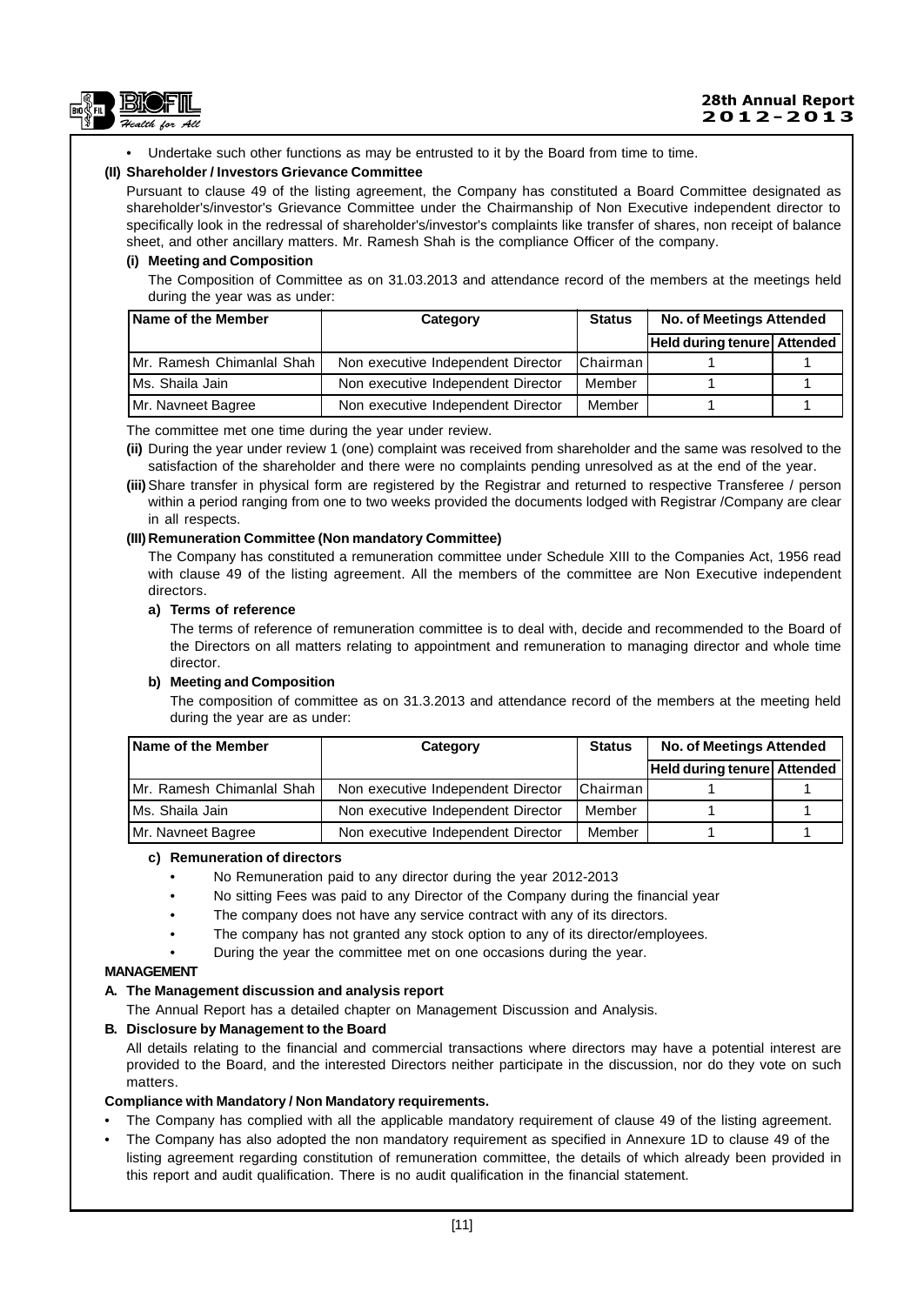

#### **DISCLOSURES**

- A. There were no material transactions of the Company with its promoters, directors, and management on their relatives that may have conflict with the interest of the Company at large.
- B. The particulars of transactions between the Company and its related parties in accordance with the accounting standard 18 are set out in Annual report. These transactions are in the ordinary course of business and are not likely to have any conflict with the interest of the Company.
- C. The financial statements have been prepared in compliance with the requirements of the Companies Act, 1956, and in conformity, in all respects, with the generally accepted accounting principles and standards in India. The estimates/ judgments made in preparation of these financial statements are consistent, reasonable and on prudent basis so as to reflect true and fair view of the state of affairs and results/operations of the Company.
- D. The Company has well defined management policies to manage the risk inherent in the various aspects of business. The Board is regularly informed about the business risks and the steps taken to mitigate the same.
- E. There has been no non-compliance by the company or penalty or strictures imposed on the company by the stock exchange or SEBI or any statutory authority, on any matter related to capital markets during last three years.
- F. During the year under review Company has not issued any type of securities. No GDR/ADR issued by the Company.
- G. The company has established a mechanism for employees to report to the management concerns about unethical behavior, actual or suspected fraud or violation of the company's code of conduct or ethics policy.

H. As per clause 5A(II) of the listing agreement there is no unclaimed shares in the company.

#### **SHAREHOLDER'S INFORMATION**

#### **MEANS OF COMMUNICATION**

Presently, the quarterly/half yearly financial results are not sent individually to the shareholders. However as required under the listing agreement, the same are published.

The Company's website www.biofilgroup.com contains information on the Company and it performance. Presentations to analysts, as and when made, are immediately put on the website for the benefit of the shareholders and the public at large. The secretarial department's mail is biofil@sancharnet.in.

#### **GENERAL BODY MEETINGS**

The last three Annual General Meetings of the Company were held as detailed below:

| <b>Financial Year.</b>                   | <b>Date</b> | Time      | <b>Venue</b>                                                                              |
|------------------------------------------|-------------|-----------|-------------------------------------------------------------------------------------------|
| 27th Annual General Meeting<br>2011-2012 | 28.09.2012  | 2.00 P.M. | Registered Office of Company at<br>11/12, Sector "E" Sanwer Road,<br>Indore 452015 (M.P.) |
| 26th Annual General Meeting<br>2010-2011 | 29.09.2011  | 2.00 P.M. | Registered Office of Company at<br>11/12, Sector "E" Sanwer Road,<br>Indore 452015 (M.P.) |
| 25th Annual General Meeting<br>2009-2010 | 28.09.2010  | 3.00 P.M. | Registered Office of Company at<br>11/12, Sector "E" Sanwer Road,<br>Indore 452015(M.P.)  |

## **POSTAL BALLOT & SPECIAL RESOLUTION:**

No resolutions were passed by postal ballot in last three years.

None of the Businesses proposed to be transacted in the ensuing Annual General Meeting require passing of a resolution through Postal Ballot.

Following special resolutions were passed in last three Annual General meeting by way of show of hands:

• Special resolution was passed pursuant to the Provisions of section 149(2A) to carry on the business activities as covered under the other Object Clause No. (c) 30 of the Memorandum of Association of the company in the annual general meeting held on 29.09.2011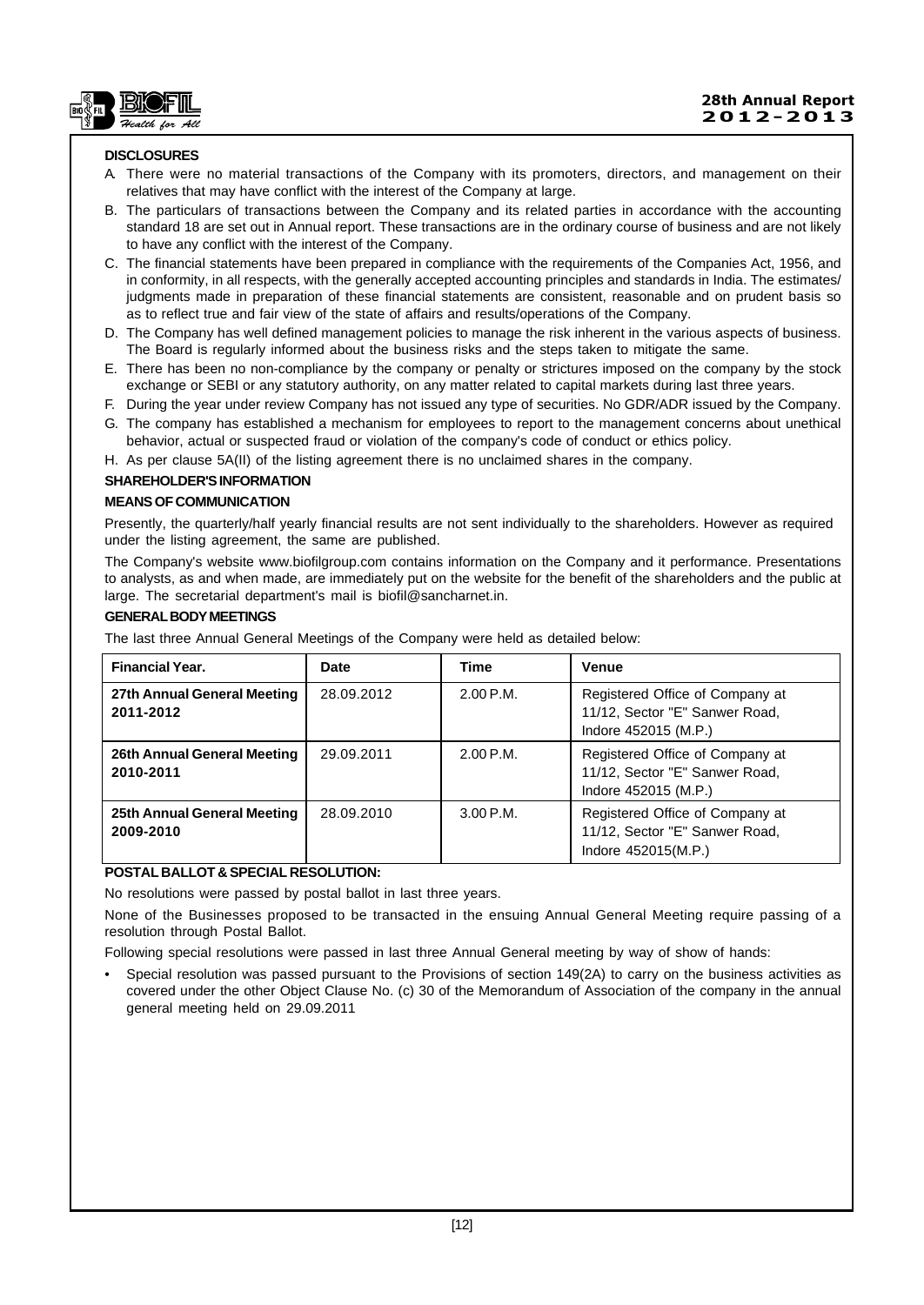

## **GENERAL SHAREHOLDER INFORMATION**

| AGM: Date, Time and Venue                                                     | Saturday 28th Day of September 2013 at 2.00 P.M.                                                               |
|-------------------------------------------------------------------------------|----------------------------------------------------------------------------------------------------------------|
|                                                                               | Venue of the meeting: 11/12, Sector E, Sanwer Road,                                                            |
|                                                                               | Industrial Area, Indore- 452015 (M.P.)                                                                         |
|                                                                               |                                                                                                                |
|                                                                               | Last Date for Receipt of Proxy Form 27th                                                                       |
|                                                                               | September 2013                                                                                                 |
| Financial reporting for 2013-14:                                              |                                                                                                                |
| 1st Quarter ending 30th June, 2013<br>2nd Quarter ending 30th September, 2013 | Before 14th Auguest, 2013<br>Before 14th November, 2013                                                        |
| 3rd Quarter ending 31st December 2013                                         | Before 14th February, 2014                                                                                     |
| 4th Quarter ending 31st March, 2014                                           | Before 14th May, 2014                                                                                          |
| Date of Book Closure                                                          | Monday 23rd September 2013 to Saturday 28th                                                                    |
|                                                                               | September 2013 [Both days inclusive]                                                                           |
| Listing on Stock Exchanges                                                    | 1. The Bombay Stock Exchange, Mumbai                                                                           |
|                                                                               | 2. The National Stock Exchange, Mumbal                                                                         |
|                                                                               | 3. M.P. Stock Exchange Ltd.                                                                                    |
|                                                                               | (The listing of Shares has been Suspended on National                                                          |
|                                                                               | Stock Exchange & delisting application rejected by M.P.<br>Stock Exchange Ltd and matter is under litigation.) |
| Dividend Payment Date                                                         | No dividend recommended by Board of Dirctors of the                                                            |
|                                                                               | Company                                                                                                        |
| Stock Code - Physical                                                         | Bombay Stock Exchange 524396                                                                                   |
|                                                                               | National Stock Exchange: BIOFILCHEM                                                                            |
| ISIN Number of NSDL & CDSL                                                    | INE829A01014                                                                                                   |
| Registrar and Share Transfer Agent                                            | Ankit Consultancy Private Limited                                                                              |
|                                                                               | 60- Pardesipura, Electronic Complex, Indore-452010,                                                            |
|                                                                               | (M.P. )Ph.: 0731-3198601-602                                                                                   |
| Share Transfer System                                                         | All the transfer received are processed by the Registrar                                                       |
|                                                                               | and share transfer Agent                                                                                       |
| Share holding Pattern as on 31.03.2013                                        | As per Annexure A                                                                                              |
| <b>Market Rate</b>                                                            | Market Data at BSE in Annexure B                                                                               |
| Shareholding pattern of the company as on 31.03.2013                          | Please see Annexure 'C'                                                                                        |
| Outstanding GDRs/ADRs/Warrants or any convertible                             | Not issued                                                                                                     |
| instruments, Conversion date and likely impact on equity                      |                                                                                                                |
| Dematerialization of Shares                                                   | The Shares of the Company are compulsorily traded in                                                           |
|                                                                               | dematerialized form under depository system of both the                                                        |
|                                                                               | National Securities Depository Ltd. (NSDL) and the                                                             |
|                                                                               |                                                                                                                |
|                                                                               | Central Depository Services (India) Ltd. (CDSL)                                                                |
|                                                                               | Company's Electronic Connectivity Registrar is:                                                                |
|                                                                               | Ankit Consultancy Private Ltd.                                                                                 |
|                                                                               | Plot No. 60, Pardeshipura, Electronic Complex, Indore-<br>452010 (M.P.) Phone: 0731-3198601-602                |
|                                                                               | Fax: 0731-4065798 Email ID: ankit_4321@yahoo.com                                                               |
| Dematerialization of shares and liquidity                                     | 75.06% of the paid-up capital has been dematerialized                                                          |
|                                                                               | as on 31.03.2013. Further Trading in the Company's                                                             |
|                                                                               |                                                                                                                |
|                                                                               | shares is compulsory in dematerialized form                                                                    |
| Address for correspondence                                                    | Shareholders correspondence should be addressed to:                                                            |
|                                                                               | <b>Biofil Chemicals &amp; Pharmaceuticals Ltd.</b>                                                             |
|                                                                               | 11/12 Sector "E"Sanwer Road, Indore-452015 (M.P.)                                                              |
| Plant Locations                                                               | The Company's plant are located at :- (1) Plot No. 8                                                           |
|                                                                               | Sector 4 Kheda Industrial Estate Pithampur Dist. Dhar<br>(2) 11/12 Sector "E"Sanwer Road, Indore-452015 (M.P.) |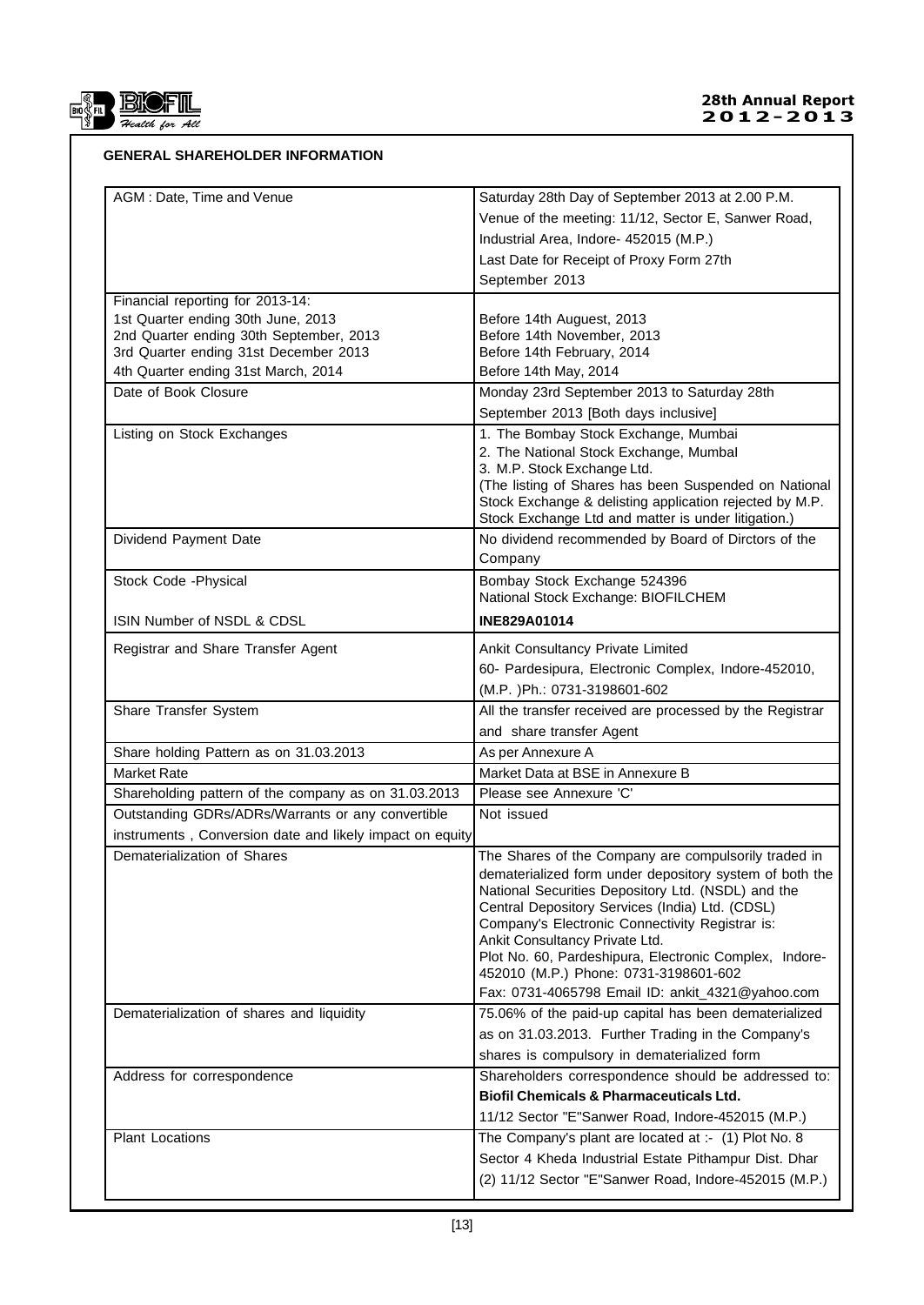**BIOFIL** Health for All

|                   | Share or Debenture holding of<br>nominal value                            |                                      |      |      |                          | <b>Shares / Debenture holders</b> |                              |            | <b>Shares / Debenture Amount</b> |                          |                                   |              |
|-------------------|---------------------------------------------------------------------------|--------------------------------------|------|------|--------------------------|-----------------------------------|------------------------------|------------|----------------------------------|--------------------------|-----------------------------------|--------------|
|                   | Rs.                                                                       |                                      |      |      | <b>Number</b>            |                                   | % of Total                   |            | Rs.                              |                          | % of Total Amount                 |              |
|                   | Less Than - 5000                                                          |                                      |      | 3900 |                          | 74.25                             |                              |            | 9165230                          |                          |                                   | 5.63         |
|                   | 5001-10000                                                                |                                      |      |      | 698                      |                                   | 13.29                        |            | 6289520                          |                          |                                   | 3.87         |
|                   | 10001-20000                                                               |                                      |      |      | 295                      |                                   | 5.62                         |            | 4706490                          |                          |                                   | 2.89         |
|                   | 20001-30000                                                               |                                      |      |      | 106                      |                                   | 2.02                         |            | 2741770                          |                          |                                   | 1.68         |
| 57<br>30001-40000 |                                                                           |                                      |      |      | 1.09                     |                                   | 2062890                      |            |                                  | 1.27                     |                                   |              |
|                   | 40001-50000                                                               |                                      |      |      | 61                       |                                   | 1.16                         |            | 2925910                          |                          |                                   | 1.80         |
|                   | 50001-100000                                                              |                                      |      |      | 58                       |                                   | 1.10                         |            | 4169910                          |                          |                                   | 2.56         |
|                   | 100001 and above                                                          |                                      |      |      | 77                       |                                   | 1.47                         |            | 130676280                        |                          |                                   | 80.30        |
|                   | Total                                                                     |                                      |      |      | 5252                     |                                   | 100.00                       |            | 162738000                        |                          |                                   | 100          |
| $\bullet$         | <b>MARKET PRICE DATA (Annexure B):</b><br>APRIL 2012 TO MARCH 2013 AT BSE |                                      |      |      |                          |                                   |                              |            |                                  |                          |                                   |              |
| <b>Month</b>      | Apr.                                                                      | May                                  | June | July | Aug                      | <b>Sept</b>                       | Oct                          | <b>Nov</b> | <b>Dec</b>                       | Jan                      | Feb                               | <b>March</b> |
| High              | 4.88                                                                      | 4.65                                 | 4.18 | 4.43 | 4.14                     | 3.62                              | 3.90                         | 3.24       | 2.98                             | 3.90                     | 3.20                              | 2.74         |
| Low               | 3.72                                                                      | 3.69                                 | 3.51 | 3.31 | 3.15                     | 2.84                              | 3.11                         | 2.73       | 2.56                             | 2.49                     | 2.61                              | 2.32         |
| $\bullet$         | SHAREHOLDING PATTERN AS AT 31ST MARCH 2012 (Annexure C)                   |                                      |      |      |                          |                                   |                              |            |                                  |                          |                                   |              |
|                   | [SHAREHOLDING PATTERN]                                                    |                                      |      |      |                          |                                   |                              |            |                                  |                          |                                   |              |
|                   | Category                                                                  |                                      |      |      |                          | No. of Share held                 |                              |            |                                  |                          | <b>Percentage of Shareholding</b> |              |
| А.                | <b>Promoters Holding</b>                                                  |                                      |      |      |                          |                                   |                              |            |                                  |                          | $\blacksquare$                    |              |
|                   | 1. Promoters                                                              |                                      |      |      |                          |                                   |                              |            |                                  |                          |                                   |              |
|                   |                                                                           | Indian Promoters :                   |      |      |                          | 7618700                           |                              |            |                                  |                          | 46.82                             |              |
|                   |                                                                           | Foreign Promoters:                   |      |      |                          |                                   |                              |            |                                  |                          |                                   |              |
|                   | 2. Persons acting in concert                                              |                                      |      |      |                          |                                   |                              |            |                                  |                          |                                   |              |
|                   | <b>Sub Total</b>                                                          |                                      |      |      |                          | 7618700                           |                              |            | 46.82                            |                          |                                   |              |
| В.                | <b>Non-Promoters Holding</b>                                              |                                      |      |      |                          | $\overline{\phantom{m}}$          |                              |            |                                  | $\overline{\phantom{a}}$ |                                   |              |
|                   | 1. Institutional Investors                                                |                                      |      |      |                          |                                   |                              |            |                                  | $\overline{\phantom{a}}$ |                                   |              |
|                   | 2. Mutual Funds and UTI                                                   |                                      |      |      |                          |                                   |                              |            |                                  |                          |                                   |              |
|                   | 3. Banks, Financial Institutions, Insurance Co.                           |                                      |      |      |                          |                                   |                              |            |                                  |                          |                                   |              |
|                   |                                                                           | [Central / State Govt. Institutions, |      |      |                          | 113900                            |                              | 0.70       |                                  |                          |                                   |              |
|                   |                                                                           | Non - Government Institutions]       |      |      |                          |                                   |                              |            |                                  |                          |                                   |              |
| Flls<br>4.        |                                                                           |                                      |      |      | $\overline{\phantom{a}}$ |                                   | $\qquad \qquad \blacksquare$ |            |                                  |                          |                                   |              |
| 5.                | Sub-Total                                                                 |                                      |      |      |                          |                                   |                              |            |                                  |                          |                                   |              |
| 6.                | Others                                                                    |                                      |      |      |                          |                                   |                              |            |                                  |                          |                                   |              |
|                   | Private Corporate Bodies                                                  |                                      |      |      |                          |                                   | 4116175                      |            |                                  |                          | 25.29                             |              |
| 7.                | Individuals                                                               |                                      |      |      |                          |                                   |                              |            |                                  |                          |                                   |              |
|                   | Holding up to Rs. 1.00 lacs                                               |                                      |      |      |                          | 2840213                           |                              |            | 17.45                            |                          |                                   |              |
|                   | Holding excess Rs. 1.00 lacs                                              |                                      |      |      |                          |                                   | 1386262                      |            |                                  |                          | 8.52                              |              |
| 8.                | NRIs/OCBs                                                                 |                                      |      |      |                          |                                   | 198550                       |            |                                  |                          | 1.22                              |              |
| 9.                | <b>Clearing Member</b>                                                    |                                      |      |      |                          |                                   |                              |            |                                  |                          |                                   |              |

**Note : The Total Number of Shares included 5712500 (Demated 3450000 shares and Physical 2262500 shares) reissued of forfeited shares on 31/03/2011 but pending for corporate action and listing confirmation from stock exchange.**

**Sub-Total 8541200 52.48 Grand Total 16273800** 100.00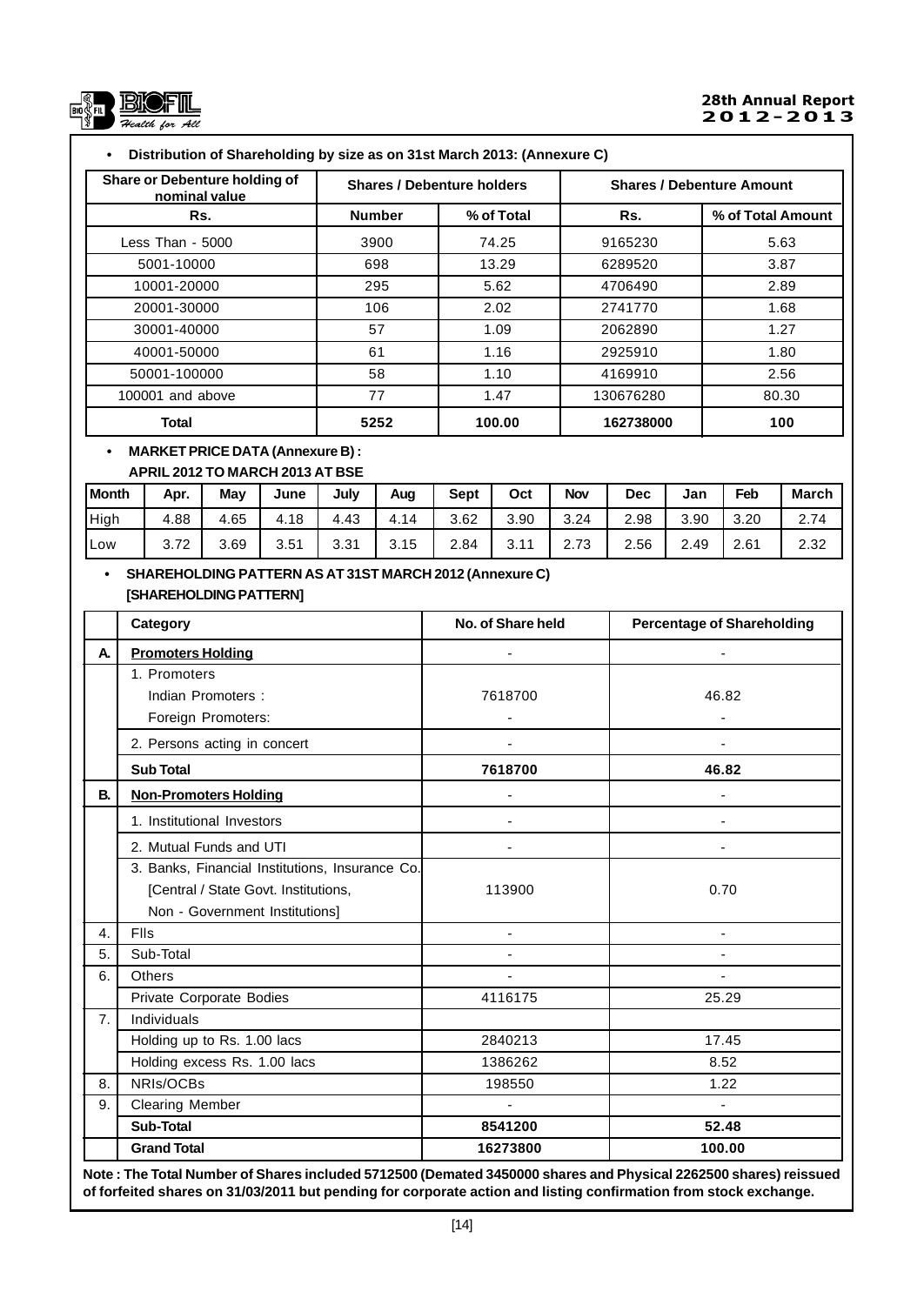

#### **Secretarial Audit for Reconciliation of Capital.**

As stipulated by SEBI a qualified practicing Company Secretary carries out secretarial Audit to reconcile the total admitted capital with NSDL and CDSL and the total issued and listed capital. This audit is carried out every quarter and the report thereon is submitted to the listed stock exchanges. The audit confirms that the total listed and paid-up Capital is in agreement with the aggregate of the total number of shares in dematerialized form (Held with NSDL/CDSL) and total number of shares in physical form.

#### **Code of Conduct**

The Company has laid down a code of conduct for all Board members and senior management of the Company. All the Board members and management personnel have affirmed compliance with the Code of Conduct. The Code of conduct is posted on the website of the Company i.e. www.biofilgroup.com

#### **Code for prevention of Insider trading practices.**

In Compliance with the Securities and Exchange Board of India (Prohibition of Insider Trading) Regulations, 1997, as amended till date on prohibition of insider trading, the Company has a comprehensive code of conduct and the same is being strictly adhered to by its management, staff and relevant business associates. The code expressly lays down the guidelines and the procedures to be followed and disclosures to be made, while dealing with shares of the Company and cautioning them on the consequences on non-compliance thereof.

#### **CEO/CFO Certification**

The CEO/CFO certification of the financial statements and the cash flow statement for the year is obtained and was placed before the Board.

#### **Auditors Certificate on corporate governance**

The Company has obtained the certificate from the Auditors of the Company regarding compliance with the provisions relating to corporate governance laid down in clause 49 of the Listing Agreement with the stock exchanges. This report is annexed to the Director's Report for the year 2012-2013. This certificate will be sent to the stock exchanges, along with the annual report to be filed by the Company.

#### **DECLARATION REGARDING COMPLIANCE BY BOARD MEMBERS AND SENIOR MANAGEMENT PERSONNEL WITH THE COMPANY'S CODE OF CONDUCT**

This is to confirm that the Company has adopted a code of conduct for the Board of Directors and Senior Management of the Company. The same is available on website of the Company as www.Biofilgroup.com.

As Managing Director of the Biofil Chemicals & Pharmaceuticals Limited and as required by clause 49 (1)(D)(ii) of the Listing Agreement of the Stock Exchange in India, I hereby declare that all the Board Members and senior Management personnel of the Company have affirmed compliance with the code of Conduct for financial year 2012-2013.

> By Order of the Board. **For Biofil Chemicals & Pharmaceuticals Ltd.** Sd/- (Ramesh Shah) Managing Director

Place : Indore Date : 30/05/2013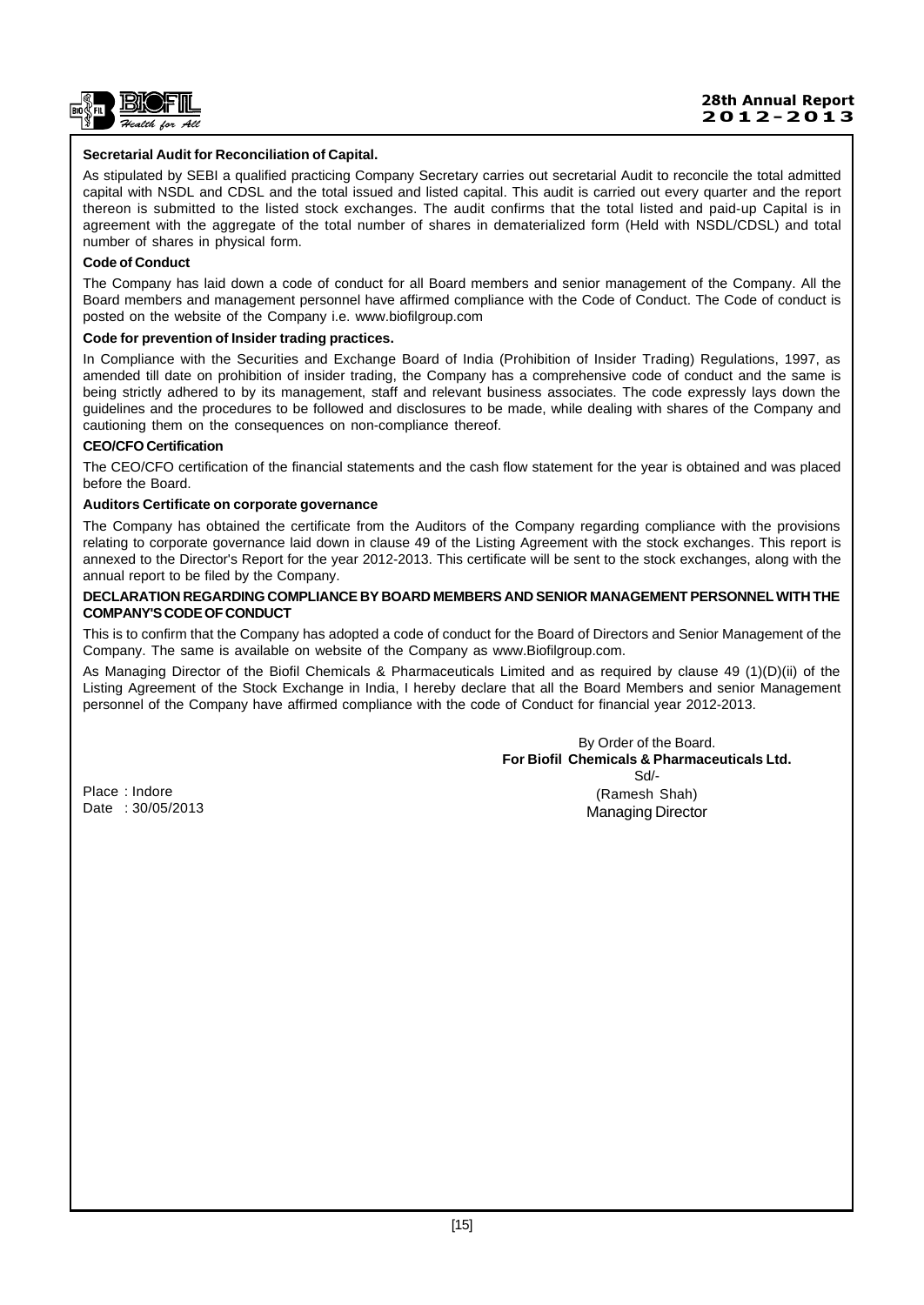

## **CEO CERTIFICATE**

I hereby certify to the Board of Directors of **BIOFIL CHEMICALS & PHARMACEUTICALS LIMITED** that:

- a. I have reviewed financial statements and the cash flow statement for the year ended on 31/03/2013 and that to the best of my knowledge and belief.
	- (i) These statements do not contain any materially untrue statement or omit any material fact or contain statement that might be misleading.
	- (ii) These statements together present a true and fair view of the Company's affairs and are in compliance with existing accounting standards, applicable laws and regulations.
- b. There are, to the best of my knowledge and belief, no transactions entered into by the Company during the year which are fraudulent, illegal or violative of the Company's code of conduct.
- c. I accept responsibility for establishing and maintaining internal controls for financial reporting and that I have evaluated the effectiveness of the internal control systems of the company pertaining to financial reporting and I have disclosed to the auditors and the Audit Committee, deficiencies in the design or operation of such internal controls, if any, of which I am aware and the steps I have taken or propose to take to rectify these deficiencies.
- d. I have indicated to the auditors:
	- i. Significant changes in internal control over financial reporting during the year;
	- ii. Significant changes in accounting policies during the year and that the same have been disclosed in the notes to the financial statements; and
	- iii. Instances of significant fraud of which I have become aware and the involvement therein, if any, of the management or an employee having a significant role in the company's internal control system over financial reporting.

Date : 30/05/2013

#### Place : Indore For **Biofil Chemicals & Pharmaceuticals Ltd.**

Sd/- Ramesh Shah Managing Director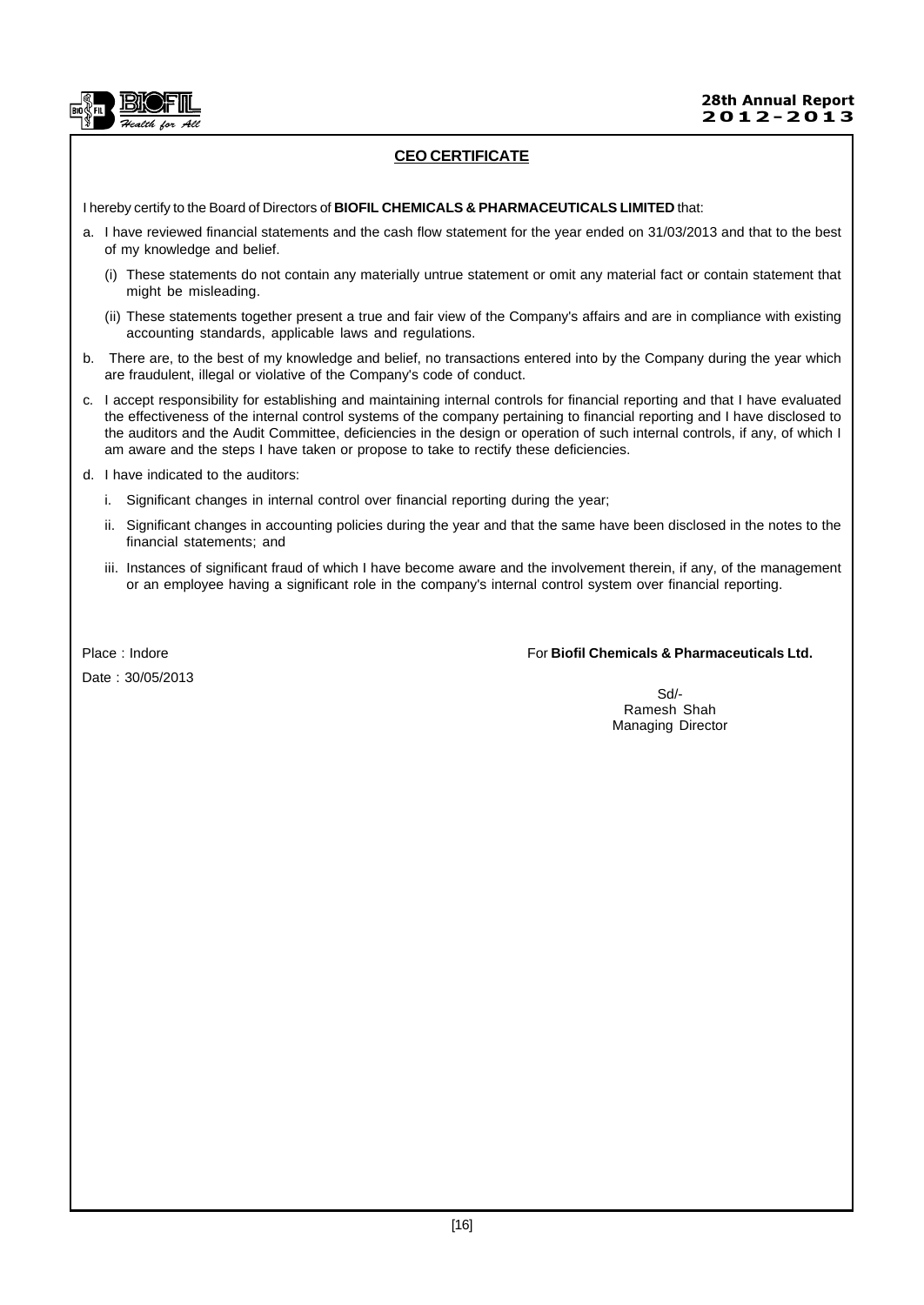

## **AUDITOR'S CERTIFICATE ON CORPORATE GOVERNANCE**

#### To The Members of **BIOFIL CHEMICALS & PHARMACEUTICALS LTD.**

We have examined to the compliance of conditions of Corporate Governance by **BIOFIL CHEMICALS & PHARMACEUTICALS LIMITED,** for the year ended 31st March, 2013, as stipulated in the clause 49 of the Listing agreement entered into by the company with the Stock Exchange.

The compliance of conditions of Corporate Governance is the responsibility of the Company's management. Our examination was limited to a review of the procedures and implementation thereof, adopted by the Company for ensuring the compliance with the conditions of Corporate Governance. It is neither an audit nor an expression of opinion on the financial statements of the Company.

In our opinion and to the best of our information and according to the explanations given to us, and the representations made by Directors and the Management, we certify that the Company has complied with the conditions of Corporate Governance as stipulated in clause 49 of the above mentioned Listing agreement.

We state that in respect of investor grievances received during the year ended 31st March, 2013, the Registrars of the Company have certified that as at 31st March, 2013, there were no investor grievances remaining unattended/pending for more than 30 days.

We further state that such compliance is neither an assurance as to the future viability of the Company nor to the efficiency or effectiveness with which the management has conducted the affairs of the Company.

> **For S.N.Gadiya & Co.** Chartered Accountants Registration No. (002052C)

Sd/- M.No. 071229

Place : Indore **(S.N.Gadiya)** Date :  $30.05.2013$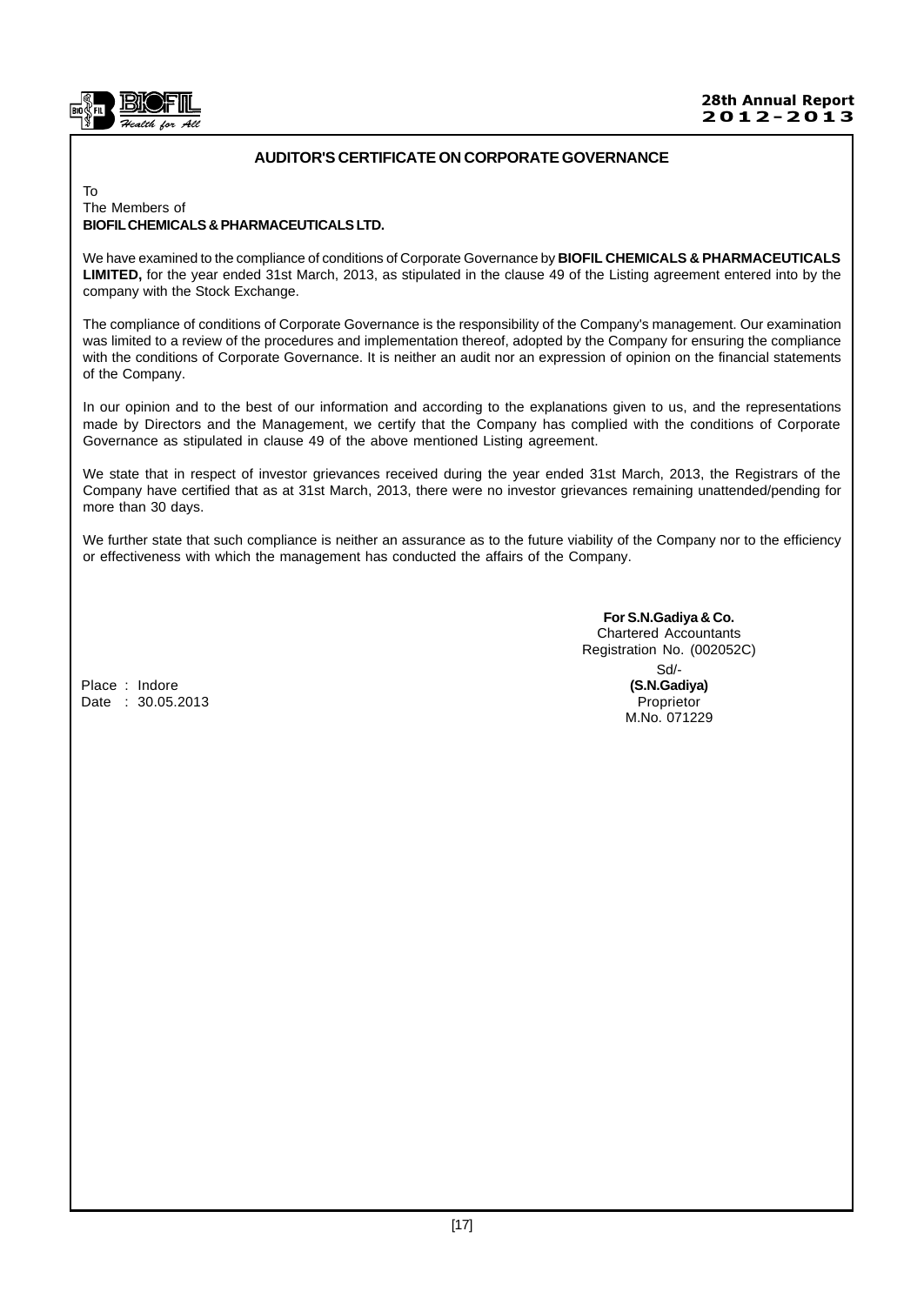

## **INDEPENDENT AUDITOR'S REPORT**

#### **TO THE MEMBER OF**

## **M/S. BIOFIL CHEMICALS & PHARMACEUTICALS LTD.**

#### **Report on the Financial Statements**

We have audited the accompanying financial statements of Reliance Industries Limited ("the Company"), which comprise the Balance Sheet as at March 31, 2013, the Statement of Profit and Loss and Cash Flow Statement for the year then ended and a summary of significant accounting policies and other explanatory information.

#### **Management's Responsibility for the Financial Statements**

Management is responsible for the preparation of these financial statements that give a true and fair view of the financial position, financial performance and cash flows of the Company in accordance with the accounting principles generally accepted in India including Accounting Standards referred to in Section 211(3C) of the Companies Act, 1956 ("the Act"). This responsibility includes the design, implementation and maintenance of internal control relevant to the preparation and presentation of the financial statements that give a true and fair view and are free from material misstatement, whether due to fraud or error.

#### **Auditors' Responsibility**

Our responsibility is to express an opinion on these financial statements based on our audit. We conducted our audit in accordance with the Standards on Auditing issued by the Institute of Chartered Accountants of India. Those Standards require that we comply with ethical requirements and plan and perform the audit to obtain reasonable assurance about whether the financial statements are free from material misstatements. An audit involves performing procedures to obtain audit evidence about the amounts and disclosures in the financial statements. The procedures selected depend on the auditor's judgment, including the assessment of the risks of material misstatement of the financial statements, whether due to fraud or error. In making those risk assessments, the auditor considers internal control relevant to the Company's preparation and fair presentation of the financial statements in order to design audit procedures that are appropriate in the circumstances. An audit also includes evaluating the appropriateness of accounting policies used and the reasonableness of the accounting estimates made by management, as well as evaluating the overall presentation of the financial statement.

We believe that the audit evidence we have obtained is sufficient and appropriate to provide a basis for our audit opinion. **Opinion**

In our opinion and to the best of our information and according to the explanations given to us, the aforesaid financial statements give the information required by the Act in the manner so required and give a true and fair view in conformity with the accounting principles generally accepted in India:

- (a) In the case of the Balance Sheet, of the state of affairs of the Company as at March 31, 2013.
- (b) In the case of the Statement of Profit and Loss, of the profit for the year ended on that date; and
- (c) In the case of the Cash Flow Statement, of the cash flows for the year ended on that date.

#### **Report on Other Legal and Regulatory Requirements**

- 1. As required by the Companies (Auditor's Report) Order, 2003 ("the Order") issued by the Central Government of India in terms of Section 227(4A) of the Act, we give in the Annexure a statement on the matters specified in paragraphs 4 and 5 of the Order.
- 2. As required by Section 227(3) of the Act, we report that:
	- a. We have obtained all the information and explanations which to the best of our knowledge and belief were necessary for the purpose of our audit;
	- b. In our opinion, proper books of account as required by law have been kept by the Company so far as appears from our examination of those books.
	- c. The Balance Sheet, the Statement of Profit and Loss, and the Cash Flow Statement dealt with by this Report are in agreement with the books of account.
	- d. in our opinion, the Balance Sheet, the Statement of Profit and Loss, and the Cash Flow Statement comply with the Accounting Standards referred to in section 211(3C) of the Act;
	- e. On the basis of the written representations received from the directors as on March 31, 2013, taken on record by the Board of Directors, none of the directors is disqualified as on March 31, 2013, from being appointed as a director in terms of Section 274(1)(g) of the Act.

Place : Indore **(S.N.Gadiya)** Date : 30.05.2013 **Proprietor** Proprietor **Proprietor** Proprietor **Proprietor** 

**For S.N.Gadiya & Co.** Chartered Accountants Registration No. (002052C)

> Sd/- M.No. 071229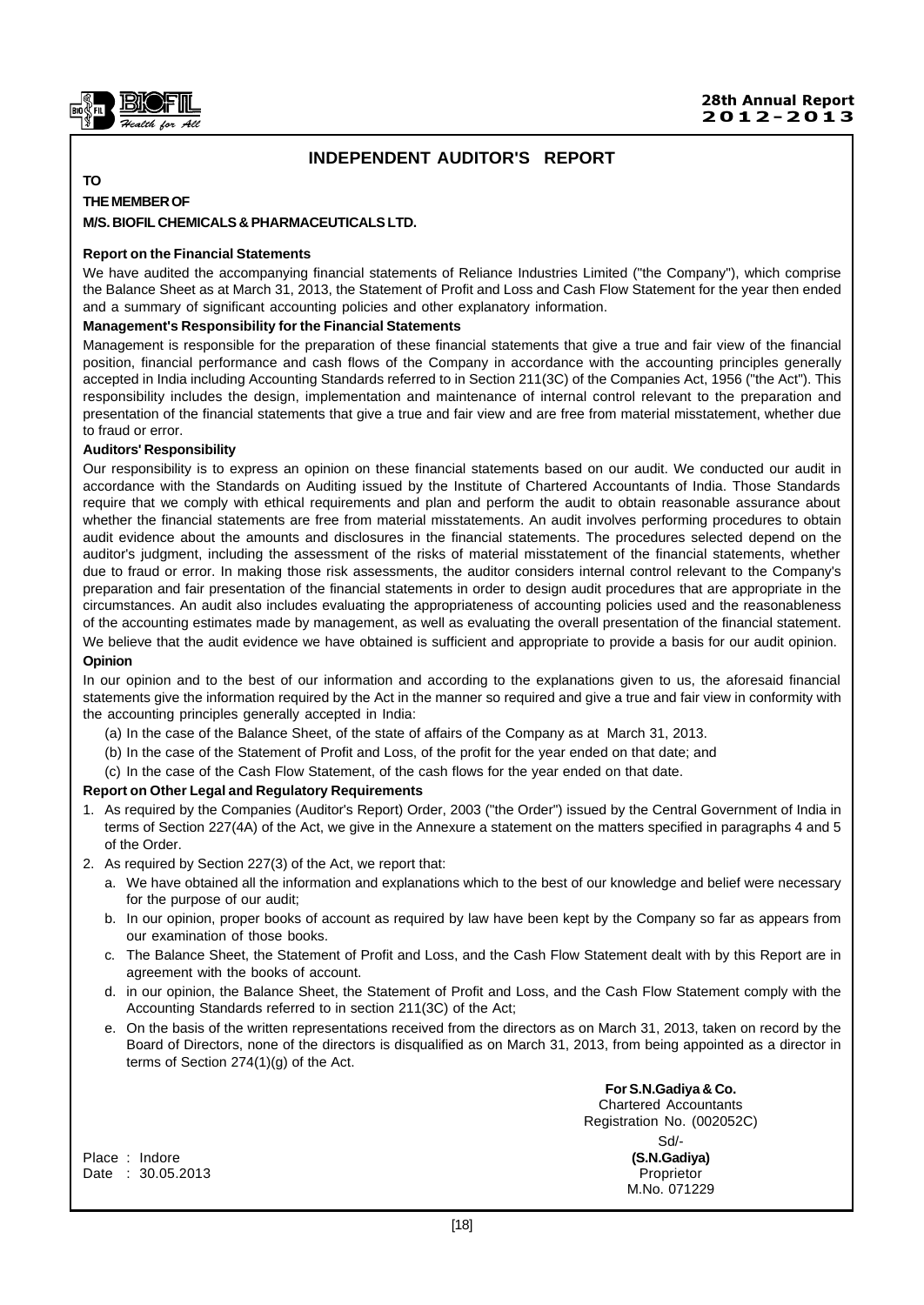#### Health for All **ANNEXURES TO THE AUDITOR'S REPORT** (Referred to of our report of even date) (1) (a) The Company has maintained proper records showing full particulars, including quantitative details and situation of fixed asset. (b) According to the information and explanations given to us, the fixed assets have been physically verified by the management during the year and no material discrepancies were noticed on such verification. (c) The Company has not disposed off the substantial part of fixed assets during the year. (2) (a) As explained to us, the inventories were physically verified during the year by the management at reasonable intervals. (b) The procedure of physical verification of stock followed by the management are reasonable and adequate in relation to the size of the company. (c) The company has maintained proper records of inventory. We are informed that discrepancies noticed on such verification as compared to the book record were not material and have been properly dealt with in the books of accounts. (3) According to the information and explanation given to us, The Company has not granted/ taken any loans, secured or unsecured to / from companies, firms or other parties covered in the register maintained under section 301 of the Act. (4) In our opinion and according to the information and explanation given to us, there is adequate internal control procedure commensurate with the size of the company and the nature of its business, for the purchase and sales of materials and fixed assets and for the sale of shares. (5) In our opinion and according to the explanation given to us, the transaction of purchase of goods and materials and services made in pursuance of contracts of arrangements entered in the register maintained under section 301 of the Companies Act, 1956 and aggregating during the year to Rs. 50000/- or more in respect of each party have been made at prices which in our opinion are reasonable having regard to prevailing market prices for such goods, materials and services. (6) In our opinion and according to the information and explanation given to us, the company has not accepted deposits from the public according to the provisions of sections 58A and 58AA of the Act and the rules framed there under. (7) The company has an internal audit system commensurate with its size and nature of its business. (8) We have broadly reviewed the cost records maintained by the Company pursuant to the Companies (Cost Accounting Records) Rules, 2011 prescribed by the Central Government under Section 209(1)(d) of the Companies Act, 1956 and are of the opinion that prima facie the prescribed cost records have been maintained. We have, however, not made a detailed examination of the cost records with a view to determine whether they are accurate or complete. (9) According to the information and explanation given to us, the company is regular in depositing sales tax, entry<br>tax, provident fund and employees state insurance, and other statutory with appropriate authorities during tax, provident fund and employees state insurance, and other statutory with year. (10) The Company has accumulated losses which is not exceeds its net worth at the year end of financial year and it has not incurred cash/ losses in the financial year under report and the immediately preceding financial year. (11) A according to information and explanation given to us, the Company has not issued any Debenture during the year. (12) The Company has not granted loans and advances on the basis of security by way of pledge of shares, debentures and other securities. (13) The Company is not a Chit Fund/ Nidhi/ Mutual Benefit Fund/ Society. Therefore the provisions of clause 4(xiii) of the Companies (Auditor's Report) Order 2003 are not applicable to the Company. (14) The Company is not dealing or trading in shares, securities debentures and other investments. Accordingly, the provisions of clause 4(xiv) of the Companies (Auditor's Report) Order , 2003 are not applicable to the Company. (15) According to the information and explanation given to us, the Company has not given any guarantee for loans taken by others from bank or financial institutions. (16) On the basis of review of utilization of funds pertaining to term loans on overall basis and related information as made available to us, the term loan taken by the Company have been utilized for the purposes for which they are obtained. (17) According to the information and explanation given to us, on an overall basis, the Company has not raised the funds on short-term basis, which have been used for long term investment and vice versa. (18) The company has not made any preferential allotment of shares to parties and companies covered in the Register maintained under section 301 of the Act. (19) According to the information and explanation given to us, the Company has not created securities for the debentures issued. (20) During the year, the Company has not raised money by public issue hence the question of disclosure and verification of end use of such monies does not arise. (21) To the best of our knowledge and belief and according to information and explanation given to us, no fraud on or by the company has been noticed or reported during the year. Place : Indore **For S.N.Gadiya & Co.** Chartered Accountants Registration No. (002052C) Sd/- **(S.N.Gadiya)** Proprietor

Date : 30.05.2013

M.No. 071229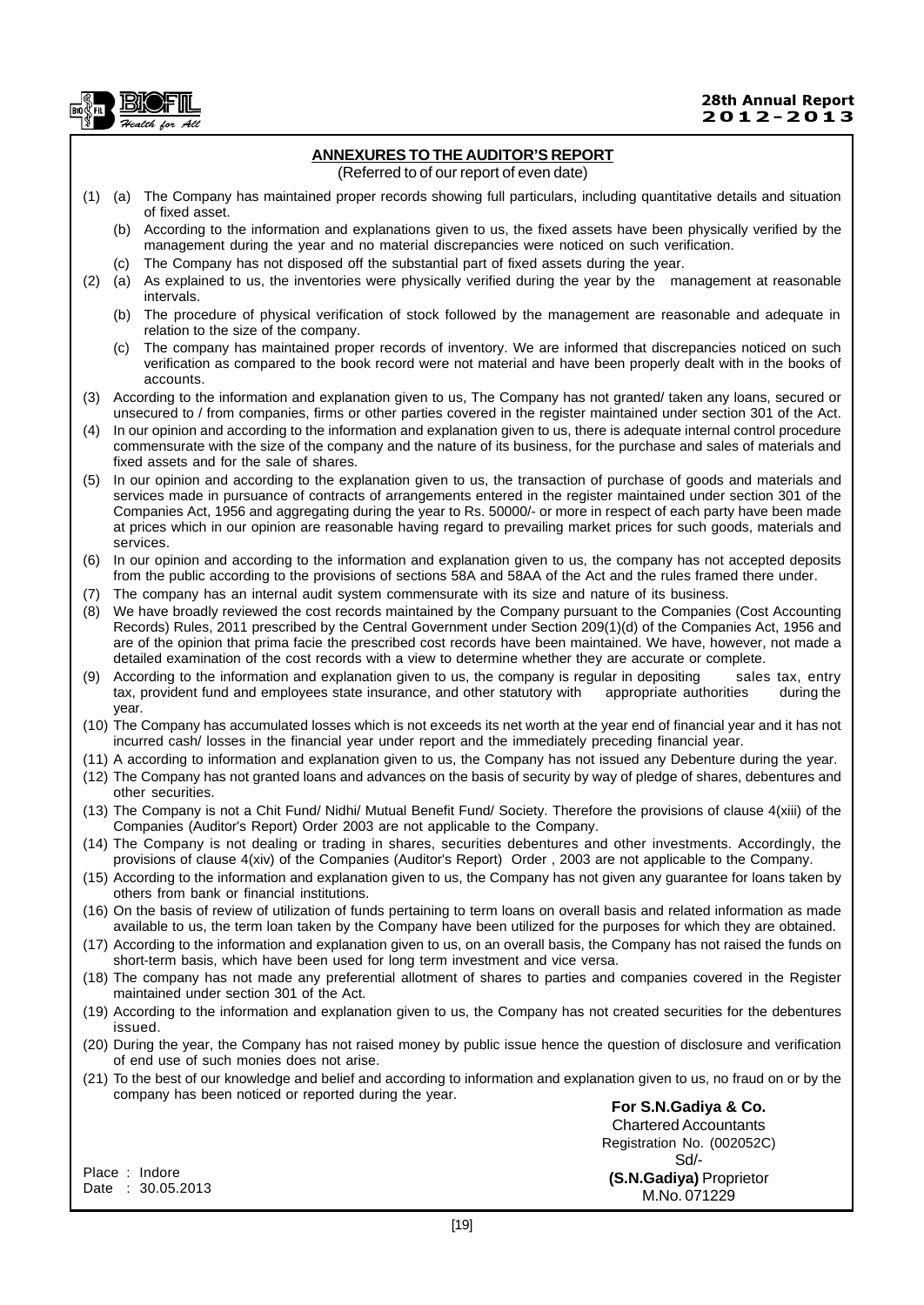



|    |                                                                     | <b>BIOFIL CHEMICALS &amp; PHARMACEUTICALS LTD.</b><br><b>BALANCE SHEET AS ON 31st MARCH, 2013</b> |                                                                                    | (Amount in Rs.)          |
|----|---------------------------------------------------------------------|---------------------------------------------------------------------------------------------------|------------------------------------------------------------------------------------|--------------------------|
|    | <b>PARTICULARS</b>                                                  | <b>NOTE</b>                                                                                       | 31/03/2013                                                                         | 31/03/2012               |
| ı. | <b>EQUITY AND LIABILITES</b>                                        |                                                                                                   |                                                                                    |                          |
|    | <b>Shareholders Fund:</b>                                           |                                                                                                   |                                                                                    |                          |
|    | Share Capital                                                       | 01                                                                                                | 162,738,000                                                                        | 162,738,000              |
|    | Reserves & Surplus                                                  | 02                                                                                                | (89, 113, 315)                                                                     | (94, 375, 528)           |
|    | Share application money pending allotment                           |                                                                                                   |                                                                                    |                          |
|    | Non current liabilities                                             |                                                                                                   |                                                                                    |                          |
|    | Long Term Borrowing                                                 |                                                                                                   |                                                                                    |                          |
|    | Defferred Tax Liabilities (Net)                                     |                                                                                                   |                                                                                    |                          |
|    | Other Long Term Liabilities<br><b>Long Term Provisions</b>          |                                                                                                   |                                                                                    |                          |
|    |                                                                     |                                                                                                   |                                                                                    |                          |
|    | <b>Current Liabilities</b>                                          |                                                                                                   |                                                                                    |                          |
|    | <b>Short Term Borrowing</b><br><b>Trade Payable</b>                 | 03<br>04                                                                                          | 27,945,486<br>31,071,338                                                           | 24,890,758<br>47,220,874 |
|    | Other current liabilities                                           | 05                                                                                                | 39,071                                                                             | 39,071                   |
|    | <b>Short Term Provisions</b>                                        | 06                                                                                                | 2,253,234                                                                          | 575,999                  |
|    |                                                                     |                                                                                                   |                                                                                    |                          |
|    | <b>TOTAL</b>                                                        |                                                                                                   | 134,933,814                                                                        | 141,089,173              |
|    | II. ASSETS<br><b>Non-Current Assets</b>                             |                                                                                                   |                                                                                    |                          |
|    | <b>Fixed Assets:-</b>                                               | 07                                                                                                |                                                                                    |                          |
|    | <b>Tangible Assets</b>                                              |                                                                                                   | 91,712,022                                                                         | 90,991,716               |
|    | Intangible Assets                                                   |                                                                                                   |                                                                                    |                          |
|    | <b>Capital Work in Progress</b>                                     |                                                                                                   |                                                                                    |                          |
|    | Intangible Assets Under Development                                 |                                                                                                   |                                                                                    |                          |
|    | Non current Investments                                             |                                                                                                   |                                                                                    |                          |
|    | Long Term Loans and Advances<br><b>Other Non current Assets</b>     |                                                                                                   |                                                                                    |                          |
|    | <b>Current Assets</b>                                               |                                                                                                   |                                                                                    |                          |
|    | <b>Current Investments</b>                                          |                                                                                                   |                                                                                    |                          |
|    | Inventories                                                         | 08                                                                                                | 3,223.725                                                                          | 2,181,787                |
|    | <b>Trade Receivable</b>                                             | 09                                                                                                | 33,371,194                                                                         | 41,142,851               |
|    | Cash and Cash Equivalents<br>Short term loans and advances          | 10<br>11                                                                                          | 1,327,114                                                                          | 2,549,660                |
|    | Other current assets                                                | 12                                                                                                | 3,905,909<br>1,393,851                                                             | 3,071,571<br>1,151,589   |
|    | <b>TOTAL</b>                                                        |                                                                                                   | 134,933,814                                                                        | 141,089,173              |
|    |                                                                     |                                                                                                   |                                                                                    |                          |
|    | <b>NOTES OF ACCOUNTS FORMING PART</b><br>OF THE FINANCIAL STATEMENT | 22                                                                                                |                                                                                    |                          |
|    |                                                                     | For & on behalf of board                                                                          | As per our report of even date                                                     |                          |
|    | Sd/-                                                                | Sd/-                                                                                              | For S.N.Gadiya & Co.<br><b>Chartered Accountants</b><br>Registration No. (002052C) |                          |
|    | <b>Ramesh Shah</b>                                                  | <b>Romil Shah</b>                                                                                 |                                                                                    |                          |
|    | Chairman Cum Managing Director                                      | <b>Director</b>                                                                                   | Sd/-                                                                               |                          |
|    |                                                                     |                                                                                                   | (S.N.Gadiya)                                                                       |                          |
|    | <b>Place: Indore</b>                                                |                                                                                                   | Proprietor                                                                         |                          |
|    | Date: 30.05.2013                                                    |                                                                                                   | M.No. 071229                                                                       |                          |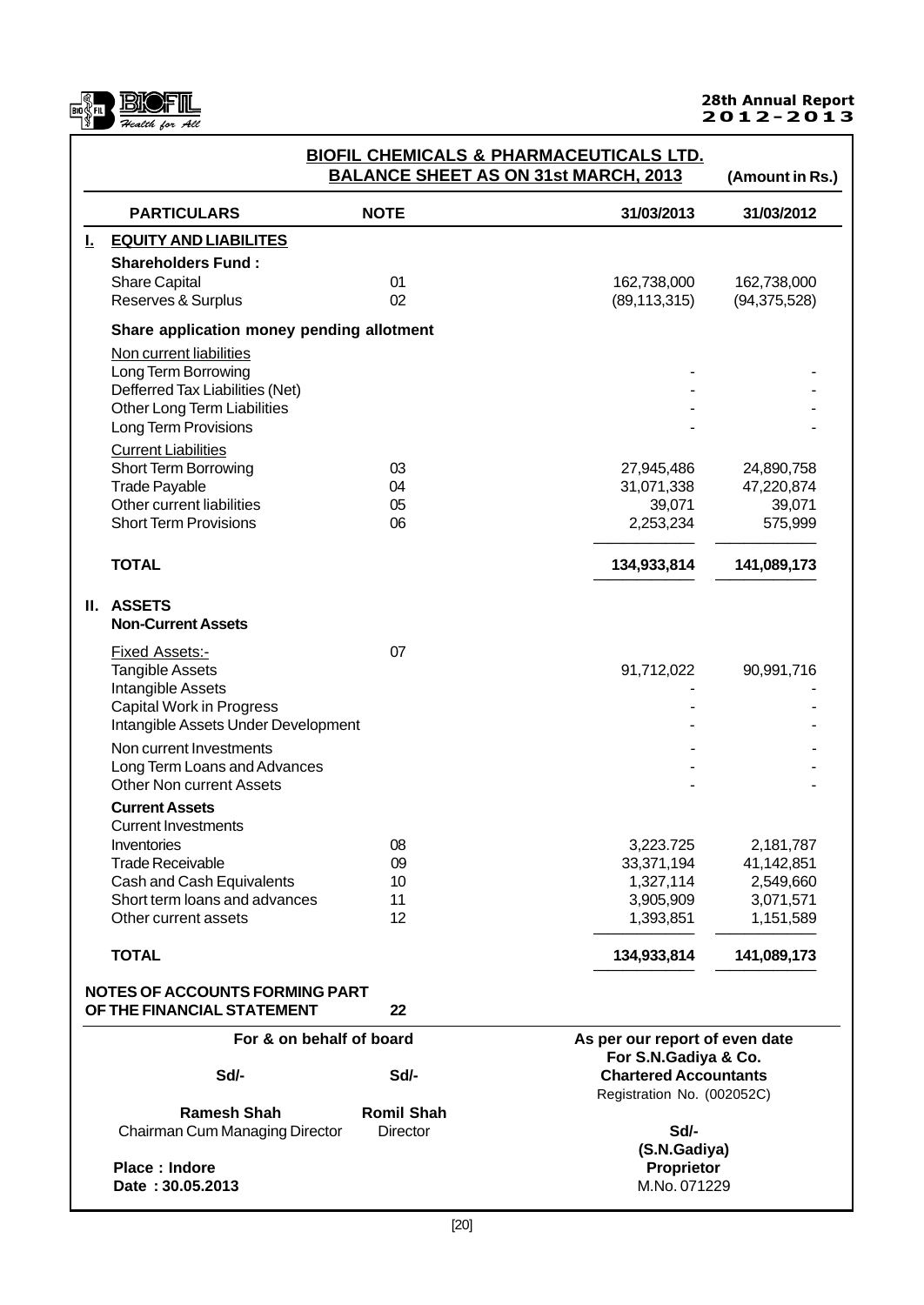

|                                                             |                       |                                                      | (Amount in Rs.) |
|-------------------------------------------------------------|-----------------------|------------------------------------------------------|-----------------|
| <b>PARTICULARS</b>                                          | <b>NOTE</b>           | 31/03/13                                             | 31/03/12        |
| <b>INCOME</b>                                               |                       |                                                      |                 |
| Revenue from operation                                      | 13                    | 60,108,581                                           | 62,740,478      |
| Other Income                                                | 14                    | 619,764                                              | 420,549         |
|                                                             | <b>TOTALREVENUE</b>   | 60,728,345                                           | 63, 161, 027    |
| <b>EXPENSES</b>                                             |                       |                                                      |                 |
| Cost of materials Consumed                                  | 15                    | 15,930,109                                           | 14,431,128      |
| Purchase of Stock in Trade                                  | 16                    | 24,096,997                                           | 34,658,511      |
| Change in Inventroies of Finaished Goods                    |                       |                                                      |                 |
| Work in progress and stock in trade                         | 17                    | (2,473,061)                                          | 29,460          |
| <b>Employee Benefits Expenses</b>                           | 18                    | 4,338,608                                            | 3,990,697       |
| <b>Finance Costs</b>                                        | 19                    | 1,916,383                                            | 830,987         |
| Depreciation and Amortization expenses                      | 20                    | 2,110,049                                            | 1,908,283       |
| <b>Other Expenses</b>                                       | 21                    |                                                      |                 |
| - Manufacturing Expenses                                    |                       | 5,294,883                                            | 3,439,766       |
| - Administrative Expenses                                   |                       | 2,449,966                                            | 2,141,794       |
| - Selling and Distribution Expenses                         |                       | 363,473                                              | 121,396         |
|                                                             | <b>TOTAL EXPENSES</b> | 54,027,407                                           | 61,522,022      |
| Profit Before Exceptional and Extraordinary Items And Tax   |                       | 6,700,937                                            | 1,609,005       |
| <b>Tax Expenses</b>                                         |                       |                                                      |                 |
| <b>Current Tax</b>                                          |                       | 1,276,863                                            | 103,700         |
| Deferred Tax                                                |                       |                                                      |                 |
| <b>Profit / (Loss) After Tax from Continuing Operations</b> |                       | 5,424,074                                            | 1,505,304       |
| Earning per share (of face value of Rs 10/- each)           |                       |                                                      |                 |
| <b>Basic</b>                                                |                       | 0.33                                                 | 0.09            |
| <b>Diluted</b>                                              |                       | 0.33                                                 | 0.09            |
| For & on behalf of board                                    |                       | As per our report of even date                       |                 |
| Sd/-                                                        | Sd/-                  | For S.N.Gadiya & Co.<br><b>Chartered Accountants</b> |                 |
|                                                             |                       | Registration No. (002052C)                           |                 |
| <b>Ramesh Shah</b>                                          | <b>Romil Shah</b>     |                                                      |                 |
| Chairman Cum Managing Director                              | <b>Director</b>       | Sd/-                                                 |                 |
|                                                             |                       | (S.N.Gadiya)                                         |                 |
| Place: Indore                                               |                       | Proprietor<br>M.No. 071229                           |                 |
| Date: 30.05.2013                                            |                       |                                                      |                 |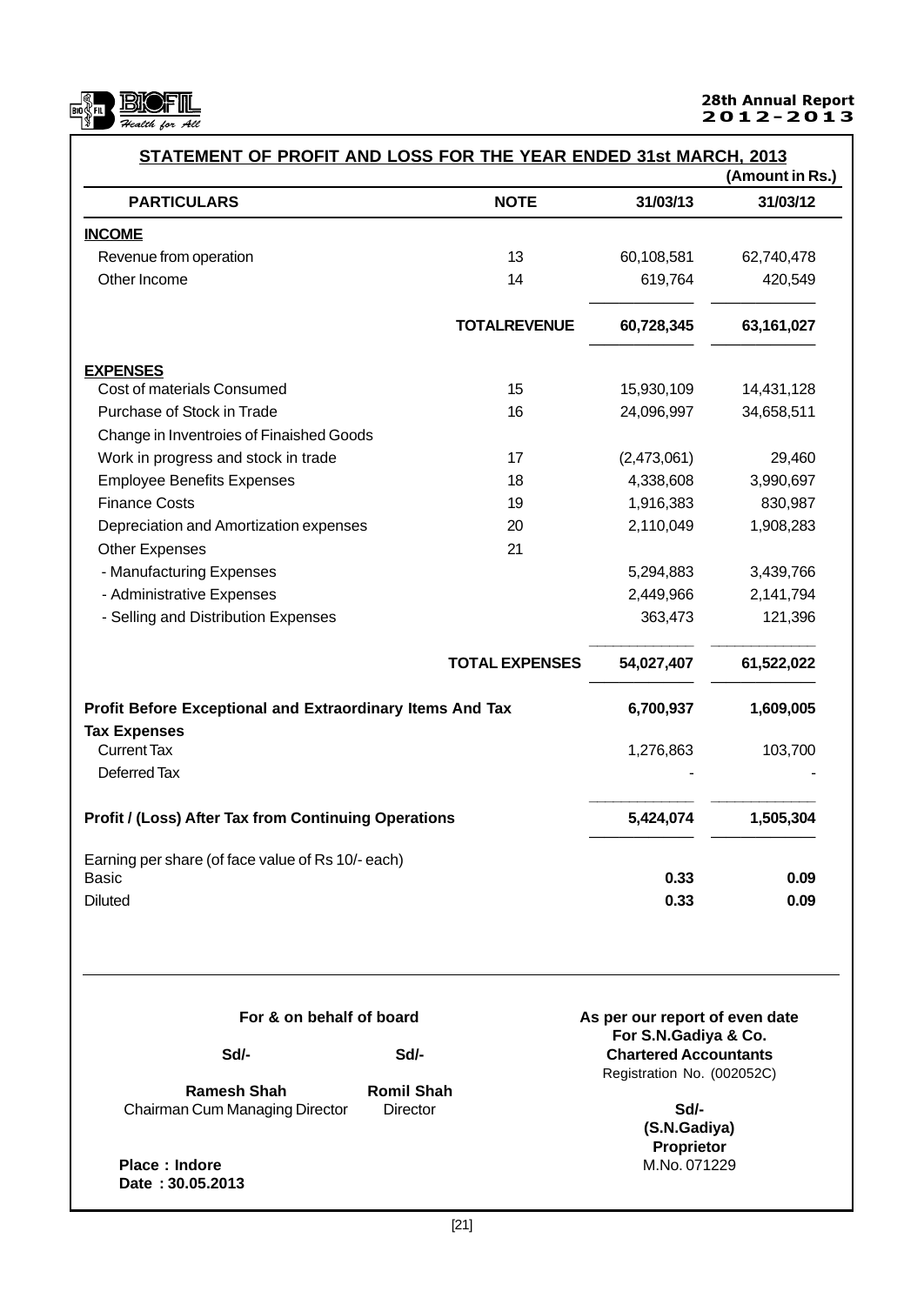

| <b>PARTICULARS</b>                                                                                                                                                             | <b>AS ON</b><br>31/03/13 | <b>AS ON</b><br>31/03/12 |
|--------------------------------------------------------------------------------------------------------------------------------------------------------------------------------|--------------------------|--------------------------|
| <b>NOTES 01 SHARE CAPITALS</b>                                                                                                                                                 |                          |                          |
| <b>Authorised Shares</b>                                                                                                                                                       |                          |                          |
| 2,00,00,000 Equity Shares of Rs. 10/- each                                                                                                                                     | 200,000,000              | 200,000,000              |
| <b>Issued, Subscribed and Fully Paid Shares</b>                                                                                                                                |                          |                          |
| 1,62,73,800 (as at 31st March 2011, 1,62,73,800)                                                                                                                               |                          |                          |
| Equity Shares of Rs. 10/- each fully paid                                                                                                                                      | 162,738,000              | 162,738,000              |
| During the financial year 2010-11 the company had Reissued<br>57,12500 Forfieted equity Shares @ Rs. 7/- each and<br>Balance amount transferred from forfeited reserve account |                          |                          |
|                                                                                                                                                                                | 162,738,000              | 162,738,000              |

## **a. Reconciliation of the shares outstanding at the beginning and at the end of the reporting period.**

| <b>PARTICULARS</b>                                                    |                         | Op. Balance                 | <b>Fofeited Closing Balance</b> |                          |
|-----------------------------------------------------------------------|-------------------------|-----------------------------|---------------------------------|--------------------------|
| <b>Equity Shares with voting rights</b>                               |                         |                             |                                 |                          |
| Year ended 31st March 2013                                            |                         |                             |                                 |                          |
| <b>Number of Shares</b>                                               |                         | 16,273,800                  |                                 | 16,273,800               |
| Amount (Rs. In Lacs)<br>Year ended 31st March 2012                    |                         | 162,738,000                 |                                 | 162,738,000              |
| <b>Number of Shares</b>                                               |                         | 16,273,800                  |                                 | 16,273,800               |
| Amount (Rs. In Lacs)                                                  |                         | 162,738,000                 |                                 | 162,738,000              |
|                                                                       |                         |                             |                                 |                          |
|                                                                       |                         | 162,738,000                 |                                 | 162,738,000              |
| b. Details of Shareholders holding more than 5% shares in the company |                         |                             |                                 |                          |
|                                                                       |                         | 31-03-2013                  |                                 | 31-03 2012               |
|                                                                       | No. of%<br><b>Share</b> | <b>OF</b><br><b>HOLDING</b> | No. of<br><b>Share</b>          | $%$ OF<br><b>HOLDING</b> |
| Scope Finance Company Pvt Ltd.                                        | 2,262,500               | 13.90                       | 2,262,500                       | 13.9                     |
| Smitesh Sanalal Shah                                                  | 1,082,680               | 6.65                        | 1,082,680                       | 6.65                     |
| Mid India Pharmaceuticals Pyt Ltd.                                    | 1,175,250               | 7.22                        | 1,175,250                       | 7.22                     |
| Cyano Finance and Sales Pvt ltd.                                      | 876,450                 | 5.39                        | 876,450                         | 5.39                     |
| Starline Equifin Private Ltd.                                         | 1,700,000               | 10.45                       | 1,700,000                       | 10.45                    |
| Libra Healthcare Pyt Itd.                                             | 850,000                 | 5.22                        | 850,000                         | 5.22                     |
| <b>NOTE 02 RESERVES &amp; SURPLUS</b>                                 |                         |                             | <b>AS ON</b>                    | <b>AS ON</b>             |
|                                                                       |                         |                             | 31/03/13                        | 31/03/12                 |
| Reserve No. 1                                                         |                         |                             |                                 |                          |
| <b>General Reserver:</b>                                              |                         |                             |                                 |                          |
| As per Last Balance Sheet                                             |                         |                             | 197,500,000                     | 197,500,000              |
| Reserve No. 2                                                         |                         |                             |                                 |                          |
| <b>Share Premium Reserve</b>                                          |                         |                             |                                 |                          |
| As per Last Balance Sheet                                             |                         |                             | 66,048,750                      | 66,048,750               |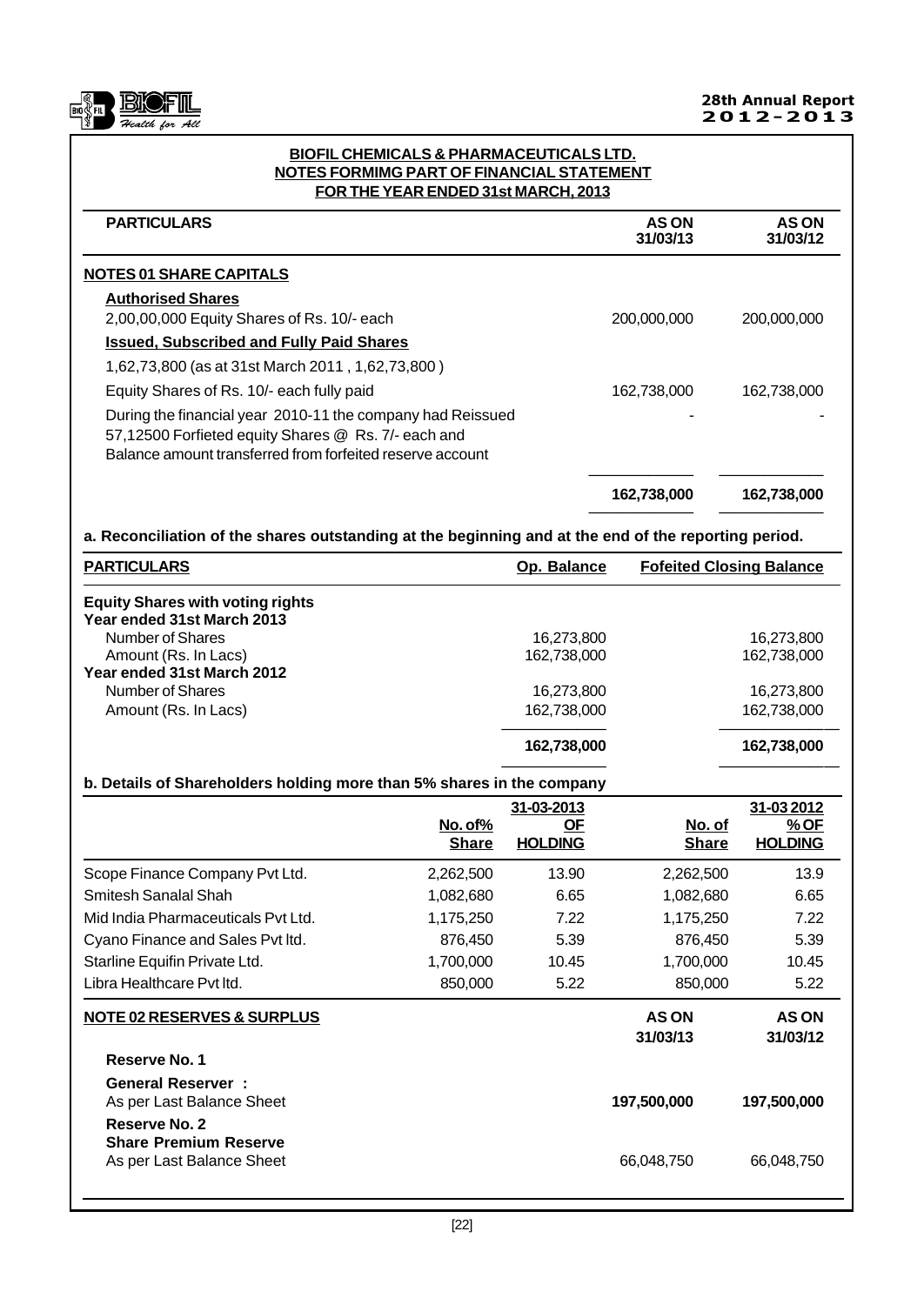| $\exists\Re$ FILE | <b>BIOFIL</b>     |
|-------------------|-------------------|
|                   | Health for<br>All |

| <b>PARTICULARS</b>                                                                                                         | <b>ASON</b><br>31/03/13 | <b>ASON</b><br>31/03/12 |
|----------------------------------------------------------------------------------------------------------------------------|-------------------------|-------------------------|
| Reserve No. 3                                                                                                              |                         |                         |
| <b>Share Premium Account:</b>                                                                                              |                         |                         |
| As per Last Balance sheet                                                                                                  | 17,282,300              | 17,282,300              |
| Reserve No. 4                                                                                                              |                         |                         |
| <b>Forfeited Share Reserve</b>                                                                                             |                         |                         |
| As per Last Balance sheet                                                                                                  | 144,800                 | 144,800                 |
| Reserve No. 5                                                                                                              |                         |                         |
| <b>Reserve created of Capital Subsidy</b>                                                                                  |                         |                         |
| As per last Balance Sheet                                                                                                  | 500,000                 | 500,000                 |
| Reserve No. 6                                                                                                              |                         |                         |
| Reserve created of valuation on assets                                                                                     |                         |                         |
| As per Last Balance sheet                                                                                                  | 38,185,281              | 38,347,142              |
| Less: Depreciation                                                                                                         | 161,861                 | 161,861                 |
|                                                                                                                            |                         |                         |
|                                                                                                                            | 38,023,420              | 38,185,281              |
| Reserve No. 7                                                                                                              |                         |                         |
| <b>Statement of Profit and Loass</b>                                                                                       |                         |                         |
| Balance As per Last Balance sheet                                                                                          | (414, 036, 659)         | (415, 541, 964)         |
| Add :- Profit for the year                                                                                                 | 5,424,074               | 1,505,305               |
|                                                                                                                            | (408, 612, 585)         | (414, 036, 659)         |
|                                                                                                                            | (89, 113, 315)          | (94, 375, 528)          |
| <b>NOTES 03 SHORT TERM BORROWING</b><br><b>Unsecured - Considered Good</b><br>Intercorporate Deposit<br><b>Other Loans</b> | 26,626,745<br>1,068,741 | 23,633,780<br>1,006,978 |
| <b>Trade Deposits</b>                                                                                                      | 250,000                 | 250,000                 |
|                                                                                                                            | 27,945,486              | 24,890,758              |
| <b>NOTES 04 TRADE PAYABLE</b>                                                                                              |                         |                         |
| <b>Trade Payable</b>                                                                                                       | 31,071,338              | 47,220,874              |
|                                                                                                                            | 31,071,338              | 47,220,874              |
| <b>NOTES 05 OTHER CURRENT LIABILITIES</b><br>Share Application Money Refundable                                            | 4,457                   | 4,457                   |
| Unpaid/ unclaim Dividend                                                                                                   | 34,614                  | 34,614                  |
|                                                                                                                            |                         |                         |
|                                                                                                                            | 39,071                  | 39,071                  |
| <b>Notes 06 SHORT TERM PROVISION</b>                                                                                       |                         |                         |
| Provison for Income tax                                                                                                    | 1,276,863               | 103,700                 |
| <b>Bonus Payable</b>                                                                                                       | 70,000                  | 65,000                  |
| <b>Electricity Payable</b>                                                                                                 | 312,603                 | 244,262                 |
| <b>ESIC Payable</b>                                                                                                        | 2,887                   | 525                     |
| P.F. Payable                                                                                                               | 17,660                  | 6,956                   |
| Professional Tax payable                                                                                                   | 5,000                   | 5,000                   |
| Salary & Wages                                                                                                             | 180,238                 | 102,537                 |
| Telephone Payable                                                                                                          | 7,437                   | 3,804                   |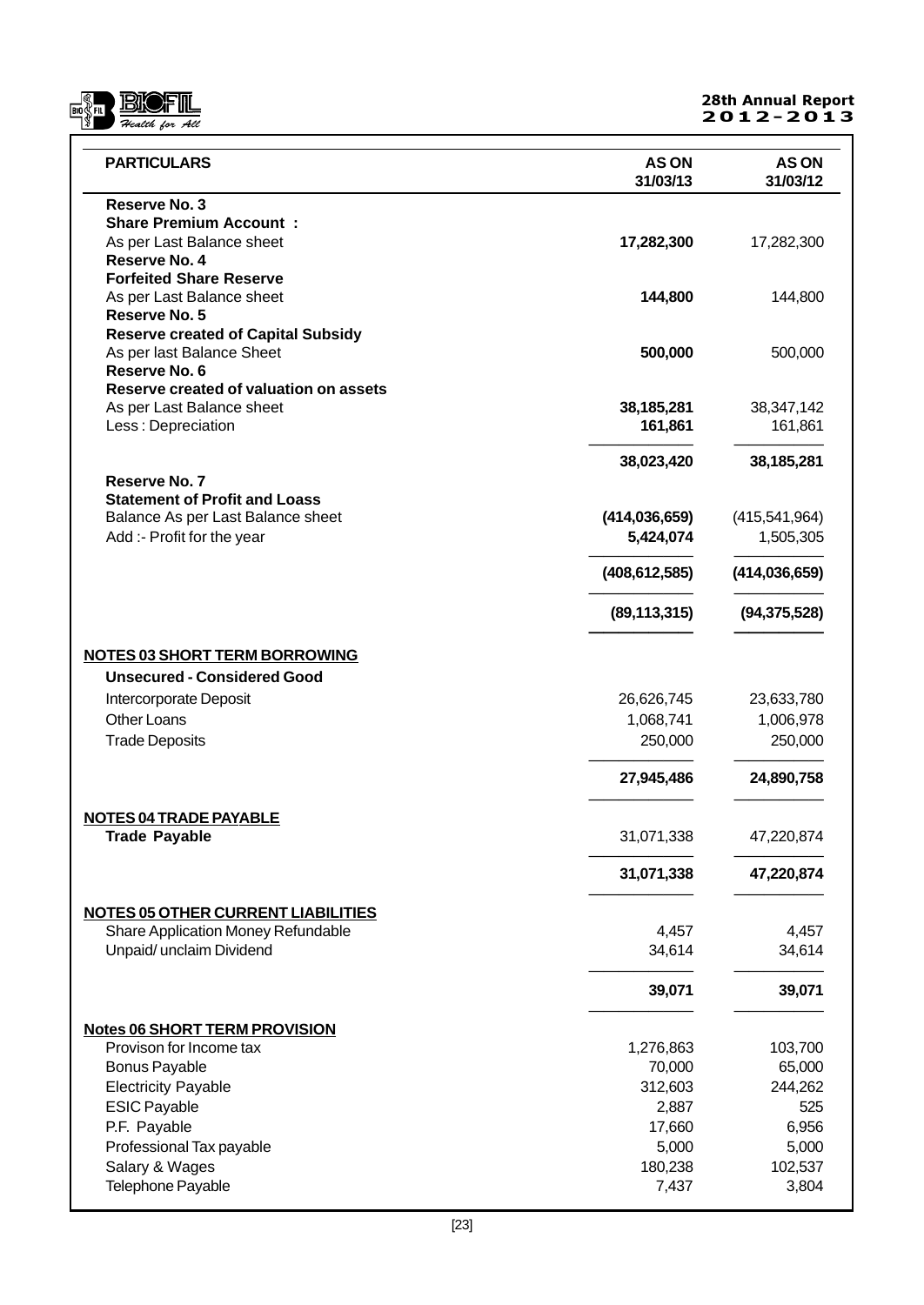# $\begin{array}{c}\n\begin{array}{c}\n\text{R}\n\text{BO} & \text{B} \\
\text{H}\n\end{array}\n\end{array}$

ד∜ן

## 28th Annual Report 2012-2013

| <b>PARTICULARS</b>        | <b>AS ON</b><br>31/03/13 | <b>AS ON</b><br>31/03/12 |
|---------------------------|--------------------------|--------------------------|
| <b>Audit Fees Payable</b> | 15,000                   | 10,000                   |
| T.D.S. Payable            | 85,511                   | 17,887                   |
| Entry Tax payable         | 30,631                   | 16,328                   |
| <b>CST Payable</b>        | 1,955                    |                          |
| Vat Payable               | 247,449                  |                          |
|                           | 2,253,234                | 575,999                  |

## **NOTE 07 FIXED ASSETS**

| <b>PARTICULARS</b>             |                |                 | <b>GROSS BLOCK</b> |              |                | <b>DEPRECIATION</b> |                          |              |                               | <b>NET BLOCK</b> |
|--------------------------------|----------------|-----------------|--------------------|--------------|----------------|---------------------|--------------------------|--------------|-------------------------------|------------------|
|                                | <b>OPENING</b> | <b>ADDITION</b> | <b>ADDITION</b>    | <b>TOTAL</b> | <b>OPENING</b> | <b>FOR THE</b>      | DEP. ON                  | <b>TOTAL</b> | AS ON                         | AS ON            |
|                                | <b>BALANCE</b> |                 | (DEDU.) REVAUTION  |              | <b>BALANCE</b> |                     | <b>YEAR REVAUTION</b>    |              | 31/03/13                      | 31/03/2012       |
| <b>OWNED ASSETS</b>            |                |                 |                    |              |                |                     |                          |              |                               |                  |
| LEASE HOLD LAND                | 44,959,050     |                 |                    | 44,959,050   |                |                     |                          |              | - 44,959,050                  | 44,959,050       |
| <b>SITE DEVELOPMENT</b>        | 1,983,347      |                 | ٠                  | 1,983,347    |                |                     |                          |              | $-1,983,347$                  | 1,983,347        |
| <b>BUILDING</b>                | 31,997,454     | 1,270,090       | ٠                  | 33,267,544   | 6,577,720      | 928,834             |                          |              | 161,861 7,668,415 25,599,129  | 25,419,734       |
| PLANT & MACHINERY 17,180,589   |                | 1,717,840       | ٠                  | 18,898,429   | 2,439,751      | 876,458             |                          |              | $-3,316,209$ 15,582,220       | 14,740,838       |
| ELECT. INSTALLATION            | 2,085,106      | 4,267           | ٠                  | 2,089,373    | 215,249        | 99,153              | $\sim$                   | 314,401      | 1,774,972                     | 1,869,858        |
| OFFICE EQUIP.                  | 368,460        |                 | ٠                  | 368,460      | 23,925         | 50,410              | $\blacksquare$           | 74,335       | 294,125                       | 344,536          |
| <b>FURNITURE &amp; FIXTURE</b> | 192,229        |                 | $\blacksquare$     | 192,229      | 51,442         | 12,168              | $\overline{\phantom{a}}$ | 63,610       | 128,619                       | 140,787          |
| <b>VEHICLES</b>                | 347,758        |                 | ٠                  | 347,758      | 264,296        | 33,037              | $\overline{\phantom{a}}$ | 297,333      | 50,425                        | 83,462           |
| <b>CYCLES</b>                  | 10,152         | ä,              | $\blacksquare$     | 10,152       | 3,936          | 718                 |                          | 4,654        | 5,498                         | 6,216            |
| OTHER ASSETS                   | 2,300,441      |                 | $\sim$             | 2,300,441    | 856,533        | 109,271             | $\blacksquare$           | 965,804      | 1,334,637                     | 1,443,908        |
| <b>TOTAL</b>                   | 101,424,586    | 2,992,197       | ۰                  | 104,416,783  | 10,432,851     | 2,110,049           |                          |              | 161,86112,704,761 91,712,022  | 90,991,735       |
| <b>Previous Year</b>           | 93,242,596     | 8,181,970       |                    | 101,424,566  | 8,362,708      | 1,908,283           |                          |              | 161,861 10,432,850 90,991,716 | 84,879,888       |
| NOTE 00 INVENTODIES            |                |                 |                    |              |                |                     |                          |              |                               |                  |

| <b>NOTE 08 INVENTORIES</b>                         |            |            |
|----------------------------------------------------|------------|------------|
| <b>Finished Goods</b>                              | 2,546,627  | 75,660     |
| Work in process                                    | 10,344     | 8,250      |
| <b>Raw Material</b>                                | 659,861    | 2,001,500  |
| Stores and Spares packing mat.                     | 6,893      | 96,377     |
|                                                    | 3,223,725  | 2,181,787  |
| <b>NOTES 09 TRADE RECEIVABLE</b>                   |            |            |
| <b>Unsecured</b>                                   |            |            |
| Outstanding for a period exceeding six months from |            |            |
| the date they are due for payment                  | 14,179,564 | 2,456,749  |
| <b>Others</b>                                      | 19,191,630 | 38,686,102 |
|                                                    | 33,371,194 | 41,142,851 |
| <b>NOTES 09 CASH AND CASH EQUIVALENTS</b>          |            |            |
| Cash in hand                                       | 319,046    | 1,550,350  |
| <b>Balance With Bank - in Current Account</b>      | 969,177    | 960,419    |
|                                                    | 1,288,224  | 2,510,770  |
| In Earmarked accounts                              |            |            |
| <b>Refund Account</b>                              | 4,457      | 4,457      |
| <b>Dividend Account</b>                            | 34,433     | 34,433     |
|                                                    | 38,890     | 38,890     |
|                                                    | 1,327,114  | 2,549,660  |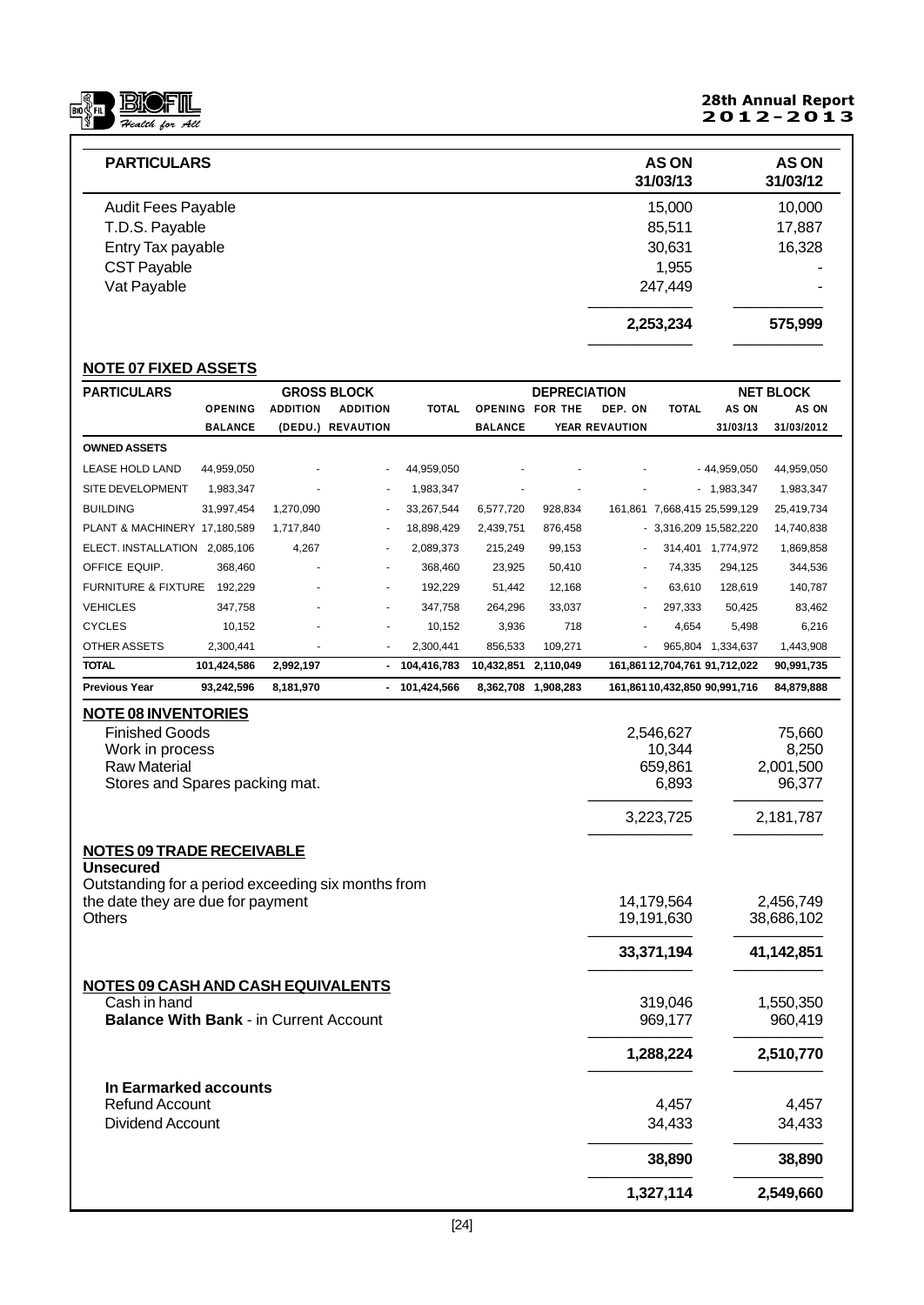| $\mathbb{R}^n$ | <b>BIOFIL</b>  |
|----------------|----------------|
|                | Health for All |

| <b>PARTICULARS</b>                            | <b>AS ON</b><br>31/03/13 | <b>AS ON</b><br>31/03/12 |
|-----------------------------------------------|--------------------------|--------------------------|
| <b>NOTES 11 SHORT TERM LOANS AND ADVANCES</b> |                          |                          |
| (Unsecured, Considered Good)                  |                          |                          |
| Loans and advance against material            | 3,905,909                | 3,071,571                |
|                                               | 3,905,909                | 3,071,571                |
| <b>NOTES 12 OTHER CURRENT ASSETS</b>          |                          |                          |
| <b>Telephone Department</b>                   | 35,528                   | 33,850                   |
| Security Deposit with M.P.S.E.                | 11,089                   | 11,089                   |
| Central Excise Deptt.                         | 15,000                   | 15,000                   |
| M.P. Electricity Board                        | 334,509                  | 120,144                  |
| <b>Earnest Money</b>                          | 31,000                   | 31,000                   |
| E.S.I.C Deptt.                                | 2,000                    | 2,000                    |
| Deposit with Hindustan Petroleum              | 4,000                    | 4,000                    |
| F.D. With Commercial Tax                      | 20,000                   | 5,000                    |
| F.D. with CMO (Sidhi)                         |                          | 5,000                    |
| Deposit with MPPMO                            | 60,000                   | 60,000                   |
| <b>Other Deposit</b>                          | 20,000                   | 53,148                   |
| Vat and commercial Tax Deposit                | 28,541                   | 218,334                  |
| Service Tax Deposit                           | 263,619                  | 263,619                  |
| T.D.S Deposit                                 | 52,420                   | 52,420                   |
| T.D.S (10-11)                                 | 108,302                  | 108,302                  |
| T.D.S (11-12)                                 | 65,843                   | 168,683                  |
| T.D.S (12-13)                                 | 342,000                  |                          |
|                                               |                          |                          |
|                                               | 1,393,851                | 1,151,589                |
| <b>NOTES 13 REVENUE FROM OPERATION</b>        |                          |                          |
| <b>Sales of product</b>                       |                          |                          |
| <b>Finish Goods</b>                           | 18,598,050               | 18,612,910               |
| <b>Traded Goods</b>                           | 25,367,301               | 35,726,572               |
| <b>Job Work</b>                               | 16,143,230               | 8,400,996                |
|                                               | 60,108,581               | 62,740,478               |
| <b>NOTES 14 OTHER INCOME</b>                  |                          |                          |
| Lease Rent                                    | 420,000                  | 420,000                  |
| Rebate & Discount                             | 192,183                  |                          |
| Interest                                      | 7,581                    | 549                      |
|                                               | 619,764                  | 420,549                  |
| <b>NOTES 15 COST OF RAW MATERIAL CONSUMED</b> |                          |                          |
| Inventories at the beginning of the year      |                          |                          |
| a) Raw Material                               | 2,001,500                | 510,720                  |
| b) Packing Material                           | 96,377                   | 6,377                    |
|                                               | 2,097,877                | 517,097                  |
| Add: Purchases:                               |                          |                          |
| a) Raw Material/Finished Goods                | 14,160,432               | 15,770,798               |
| b) Packing Material                           | 338,554                  | 241,110                  |
|                                               | 14,498,986               | 16,011,908               |
|                                               |                          |                          |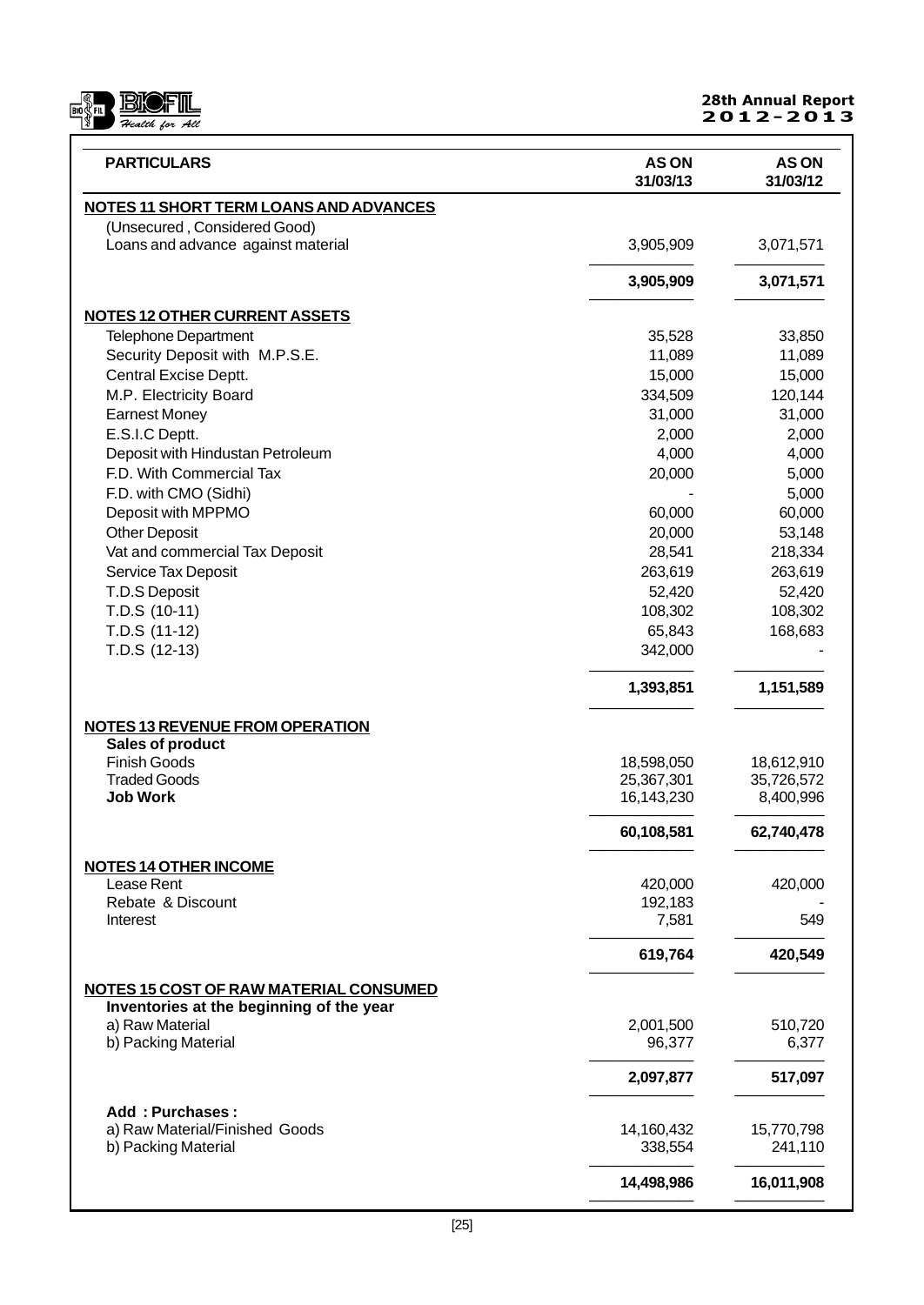| — ም<br>'en k | <u> BIOFIL</u> |
|--------------|----------------|
|              | Health for All |

| <b>PARTICULARS</b>                                                                            | <b>ASON</b><br>31/03/13 | <b>ASON</b><br>31/03/12 |
|-----------------------------------------------------------------------------------------------|-------------------------|-------------------------|
| Less: Inventories at the end of the year                                                      |                         |                         |
| a) Raw Material                                                                               | 659,861                 | 2,001,500               |
| b) Packing Material                                                                           | 6,893                   | 96,377                  |
|                                                                                               | 666,754                 | 2,097,877               |
|                                                                                               | 15,930,109              | 14,431,128              |
| <b>NOTES 16 PURCHASE OF STOCK IN TRADE</b>                                                    |                         |                         |
| <b>Traded Goods</b>                                                                           | 24,096,997              | 34,658,511              |
|                                                                                               | 24,096,997              | 34,658,511              |
| <u>NOTES 17 CHANGED IN INVENTORIES OF FINISHED GOODS, WORK IN PROGRESS AND STOCK IN TRADE</u> |                         |                         |
| Inventories at the end of the year                                                            |                         |                         |
| Finished goods                                                                                | 2,546,627               | 75,660                  |
| Work in process                                                                               | 10,344                  | 8,250                   |
|                                                                                               | 2,556,971               | 83,910                  |
| Inventories at the beginning of the year                                                      |                         |                         |
| Finished goods                                                                                | 75,660                  | 98,120                  |
| Work in process                                                                               | 8,250                   | 15,250                  |
|                                                                                               | 83,910                  | 113,370                 |
|                                                                                               | (2,473,061)             | 29,460                  |
| <b>NOTES 18 EMPLOYEE BENEFITS EXPENSES</b>                                                    |                         |                         |
| Salaries, Wages and bonus                                                                     | 3,991,884               | 3,761,419               |
| Contribution to provident and other funds                                                     | 137,376                 | 106,361                 |
| <b>Staff Welfare Expenses</b>                                                                 | 209,348                 | 122,917                 |
|                                                                                               | 4,338,608               | 3,990,697               |
| <b>NOTES 19 FINANCE COSTS</b>                                                                 |                         |                         |
| <b>Bank Charges</b>                                                                           | 11,016                  | 3,588                   |
| Interest to Others                                                                            | 1,905,367               | 827,399                 |
|                                                                                               | 1,916,383               | 830,987                 |
| <b>NOTES 20 DEPRECIATION AND AMORTISATION EXPENSES</b>                                        |                         |                         |
| Depreciation and Amortisation for the year on tangible assets                                 | 2,110,049               | 1,908,283               |
|                                                                                               | 2,110,049               | 1,908,283               |
| <b>NOTES 21 OTHER EXPENSES</b>                                                                |                         |                         |
| <b>Manufacturing Expenses</b>                                                                 |                         |                         |
| Power & Fuel Charges                                                                          | 3,689,314               | 2,303,749               |
| Freight & Cartage                                                                             | 962,430                 | 616,063                 |
| Repairs and Maintenance                                                                       | 545,009                 | 453,020                 |
| <b>Laboratary Expenses</b>                                                                    | 98,130                  | 66,934                  |
|                                                                                               | 5,294,883               | 3,439,766               |
|                                                                                               |                         |                         |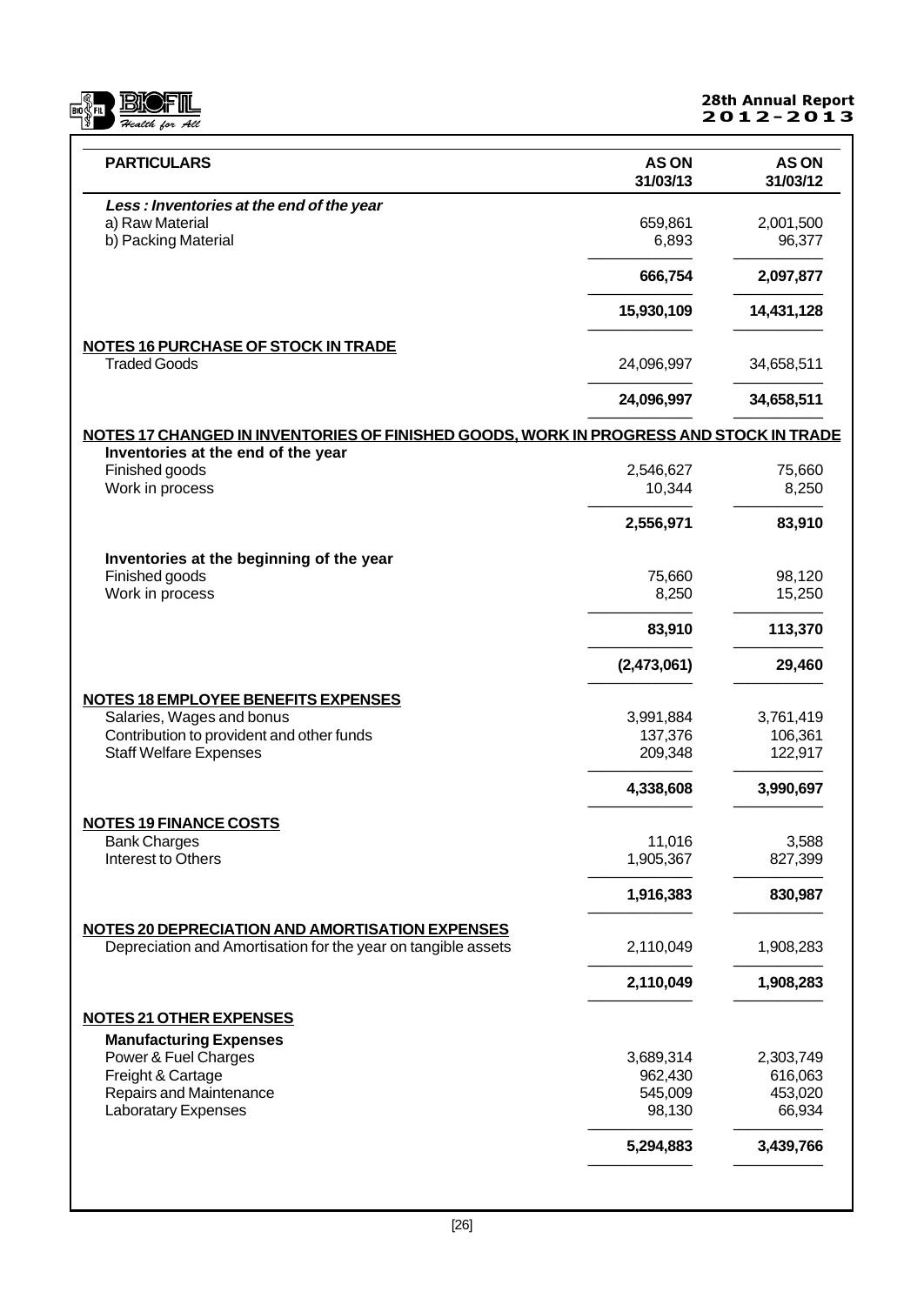| <b>BIOFIT</b><br>`¶Ľ |
|----------------------|
| Health for All       |

## 28th Annual Report 2012-2013

| <b>PARTICULARS</b>                          | <b>AS ON</b><br>31/03/13 | <b>AS ON</b><br>31/03/12 |
|---------------------------------------------|--------------------------|--------------------------|
| <b>Administrative Expenses</b>              |                          |                          |
| Insurance                                   | 131,546                  | 65,355                   |
| <b>Repairs Others</b>                       | 605,566                  | 645,278                  |
| Misc. Expenses                              | 679,698                  | 498,715                  |
| <b>Auditors Remuneration</b>                | 15,000                   | 10,000                   |
| <b>Stationary &amp; Printing</b>            | 196,808                  | 136,265                  |
| Postage & Telephone                         | 98,186                   | 136,403                  |
| <b>Listing Fees</b>                         | 112,360                  | 44,420                   |
| Legal & Professional                        | 610,803                  | 340,768                  |
| Lease Rent and Maintenance Charge           |                          | 264,590                  |
|                                             | 2,449,966                | 2,141,794                |
| <b>Selling and Distribution Expenses</b>    |                          |                          |
| <b>Travelling &amp; Conveyance Expenses</b> | 268,239                  | 114,442                  |
| Advertisement                               | 60,044                   |                          |
| <b>Sales Promotion</b>                      | 35,190                   | 6,954                    |
|                                             | 363,473                  | 121,396                  |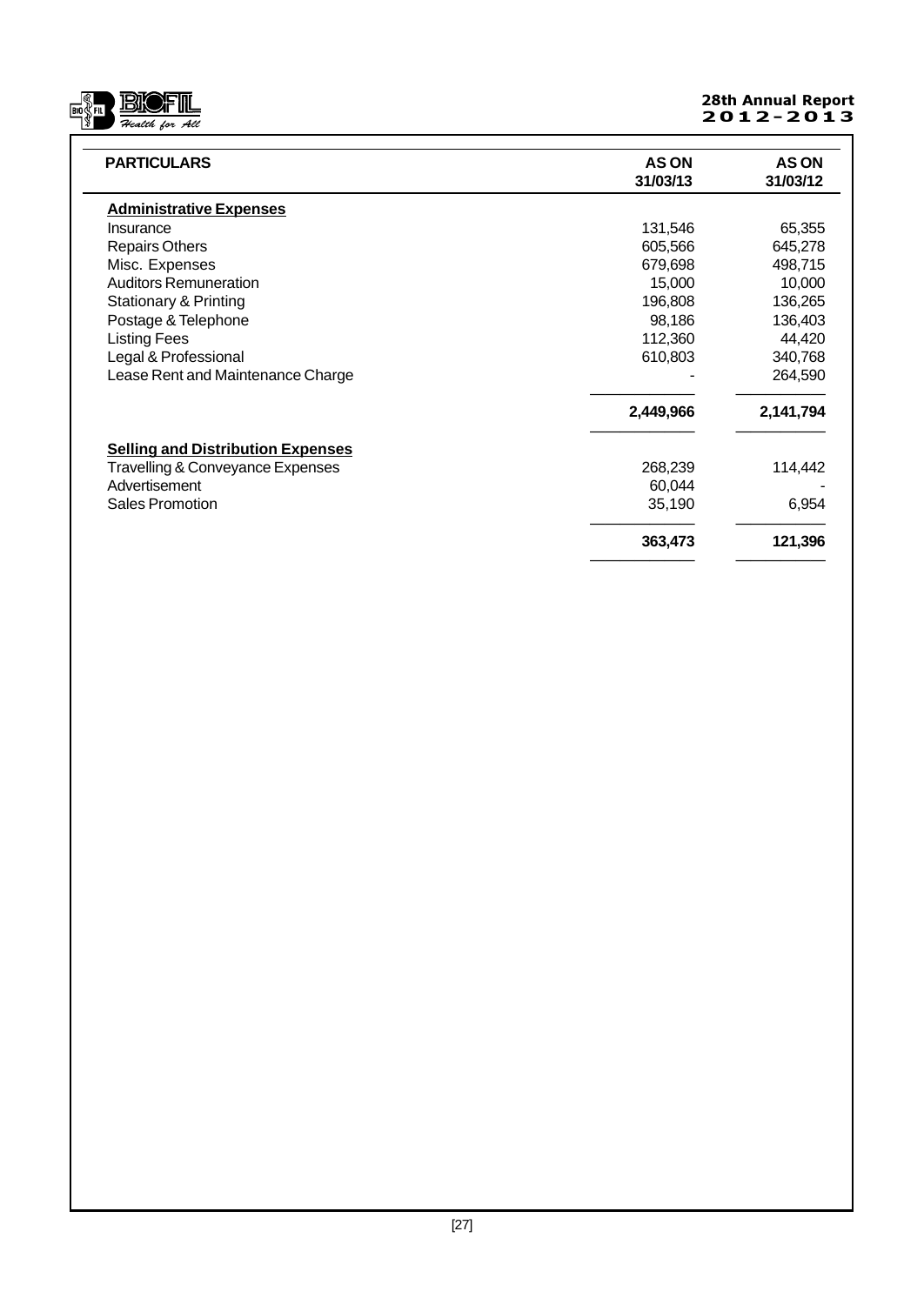

## **NOTES FORMING PART OF THE FINANCIAL STATEMENTS**

## **A. Basis of Preparation of Financial Statements**

The financial statements are prepared under the historical cost convention, except for certain fixed assets which are revalued, in accordance with the generally accepted accounting principles in India and the provisions of the Companies Act, 1956.

## **B. Use of Estimates**

The preparation of financial statements requires estimates and assumptions to be made that affect the reported amount of assets and liabilities on the date of the financial statements and the reported amount of revenues and expenses during the reporting period. Difference between the actual results and estimates are recognised in the period in which the results are known/ materialised.

## **C. Own Fixed Assets**

Fixed Assets are stated at cost net of recoverable taxes and includes amounts added on revaluation, less accumulated depreciation and impairment loss, if any. All costs, including financing costs till commencement of commercial production, net charges on foreign exchange contracts and adjustments arising from exchange rate variations attributable to the fixed assets are capitalised.

## **D. Intangible Assets**

Intangible Assets are stated at cost of acquisition net of recoverable taxes less accumulated amortisation / depletion. All costs, including financing costs till commencement of commercial production, net charges on foreign exchange contracts and adjustments arising from exchange rate variations attributable to the intangible assets are capitalized.

## **E. Depreciation and Amortization**

Depreciation on fixed assets is provided to the extent of depreciable amount on written down value method (WDV) at the rates and in the manner prescribed in Schedule XIV to the Companies Act, 1956 over their useful life.

## **F. Impairment of Assets**

An asset is treated as impaired when the carrying cost of asset exceeds its recoverable value. An impairment loss is charged to the Profit and Loss Account in the year in which an asset is identified as impaired. The impairment loss recognised in prior accounting period is reversed if there has been a change in the estimate of recoverable amount.

## **G. Foreign Currency Transactions**

There is no foreign currency transactions made during the year.

## **H. Investments**

There is no investment made during the year.

## **I. Inventories**

Items of inventories are measured at lower of cost and net realisable value after providing for obsolescence, if any. Cost of inventories comprises of cost of purchase, cost of conversion and other costs including manufacturing overheads incurred in bringing them to their respective present location and condition. Cost of raw materials, process chemicals, stores and spares, packing materials, trading and other products are determined on weighted average basis. By-products are valued at net realisable value.

## **J. Revenue Recognition**

Revenue is recognized only when it can be reliably measured and it is reasonable to expect ultimate collection. Revenue from operations includes sale of goods, services, sales tax, service tax, excise duty and Value Added Tax (VAT)

## **K. Employee Benefits**

- No Provision has been made in respect of liabilities for future payment of gratuities as on 31st March 2013 as the company follows the system of accounting such expenses as and when it arises.
- No provision has been made for liabilities in respect of un-availed leave (if any) of the employee as on 31st March 2013, as the company follows system of accounting for such expenses as and when it paid.
- Provision has been made for liabilities in respect of Contribution to Provident Fund and Family Pension Fund if any of the employees as on 31st March 2013, as the company follows system of accounting for such expenses as and when it paid.

## **L. Borrowing Costs**

Borrowing costs that are attributable to the acquisition or construction of qualifying assets are capitalised as part of the cost of such assets. A qualifying asset is one that necessarily takes substantial period of time to get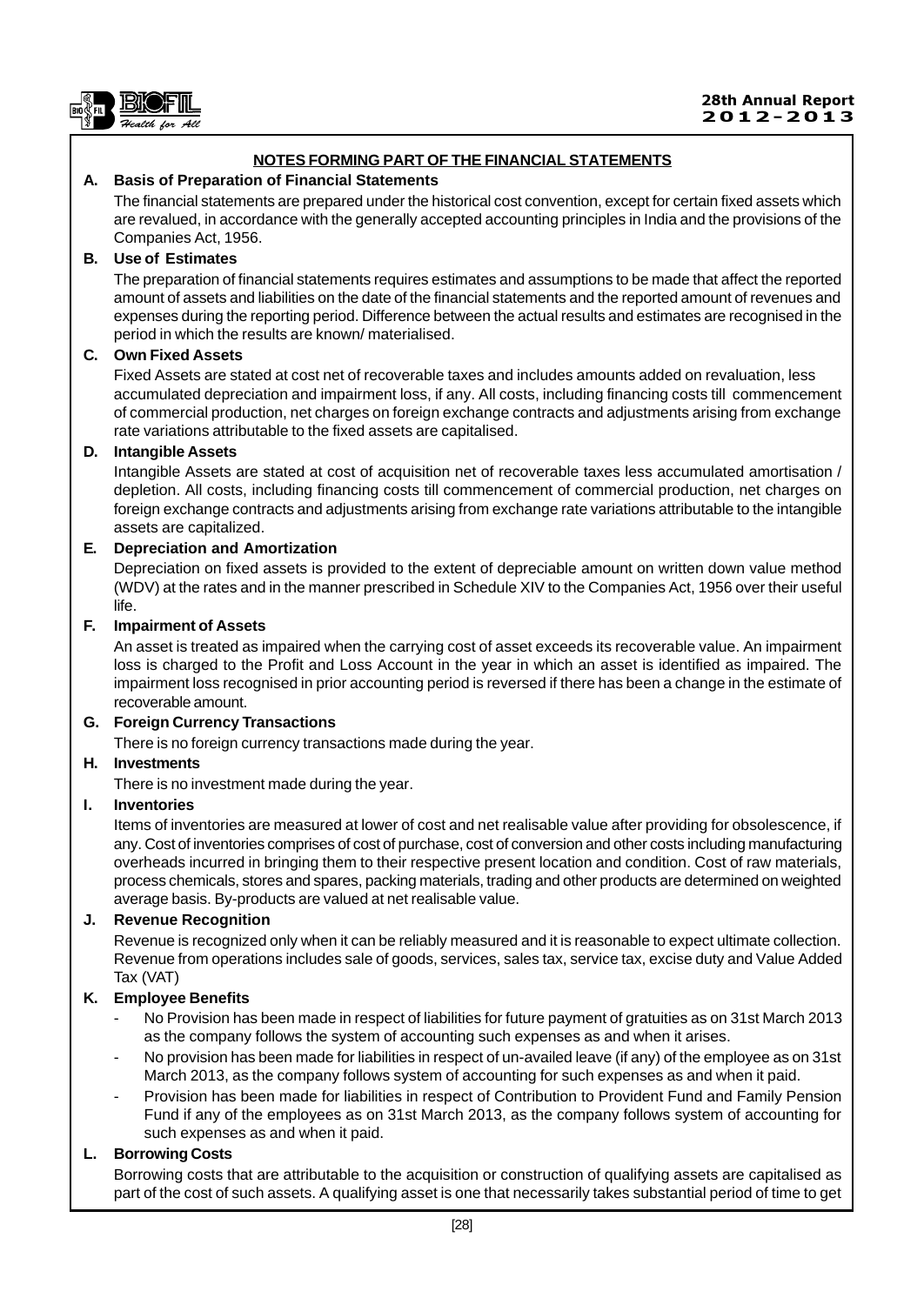ready for its intended use. All other borrowing costs are charged to Profit and Loss account, if any.

## **M. Financial Derivatives and Commodity Hedging Transactions**

There is no financial derivatives and commodity hedging transaction made during the year.

## **N. Earning Per Shares :**

|                                              | <b>Current Year</b> | <b>Previous Year</b> |
|----------------------------------------------|---------------------|----------------------|
|                                              | (Rs. In Lacs)       | (Rs. In Lacs)        |
| Profit after tax as per Profit and Loss A/c. | 5424074             | 1505304              |
| Nos. of Equity Shares                        | 16273800            | 16273800             |
| Earning Per Shares (In Rs.)                  | 0.33                | 0.09                 |

#### **O. Segment Reporting Segment Reporting for the year 2013**

|                                  |                |                          | 2013                    |                    |                          |
|----------------------------------|----------------|--------------------------|-------------------------|--------------------|--------------------------|
| <b>Particulars</b>               | Pharma<br>Unit | <b>Chemicals</b><br>Div. | <b>Plastice</b><br>Div. | <b>Unallocable</b> | Total<br>(Amount in Rs.) |
| Income                           |                |                          |                         |                    |                          |
| sales                            | 25367301       | 14,730,300               | 3,867,750               |                    | 43965351                 |
| Job Work                         | 15000000       |                          | 1143230                 |                    | 16143230                 |
| Total                            | 40367301       | 14730300                 | 5010980                 |                    | 60108581                 |
| Segment Result                   | 8297734        | (740121)                 | (1143340)               | (333102)           | 6081171                  |
| Other Income                     | 510381         |                          |                         | 109383             | 619764                   |
| <b>Profit before tax</b>         | 8808115        | (740121)                 | (1143340)               | (223719)           | 6700935                  |
| Tax Expenses                     |                |                          |                         | 1276863            | 1276863                  |
| <b>Net Profit For the Peirod</b> | 8808115        | (740121)                 | (1143340)               | (1500582)          | 5424072                  |
| <b>Segment Assets</b>            | 42442326       | 66118147                 | 7531000                 | 18,842,341         | 134933814                |
| <b>Segment Liabilities</b>       | 49629738       |                          |                         | 10,402,528         | 60032266                 |
| <b>Capital Expenditure</b>       | 34163          | 1266644                  |                         | 1,691,390          | 2992197                  |
| Depreciation and Amortisation    | 866877         | 1,198,084                | 45,088                  |                    | 2110049                  |

## **O. Notes of financial statements :**

1. Contingent Liabilities : NIL

2. The confirmation of balance has not been received in respect of balance outstanding of Sundry Debtors, Sundry Creditors, Deposit, Loans and Advances

3. Auditors Remuneration :

|                   | <b>Current Year</b> | (Amount in Rs.)<br><b>Previous Year</b> |
|-------------------|---------------------|-----------------------------------------|
| <b>Audit Fees</b> | Rs. 15000/-         | Rs. 10000/-                             |

4. The company has huge unabsorbed losses and depreciation as at 31/03/2013 and they are eligible for set off against Income of future year under income tax act and uncertainty of having taxable income under normal provision of the income tax act, 1961. No deferred tax assets in recognized in the books. The position will be reviewed every financial year and deferred tax assets when considered realizable will be recognized in the books.

Provision for MAT Rs. 1276863/- Has been made in accordance with section 115 JB.

- 5. Previous year figures have been regrouped / rearranged wherever necessary to confirm to current year's presentation.
- 6. Figures have been rounded off nearest to the Rupees.
- 7. There are no Micro, small and Medium enterprises , as defined in the Micro , small and Medium Enterprises Development Act, 2006 to whom the Company owes dues on account of principal amount together with interest and accordingly no additional disclosures have been made

The above information regarding micro, small and medium enterprises have been determined to the extent such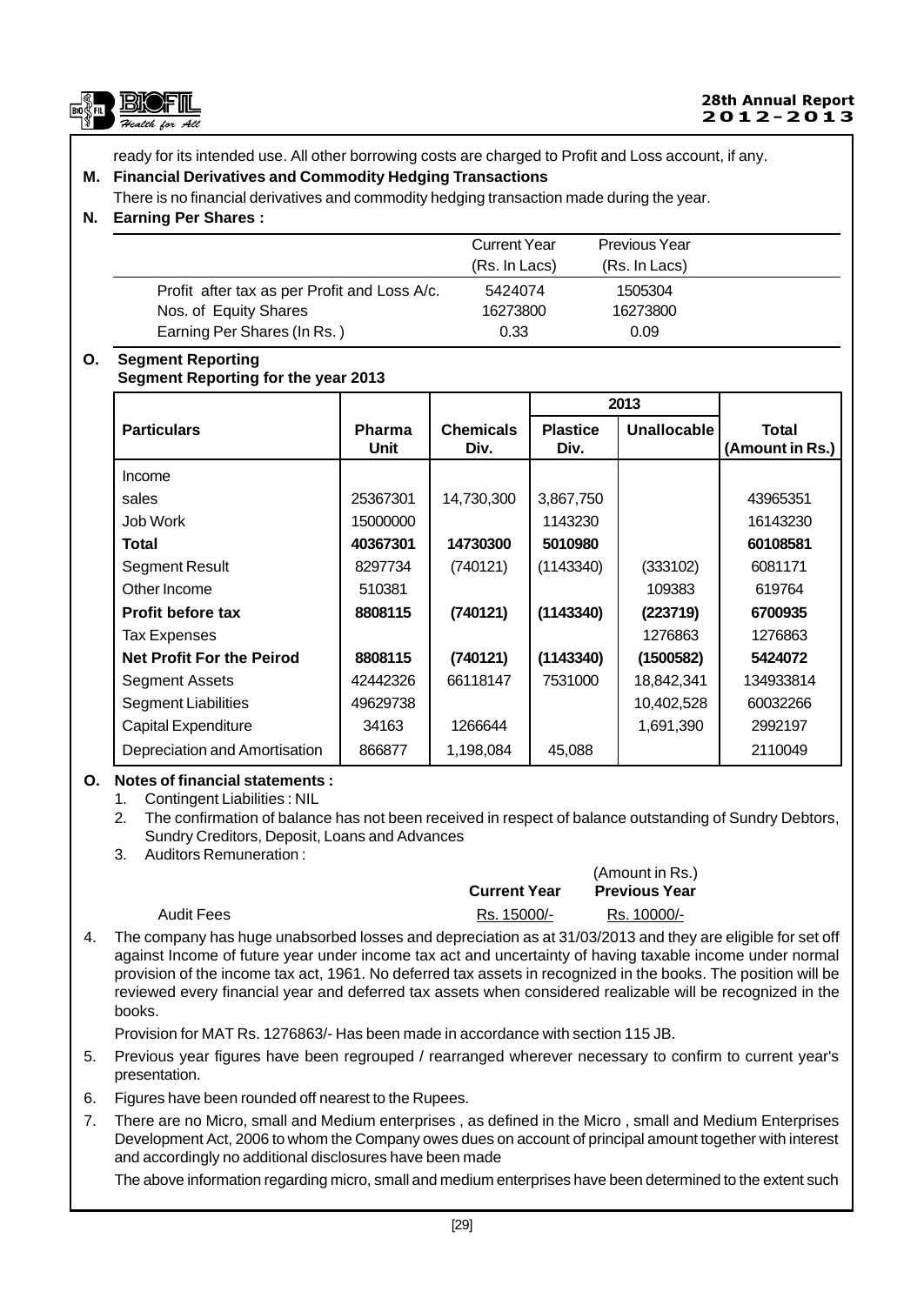parties have been identified on the basis of information available with the Company. This has been relied upon by the auditors.

## **8. Related Party Disclosures**

Health for All

131

## **Relatives of Key Management Personnel** Ketan Shah -

## **Associate Company**

Cyano Finance & Sales Pvt Ltd. Sedate Mercantile Pvt Ltd.

## **Transaction with Related Party :**

| <b>PARTICULARS</b>              | Opening<br><b>Balance (In Rs)</b> | <b>Nature</b>  | Closing<br><b>Balance (In Rs)</b> | <b>Nature</b>  |
|---------------------------------|-----------------------------------|----------------|-----------------------------------|----------------|
| <b>Key Management Personnel</b> |                                   |                |                                   |                |
| Ketan Shah                      | 91609                             | Unsecured loan | 153313                            | Unsecured loan |
| <b>Associate Company</b>        |                                   |                |                                   |                |
| Cyano Finance & Sales Pvt Ltd.  | Nil                               | Unsecured loan | 1479362                           | Unsecured loan |
| Sedate Mercantile Pyt Ltd       | 800000                            | Unsecured loan | 779000                            | Unsecured loan |

## **PAYMENT AND RECEIVED DETAILS WITH RELATED PARTIES :**

| <b>PARTICULARS</b>              | <b>Bank Payment</b> | <b>Bank Receipt</b> |
|---------------------------------|---------------------|---------------------|
| <b>Key Management Personnel</b> |                     |                     |
| Ketan Shah                      | 339000              |                     |
| <b>Associate Company</b>        |                     |                     |
| Cyano Finance & Sales Pvt Ltd.  |                     | 1450000             |
| Sedate Mercantile Pvt Ltd.      | 532116              | 345000              |

## **9. Additional Information in pursuant to the provision of para 3 & 4 of part 11 of schedule VI of the Companies Act, 1956.**

## **(1) Capacity and Production**

**a) Licenced & Installed Capacity Indore.**

| <b>Particulars</b> | <b>Licenced Capacity</b> | <b>Installed Capacity</b><br>31.03.2013 | <b>Installed capacity</b><br>31.03.2012 |
|--------------------|--------------------------|-----------------------------------------|-----------------------------------------|
| Injections         | Not App.                 | 80 Lacs.                                | 80 Lacs.                                |
| Capsules           | Not App.                 | 20 Lacs                                 | 20 Lacs                                 |
| Eyedrops           | Not App.                 | 32 Lacs.                                | 32 Lacs.                                |
| Dry syrups/Powder  | Not App.                 | 300 Lacs.                               | 300 Lacs.                               |

## **b) Licenced & Installed Capacity Pithampur.**

| <b>Particulars</b>   | <b>Licenced Capacity</b> | <b>Installed Capacity</b> | Installed capacity |  |
|----------------------|--------------------------|---------------------------|--------------------|--|
|                      |                          | 31.03.2013                | 31.03.2012         |  |
| TTablets             | 300 Lacs                 | 300 Lacs.                 | 300 Lacs.          |  |
| Capsules             | 300 Lacs                 | 300 Lacs                  | 300 Lacs           |  |
| Liquids              | 30 Lacs Ltr.             | 30 Lacs Ltr.              | 30 Lacs Ltr.       |  |
| Dry syrups           | 10 Mt. Tons              | 10 Mt. Tons.              | 10 Mt. Tons.       |  |
| Bulk drugs-chemicals | 30 Mt. Tons              | 30 Mt. Tons               | 30 Mt. Tons.       |  |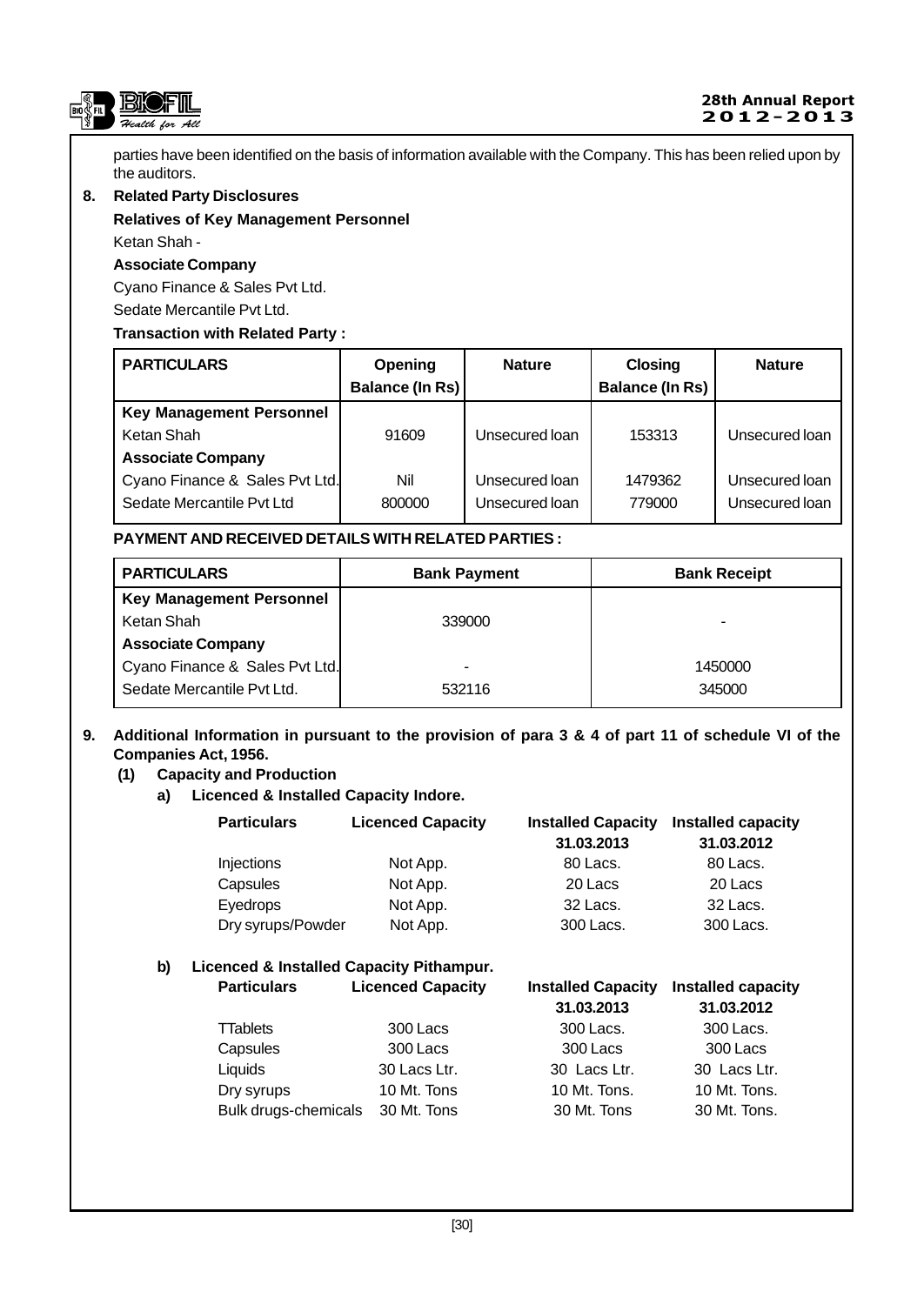

| <b>QUANTITATIVE INFORMATION OF OPENING STOCK, SALES &amp; CLOSING STOCK</b><br>(2) |                                                       |                                                                                                                                                                                  |          |                               |          |        |                |      |
|------------------------------------------------------------------------------------|-------------------------------------------------------|----------------------------------------------------------------------------------------------------------------------------------------------------------------------------------|----------|-------------------------------|----------|--------|----------------|------|
| <b>PARTICULARS</b>                                                                 | <b>PRODUCTION/</b><br><b>SALES</b><br><b>PURCHASE</b> |                                                                                                                                                                                  |          | <b>COSING</b><br><b>STOCK</b> |          |        |                |      |
|                                                                                    |                                                       | <b>QUANTITY</b>                                                                                                                                                                  |          | 2013                          |          | 2012   | 2013           | 2012 |
|                                                                                    |                                                       |                                                                                                                                                                                  |          | (IN LACS)                     |          |        |                |      |
|                                                                                    | 2013                                                  | <b>VALUE</b><br>2012<br><b>QUANTITY</b><br><b>VALUE</b><br><b>QUANTITY</b><br><b>QUANTITY</b><br>(NOS./KG.)  (NOS./KG.)  (NOS./KG.)<br>(NOS./KG)<br>(Rs.)<br>(RS.)<br>(NOS./KG.) |          |                               |          |        |                |      |
| INJECTION                                                                          | 4525                                                  | 4560                                                                                                                                                                             |          |                               | 1110     | 0.35   | 7975           | 3450 |
| <b>CAPSULES</b>                                                                    |                                                       | 490                                                                                                                                                                              | 200      | 1.18                          | 118      | 0.33   | 172            | 372  |
| <b>EYE DROPS</b>                                                                   | 41436                                                 | 10539                                                                                                                                                                            | 27919    | 9.10                          | 3855     | 2.38   | 20201          | 6684 |
| <b>DRY SYRUPS</b>                                                                  |                                                       |                                                                                                                                                                                  |          |                               |          |        |                |      |
| <b>TABLETS</b>                                                                     |                                                       |                                                                                                                                                                                  |          |                               |          |        |                |      |
| <b>POTESSIUM CITRATE</b>                                                           | 1900                                                  |                                                                                                                                                                                  | 1500     | 0.49                          |          |        | 400            |      |
| SODIUM CITRATE                                                                     | 15000                                                 |                                                                                                                                                                                  | 15000    | 10.35                         |          |        |                |      |
| FERROUS SUL. POWER /                                                               |                                                       |                                                                                                                                                                                  |          |                               |          |        |                |      |
| <b>GRANULES</b>                                                                    | 445550                                                | 391442                                                                                                                                                                           | 444500   | 136.45                        | 386142   | 134.43 | 6350           | 5300 |
| RAW MATERIAL & OTHER                                                               | 393396                                                | 386042                                                                                                                                                                           | 393396   | 243.39                        | 386042   | 361.56 |                |      |
| PLASTIC                                                                            |                                                       | 7590                                                                                                                                                                             |          |                               | 6971     | 4.47   | 619            | 619  |
| <b>DRIEPER</b>                                                                     | 20841356                                              | 11711792                                                                                                                                                                         | 11322000 | 38.68                         | 11247512 | 39.87  | 9983636 464280 |      |
| <b>TOTAL</b>                                                                       |                                                       |                                                                                                                                                                                  |          | 439.64                        |          | 543.39 |                |      |

## **(iv) Material - Purchased / Consumed**

|                |                              | FOR THE YEAR 31 MARCH 2013 |        |               | FOR THE YEAR 31 MARCH 2012 |               |  |
|----------------|------------------------------|----------------------------|--------|---------------|----------------------------|---------------|--|
| S.NO.          | <b>ITEM NAME</b>             | <b>UNIT</b>                | QNTY.  | <b>VALUE</b>  | QNTY.                      | <b>VALUE</b>  |  |
|                |                              |                            |        | (Rs. in Lacs) |                            | (Rs. in Lacs) |  |
| $\mathbf{1}$   | Ampicillin Sodium Sterile IP | Kgs                        | 200    | 14.80         | 200                        | 14.8          |  |
| $\overline{2}$ | Cloroquin phosphate          | Kgs                        |        |               | 825                        | 8.09          |  |
| 3              | Ceftriaxone sodium sterile   | Kgs                        |        |               | 180                        | 14.88         |  |
| 4              | Ciprofloxacin Hcl            | Kgs                        |        |               | 150                        | 2.36          |  |
| 5              | Dextrose Anhydrous           | Kgs                        | 253773 | 140.68        |                            |               |  |
| 6              | Dibasic Calcium Phosphate    | Kgs                        | 400    | 0.14          |                            |               |  |
| $\overline{7}$ | Film Coating Material        | <b>Nos</b>                 |        |               | 400                        | 4.00          |  |
| 8              | Folic Acid                   | Gms                        |        |               | 75                         | 1.52          |  |
| 9              | isoniazid                    | Kgs                        |        |               | 900                        | 5.92          |  |
| 10             | Liquid glucose               | kgs                        |        |               | 15000                      | 3.3           |  |
| 11             | MDC                          | Kgs.                       |        |               | 4750                       | 2.61          |  |
| 12             | M.C.C.P                      | Kgs                        | 2530.5 | 1.87          | 1500                       | 1.06          |  |
| 13             | Potassium Chloride           | Kg.                        | 29265  | 10.26         | 28850                      | 5.80          |  |
| 14             | Quinine Sulphate             | Kgs                        |        |               | 450                        | 27.30         |  |
| 15             | Sodium Chloride              | Kgs                        | 41268  | 4.10          |                            |               |  |
| 16             | Sodium Citrate               | Kgs                        | 48999  | 32.20         | 1000                       | 72.5          |  |
| 17             | Calcium carbonate            | Kgs                        | 15000  | 1.92          |                            |               |  |
| 18             | Cross caramlose sod.         | Kgs                        | 10     | .05           |                            |               |  |
| 19             | Roll bandage                 | Kgs                        | 539199 | 15.17         |                            |               |  |
| 20             | Soya Protein                 | Kgs                        | 1800   | 0.78          | 4500                       | 1.24          |  |
| 21             | Tretracycline                | Kgs                        | 150    | 2.10          |                            |               |  |
| 22             | T- Coat Reddy Mix            | Kgs                        |        |               | 1925                       | 18.74         |  |
| 23             | Tinidazole                   | Kgs                        |        |               |                            |               |  |
| 24             | Ferrous Sulphate Crystal     | Kgs                        | 63898  | 16.67         |                            |               |  |
| 25             | Ferrous Sulphate             | Kgs                        | 795806 | 54.88         |                            |               |  |
| 26             | Fire Woods                   | Kgs                        | 546107 | 19.22         |                            |               |  |
| 27             | Potassium Chloride           | Kgs                        | 2979   | 0.65          |                            |               |  |
| 28             | Cotton Cloth                 | Kgs                        | 9233   | 1.66          |                            |               |  |
| 29             | Plastic                      | Kgs                        | 42113  | 42.57         |                            |               |  |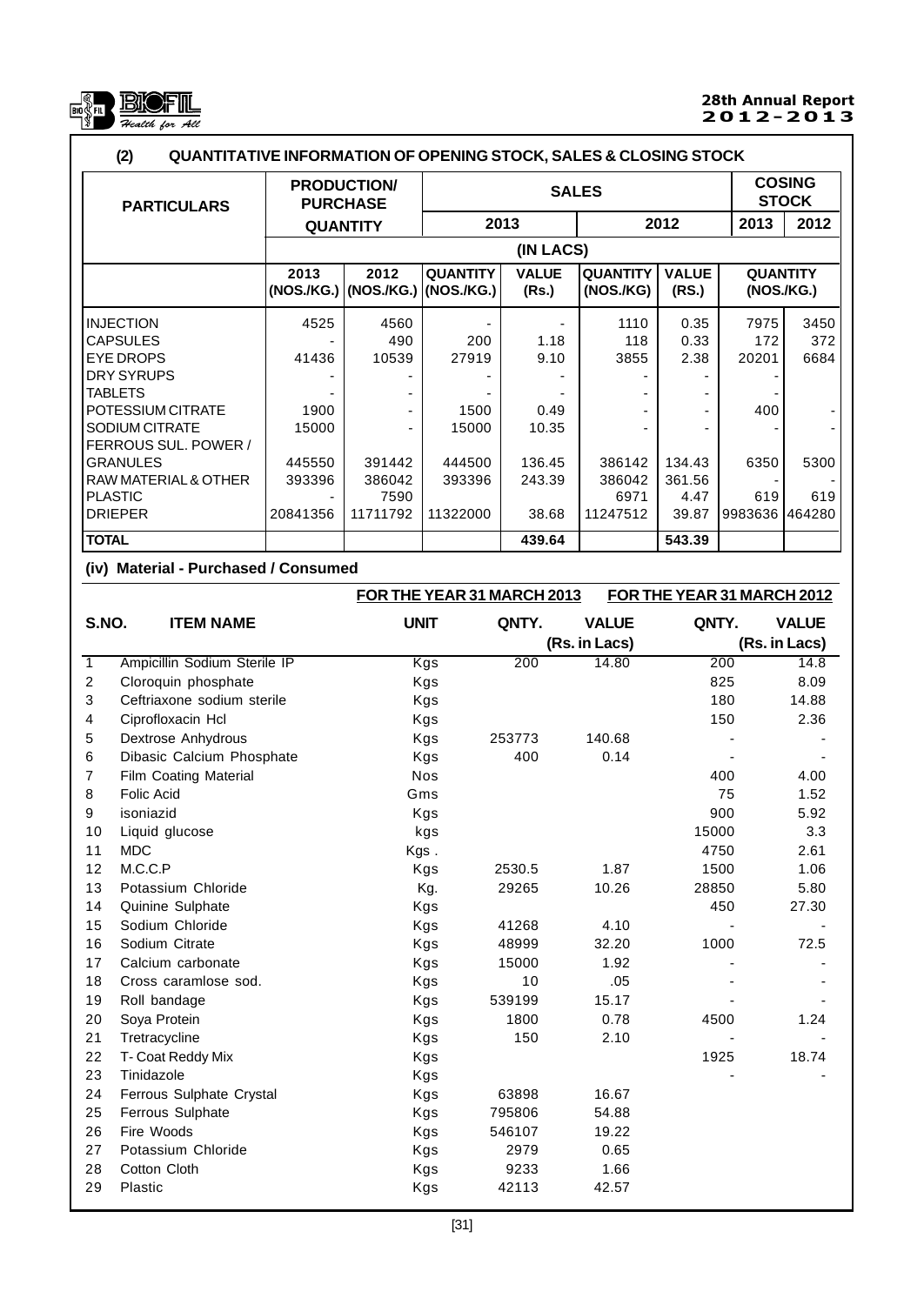28th Annual Report 2012-2013



|       |                                     | FOR THE YEAR 31 MARCH 2013 |        |               | FOR THE YEAR 31 MARCH 2012 |  |  |
|-------|-------------------------------------|----------------------------|--------|---------------|----------------------------|--|--|
| S.NO. | <b>ITEM NAME</b>                    | <b>UNIT</b>                | QNTY.  | <b>VALUE</b>  | QNTY.<br><b>VALUE</b>      |  |  |
|       |                                     |                            |        | (Rs. in Lacs) | (Rs. in Lacs)              |  |  |
| 30    | Maize Starch                        | Kgs                        | 440    | 0.10          |                            |  |  |
| 31    | Sulphuric Acid                      | Kgs                        | 49847  | 2.32          |                            |  |  |
| 32    | Calcium Carbonate                   | Kgs                        | 1500   | 0.14          |                            |  |  |
| 33    | Scrap                               | Kgs                        | 118784 | 1.77          |                            |  |  |
| 34    | <b>Citric Acid</b>                  | Kgs                        | 1600   | 8.86          |                            |  |  |
| 35    | Minral                              | Kgs                        | 2000   | 0.23          |                            |  |  |
| 36    | Costic Soda                         | Kgs                        | 10450  | 4.03          |                            |  |  |
| 37    | Acid                                | Kgs                        | 57820  | 1.54          |                            |  |  |
| 38    | Colour Red                          | Kgs                        | 189    | 0.33          |                            |  |  |
| 39    | HDP Bags                            | Kgs                        | 3705   | 0.96          |                            |  |  |
| 40    | Bags                                | Kgs                        | 66672  | 2.30          |                            |  |  |
| 41    | Tap                                 | <b>Nos</b>                 | 72     | 0.01          |                            |  |  |
| 42    | <b>Corrugated Box</b>               | <b>Nos</b>                 | 1318   | 0.59          |                            |  |  |
| 43    | Other Miscellaneous Materials FG/RM | Kgs                        | 27039  | 17.27         | 162.46                     |  |  |
| 44    | Other Miscellaneous Materials PM    | Kgs                        | 10000  | 0.09          | 60.20                      |  |  |
|       | <b>TOTAL</b>                        |                            |        | 400.27        | 490.89                     |  |  |
| (3)   | Value of Import                     |                            |        | Nil           |                            |  |  |
| (4)   | Expenditure in foreign currenty     |                            |        | Nil           |                            |  |  |
| (5)   | Earning of foreign exchange         |                            |        | Nil           |                            |  |  |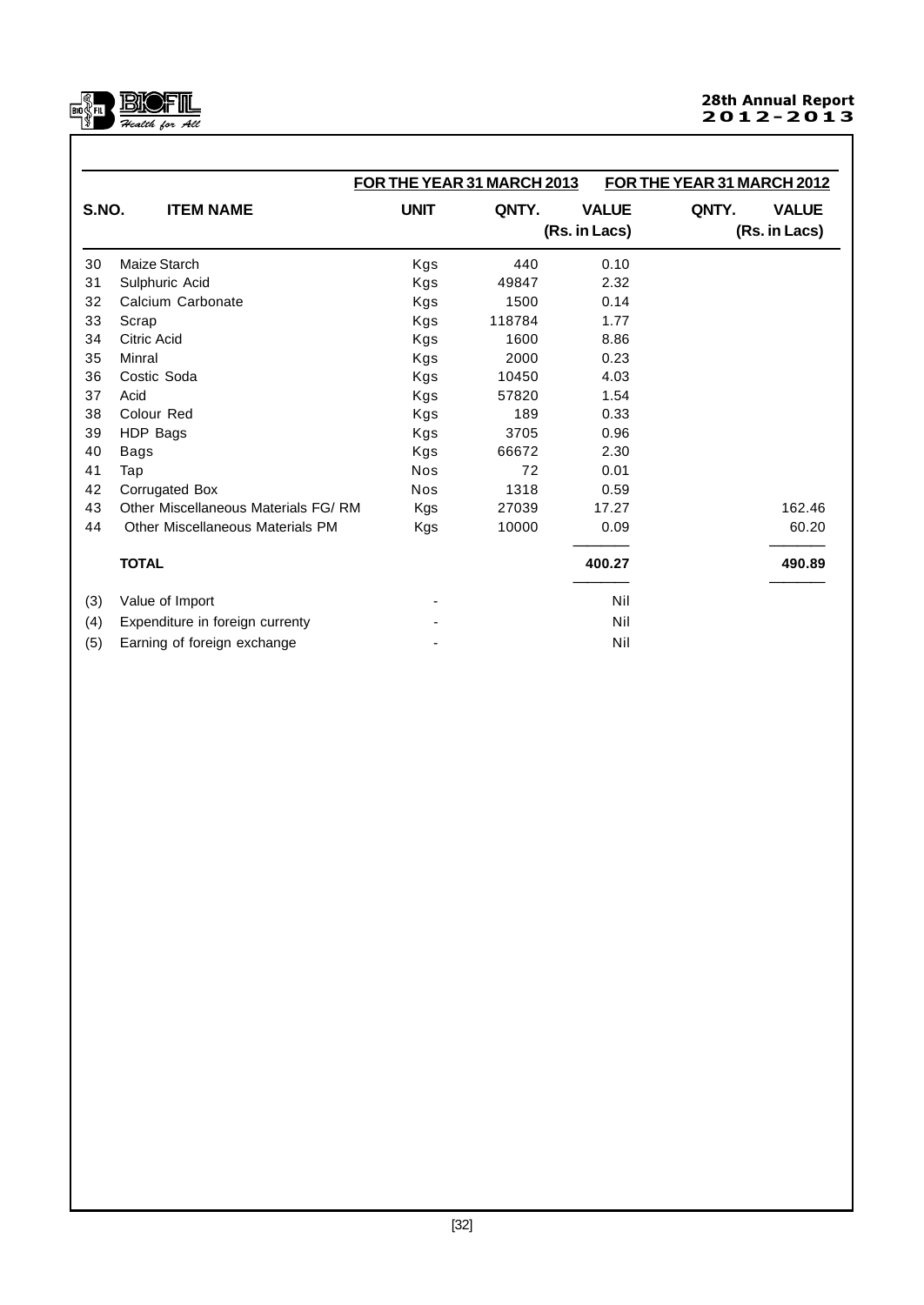| ᇒ᠉ | <b>BIOFIL</b>  |
|----|----------------|
|    | Health for All |

|     | <b>CASH FLOW STATEMENT FOR THE YEAR ENDED 31st March, 2013</b>                                                        |                                  |                            |
|-----|-----------------------------------------------------------------------------------------------------------------------|----------------------------------|----------------------------|
|     |                                                                                                                       | 2012-2013                        | (Rs. in Lacs)<br>2011-2012 |
| (A) | <b>CASH FLOW FROM OPERATING ACTIVITIES</b><br>Net Profit before tax and extraordinary items                           | 6700937                          | 1505305                    |
|     | 1. Depreciation                                                                                                       | 2271910                          | 2070144                    |
|     | 2. Foreign Exchange/Depreciation in investments                                                                       |                                  |                            |
|     | 2. Transfer from Reveluation reserve                                                                                  | (161861)                         | (161861)                   |
|     | 3. Investments Extraordinary items                                                                                    |                                  |                            |
|     | (Net investment Loss)                                                                                                 |                                  |                            |
|     | <b>Interest Paid</b><br>4                                                                                             | 1905367                          | 827399                     |
|     | Interest/ Divident Received<br>5.                                                                                     |                                  |                            |
|     | 6. Preliminary & Preoperative Exp. Wrttier Off                                                                        |                                  |                            |
|     | 7. Loss of sales of Assets                                                                                            |                                  |                            |
|     | Operating Profit before working capital changes                                                                       | 10716354                         | 4240987                    |
|     | Adjustments for:                                                                                                      |                                  |                            |
|     | 1. Trade and other receivable                                                                                         | 6695057                          | (27965223)                 |
|     | 2. Inventory                                                                                                          | (1041938)                        | (1551321)                  |
|     | 3. Trade payables Net of Lease Terminal Adju. A/c                                                                     | (15645464)                       | 24023647                   |
|     | <b>Cash Generated from operation</b>                                                                                  | 724008                           | (1251909)                  |
|     | 1. Interest paid                                                                                                      | (1905367)                        | (827399)                   |
|     | 2. Direct Taxes paid                                                                                                  |                                  |                            |
|     | Cash flow before extraordinary items                                                                                  | (103700)<br>(1285059)            | (2079308)                  |
|     | Extraordinary items                                                                                                   |                                  |                            |
|     |                                                                                                                       |                                  |                            |
|     |                                                                                                                       | (1285059)                        | (2079308)                  |
| (B) | <b>CASH FLOW FROM INVESTING ACTIVITIES</b>                                                                            |                                  |                            |
|     | Purchase of fixed assets                                                                                              | 2992197                          | 8181970                    |
|     | Work in progress                                                                                                      |                                  |                            |
|     | Sales of Fixed Assets                                                                                                 |                                  |                            |
|     | Purchae of investments & investment                                                                                   |                                  |                            |
|     | in Share application money                                                                                            |                                  |                            |
|     | Sale of investments & refunt of                                                                                       |                                  |                            |
|     | Interest received                                                                                                     |                                  |                            |
|     | <b>Divident Received</b>                                                                                              |                                  |                            |
|     | Net Cash used in investing activities                                                                                 | 2992197                          | 8181970                    |
|     |                                                                                                                       |                                  |                            |
| (C) | <b>CASH FLOW FROM FINANCING ACTIVITIES</b>                                                                            |                                  |                            |
|     | Proceeds from issue of share capital                                                                                  |                                  |                            |
|     | Proceeds from long and short term borrowing                                                                           | (3054710)                        | (11911262)                 |
|     | Net Cash used in financiing activities                                                                                | (3054710)                        | (11911262)                 |
|     | Net Increase in Cash and Cash equivalents                                                                             | (1222546)                        | 1649983                    |
|     | Cash and cash equivalents as at (Opening Balance)                                                                     | 2549660                          | 899677                     |
|     | Cash and cash equivalents as at (Closing Balance)                                                                     | 1327114                          | 2549660                    |
|     |                                                                                                                       | For and on behalf of the Board   |                            |
|     |                                                                                                                       | Sd/-                             | Sd/-                       |
|     | Place: Indore                                                                                                         | R.S. Shah                        | Romil Shah                 |
|     | Date: 30.05.2013                                                                                                      | (Chairman Cum Managing Director) | (Director)                 |
|     |                                                                                                                       |                                  |                            |
|     | <b>AUDITOR'S CERTIFICATE</b>                                                                                          |                                  |                            |
|     | The Board of Directors,                                                                                               |                                  |                            |
|     | <b>Biofil Chemicals &amp; Pharmaceuticals Ltd.</b>                                                                    |                                  |                            |
|     | We have verified the attached Cash Flow statement of Biofil Chemicals & Pharmaceuticals Ltd., for the year ended 31st |                                  |                            |
|     | March 2013 from the books and records maintained by the Company in the ordinary course of the business and have,      |                                  |                            |
|     | subject to comparative figures for the previous year ended 31st March 2013, found in accordance herewith.             |                                  |                            |
|     |                                                                                                                       | For S. N. Gadiya & Co.           |                            |
|     |                                                                                                                       | <b>Chartered Accountants</b>     |                            |
|     |                                                                                                                       | (Registration No. 002052C)       |                            |
|     | Place: Indore                                                                                                         | Sd/-<br>(S. N. Gadiya)           |                            |
|     | Date: 30/05/2013                                                                                                      | Proprietor                       |                            |
|     |                                                                                                                       |                                  |                            |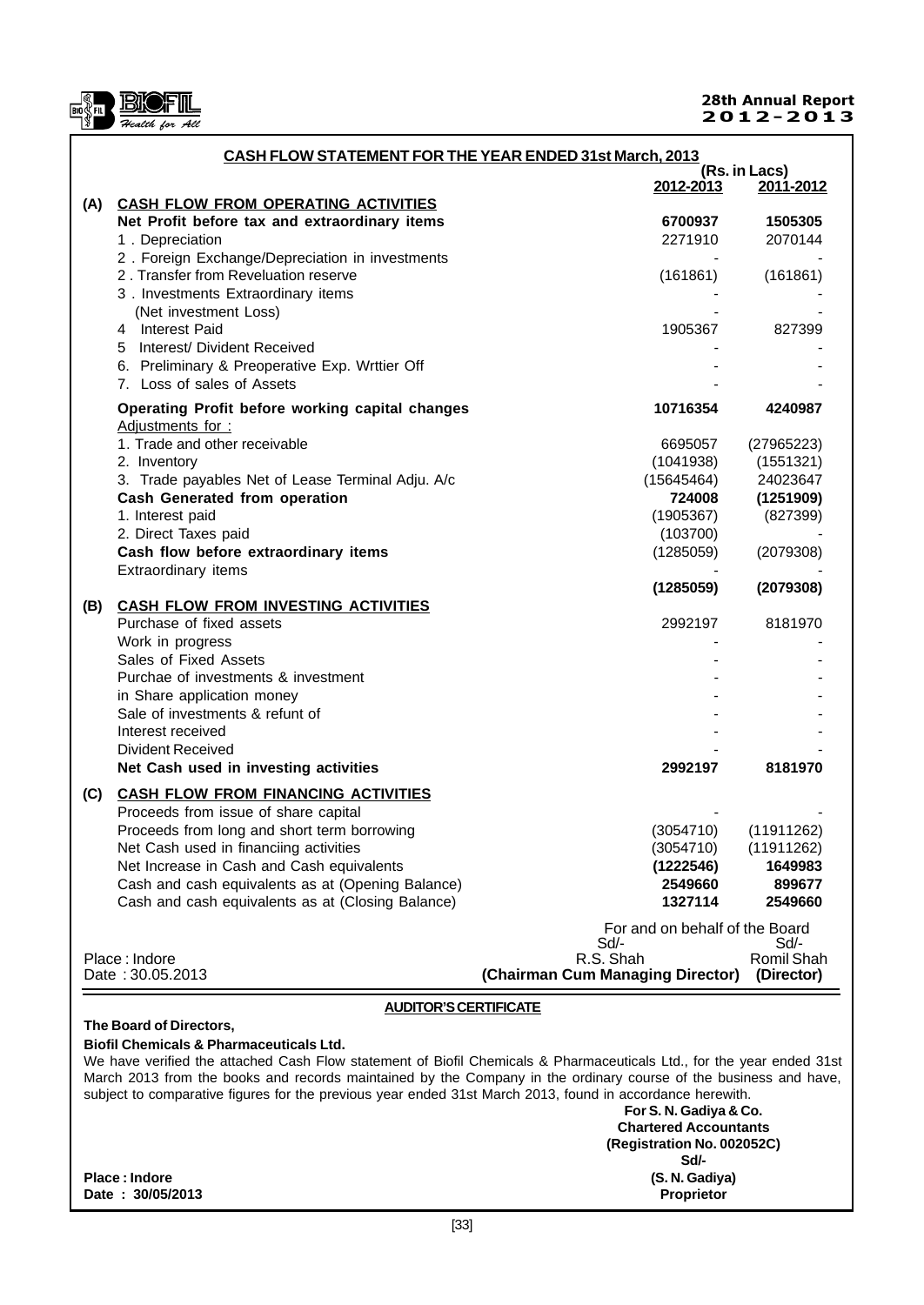

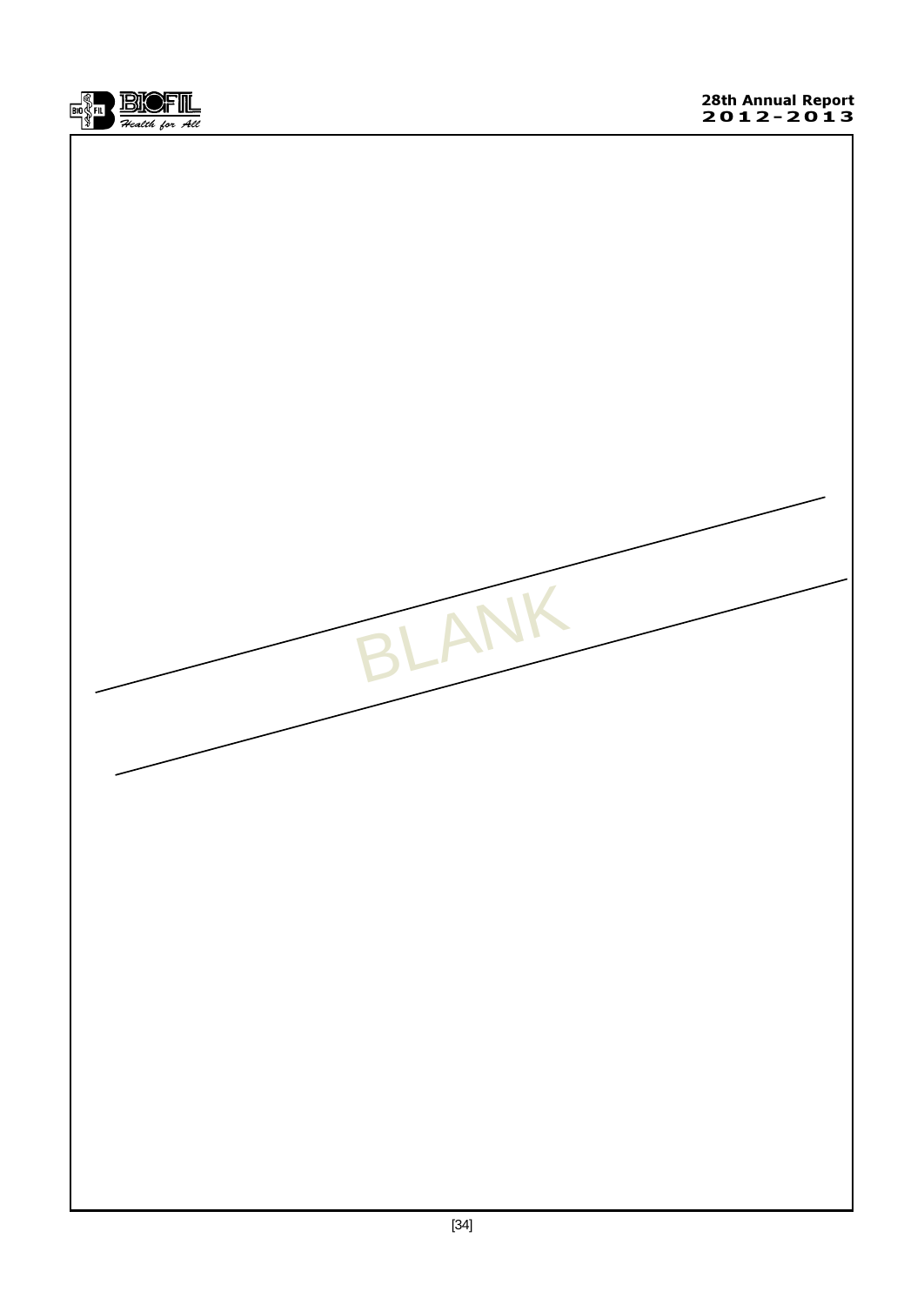|                                                                                                                                                                                                       | <b>BIOFIL CHEMICALS &amp; PHARMACEUTICALS LIMITED</b><br>Regd. Office: 11/12, Sector 'E', Sanwer Road, Industrial Area, Indore - 15 (M.P.)<br><b>ATTENDANCE SLIP</b>                                                      |  |  |  |  |
|-------------------------------------------------------------------------------------------------------------------------------------------------------------------------------------------------------|---------------------------------------------------------------------------------------------------------------------------------------------------------------------------------------------------------------------------|--|--|--|--|
| Shareholders attending the meeting in person or by Proxy are requested to complete the attendance slip<br>and hand it over at the entrance of the meeting hall.                                       |                                                                                                                                                                                                                           |  |  |  |  |
| I hereby record my presence at the 28th Annual General Meeting of the Company at 11/12, Sector E,<br>Sanwer Road, Industrial Area, Indore-M.P., on Saturday, 28th day of September, 2013 at 2.00 P.M. |                                                                                                                                                                                                                           |  |  |  |  |
|                                                                                                                                                                                                       |                                                                                                                                                                                                                           |  |  |  |  |
| Full name of the Shareholder / Proxy<br>(in Capitals)                                                                                                                                                 | Signature                                                                                                                                                                                                                 |  |  |  |  |
| Folio No                                                                                                                                                                                              |                                                                                                                                                                                                                           |  |  |  |  |
| Full name of the Shareholder / Proxy<br>(in capitals)                                                                                                                                                 | Signature                                                                                                                                                                                                                 |  |  |  |  |
|                                                                                                                                                                                                       | Regd. Office: 11/12, Sector 'E', Sanwer Road, Industrial Area, Indore - 15 (M.P.)                                                                                                                                         |  |  |  |  |
|                                                                                                                                                                                                       |                                                                                                                                                                                                                           |  |  |  |  |
|                                                                                                                                                                                                       |                                                                                                                                                                                                                           |  |  |  |  |
| of being a members of Biofil Chemicals & Pharmaceuticals Limited.                                                                                                                                     |                                                                                                                                                                                                                           |  |  |  |  |
|                                                                                                                                                                                                       |                                                                                                                                                                                                                           |  |  |  |  |
|                                                                                                                                                                                                       |                                                                                                                                                                                                                           |  |  |  |  |
| September, 2013 at 2.00 P.M. and at any adjournment thereof.                                                                                                                                          | behalf at the Annual General Meeting of the Company, to be held on Saturday, 28th day of<br>Affix a                                                                                                                       |  |  |  |  |
|                                                                                                                                                                                                       | Rs. 1.00<br>Revenue<br>Stamp                                                                                                                                                                                              |  |  |  |  |
|                                                                                                                                                                                                       | NOTE: Note: The Proxy must be returned so as to reach the registered office of the Company not less than 48<br>hours before the time for holding the aforesaid meeting. The proxy need not to be a member of the Company. |  |  |  |  |